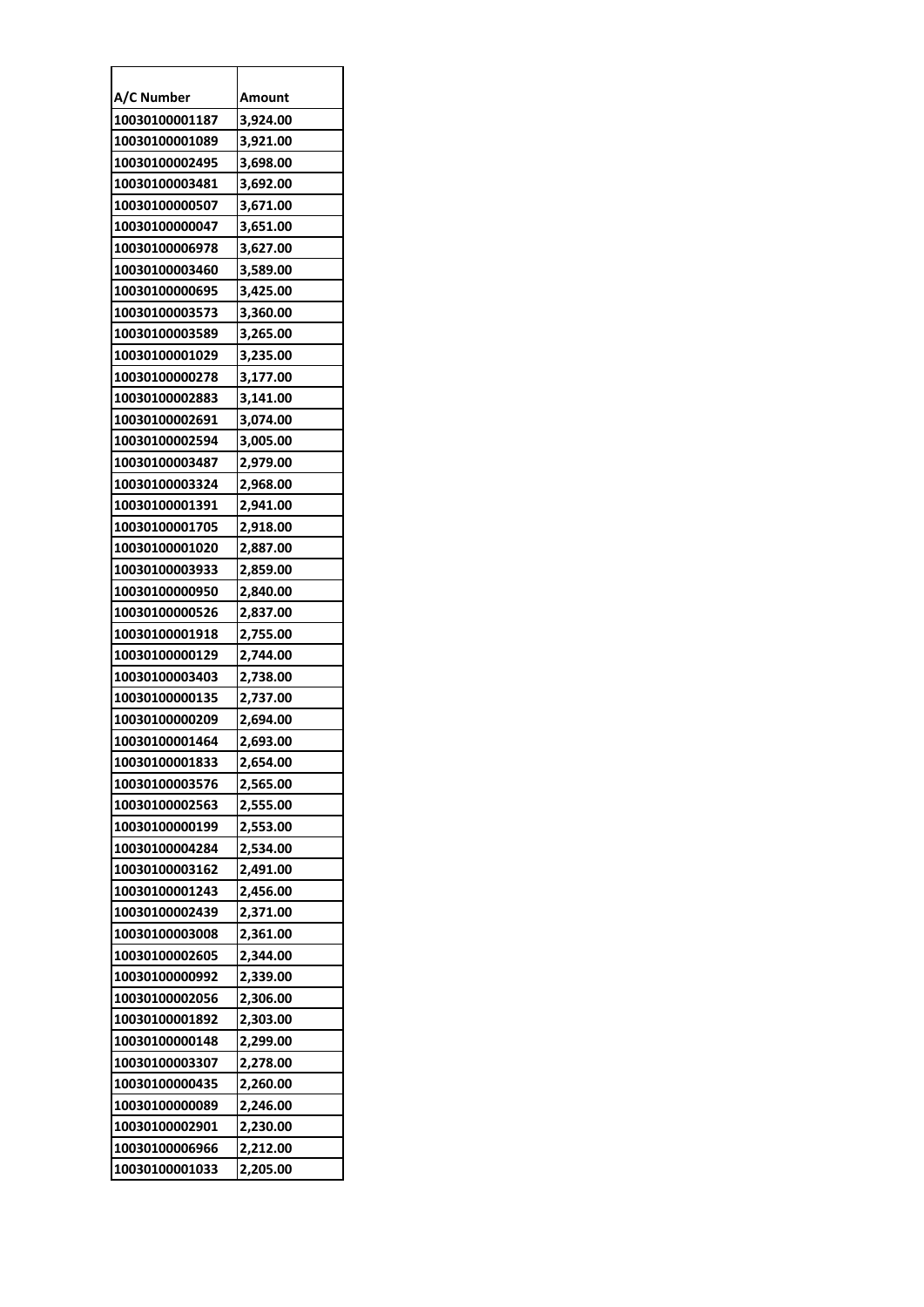| A/C Number     | Amount    |
|----------------|-----------|
| 10030100002369 | 2,205.00  |
| 10030100001328 | 2,191.00  |
| 10030100001825 | 2,184.00  |
| 10030100002726 | 2,177.00  |
| 10030100000178 | 2,151.00  |
| 10030100003110 | 2,143.00  |
| 10030100001422 | 2,142.00  |
| 10030100000087 | 2,133.00  |
| 10030100000136 | 2,125.00  |
| 10030100003584 | 2,112.00  |
| 10030100001562 | 2,103.00  |
| 10030100001838 | 2,090.00  |
| 10030100003975 | 2,034.00  |
| 10030100002644 | 2,030.00  |
| 10030100000048 | 2,018.00  |
| 10030100000914 | 2,013.00  |
| 10030100000210 | 2,011.00  |
| 10030100002937 | 2,009.00  |
| 10030100001679 | 2,005.00  |
| 10030100000464 | 2,003.00  |
| 10030100000356 | 1,997.00  |
| 10030100002566 | 1,953.00  |
| 10030100000334 | 1,936.00  |
| 10030100000415 | 1,920.00  |
| 10030100003140 | 1,920.00  |
| 10030100003854 | 1,915.00  |
| 10030100007106 | 1,911.00  |
| 10030100001183 | 1,904.00  |
| 10030100002422 | 1,875.00  |
| 10030100003730 | 1,872.00  |
| 10030100000681 | 1.867.00  |
| 10030100002093 | 1,834.00  |
| 10030100002372 | 1,834.00  |
| 10030100000650 | 1,819.00  |
| 10030100000887 | 1,818.00  |
| 10030100002364 | 1,812.00  |
| 10030100002854 | 1,585.00  |
| 10050100003334 | 32,441.00 |
| 10050100004490 | 21,241.00 |
| 10050100003963 | 19,727.00 |
| 10050100001948 | 18,241.00 |
| 10050100001430 | 14,171.00 |
| 10050100001680 | 13,890.00 |
| 10050100002569 | 12,688.00 |
| 10050100005959 | 11,996.00 |
| 10050100004927 | 11,766.00 |
| 10050100002771 | 11,400.00 |
| 10050100002773 | 10,208.00 |
| 10050100003703 | 9,898.00  |
| 10050100002750 | 9,828.00  |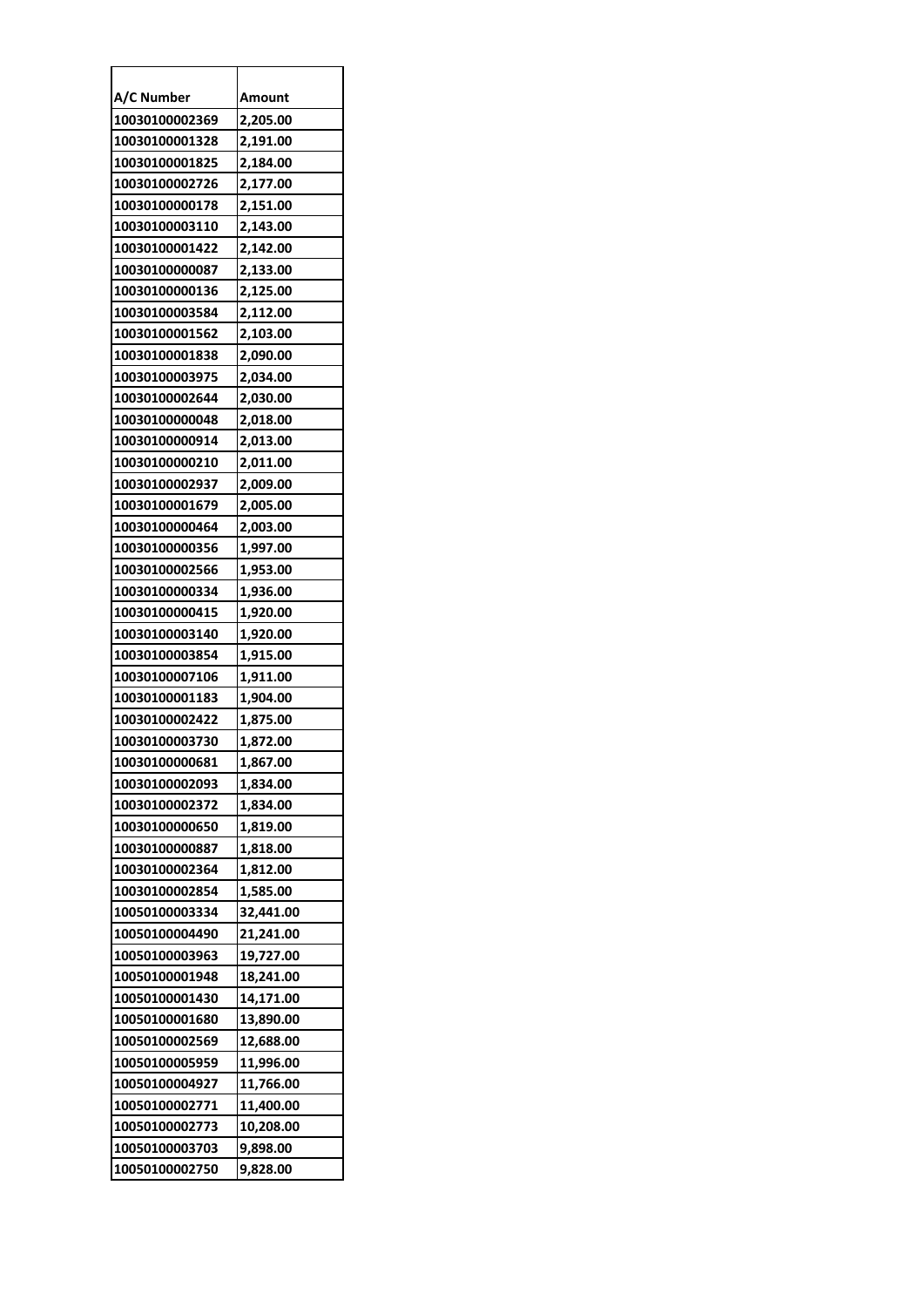| A/C Number     | Amount   |
|----------------|----------|
| 10050100001835 | 9,692.00 |
| 10050100004058 | 9,612.00 |
| 10050100002172 | 8,249.00 |
| 10050100000078 | 8,111.00 |
| 10050100002121 | 7,883.00 |
| 10050100001889 | 7,749.00 |
| 10050100003868 | 7,447.00 |
| 10050100005903 | 7,415.00 |
| 10050100002724 | 7,382.00 |
| 10050100002600 | 7,195.00 |
| 10050100003742 | 7,054.00 |
| 10050100003408 | 6,819.00 |
| 10050100000209 | 6,210.00 |
| 10050100002234 | 6,174.00 |
| 10050100001401 | 6,140.00 |
| 10050100003111 | 6,125.00 |
| 10050100002030 | 5,937.00 |
| 10050100001658 | 5,920.00 |
| 10050100005884 | 5,778.00 |
| 10050100004255 | 5,668.00 |
| 10050100005952 | 5,640.00 |
| 10050100004524 | 5,593.00 |
| 10050100004353 | 5,517.00 |
| 10050100001973 | 5,506.00 |
| 10050100003921 | 5,477.00 |
| 10050100001392 | 5,285.00 |
| 10050100000233 | 5,230.00 |
| 10050100001514 | 5,032.00 |
| 10050100002292 | 4,837.00 |
| 10050100005879 | 4,621.00 |
| 10050100000625 | 4.598.00 |
| 10050100005958 | 4,461.00 |
| 10050100003731 | 4,383.00 |
| 10050100004506 | 4,327.00 |
| 10050100004658 | 4,233.00 |
| 10050100002952 | 4,049.00 |
| 10050100005956 | 4,040.00 |
| 10050100004065 | 3,982.00 |
| 10050100002798 | 3,947.00 |
| 10050100004002 | 3,935.00 |
| 10050100000043 | 3,690.00 |
| 10050100004378 | 3,669.00 |
| 10050100003880 | 3,597.00 |
| 10050100002690 | 3,518.00 |
| 10050100003645 | 3,392.00 |
| 10050100004440 | 3,385.00 |
| 10050100001187 | 3,290.00 |
| 10050100003484 | 3,215.00 |
| 10050100004096 | 3,193.00 |
| 10050100004667 | 3,123.00 |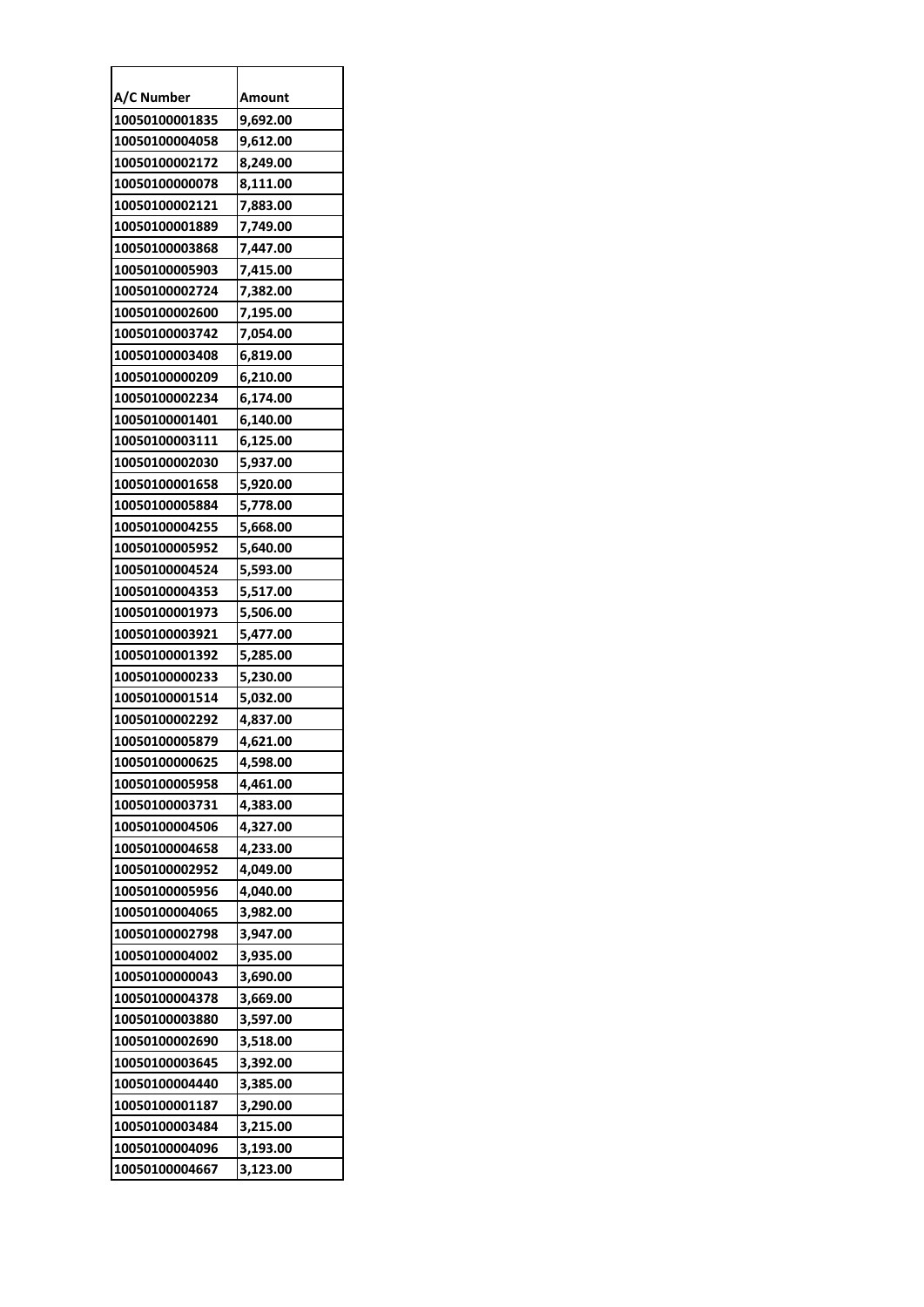| A/C Number     | Amount   |
|----------------|----------|
| 10050100004184 | 3,112.00 |
| 10050100001420 | 3,041.00 |
| 10050100003652 | 3,018.00 |
| 10050100003793 | 3,005.00 |
| 10050100001854 | 2,805.00 |
| 10050100005905 | 2,794.00 |
| 10050100002011 | 2,765.00 |
| 10050100003783 | 2,750.00 |
| 10050100002679 | 2,746.00 |
| 10050100003867 | 2,729.00 |
| 10050100003915 | 2,726.00 |
| 10050100005880 | 2,703.00 |
| 10050100004208 | 2,693.00 |
| 10050100003319 | 2,667.00 |
| 10050100001645 | 2,652.00 |
| 10050100005875 | 2,621.00 |
| 10050100002706 | 2,579.00 |
| 10050100002936 | 2,555.00 |
| 10050100002588 | 2,528.00 |
| 10050100002300 | 2,524.00 |
| 10050100004173 | 2,523.00 |
| 10050100001244 | 2,496.00 |
| 10050100001720 | 2,407.00 |
| 10050100004796 | 2,349.00 |
| 10050100005915 | 2,323.00 |
| 10050100000236 | 2,287.00 |
| 10050100002922 | 2,271.00 |
| 10050100005951 | 2,261.00 |
| 10050100005960 | 2,261.00 |
| 10050100005908 | 2,207.00 |
| 10050100003552 | 2,190.00 |
| 10050100003065 | 2,161.00 |
| 10050100003458 | 2,158.00 |
| 10050100004017 | 2,154.00 |
| 10050100002981 | 2,153.00 |
| 10050100003712 | 2,112.00 |
| 10050100003958 | 2,104.00 |
| 10050100003510 | 2,102.00 |
| 10050100002173 | 2,093.00 |
| 10050100003644 | 2,086.00 |
| 10050100005950 | 2,066.00 |
| 10050100000735 | 2,057.00 |
| 10050100005874 | 2,027.00 |
| 10050100003655 | 2,013.00 |
| 10050100004807 | 2,010.00 |
| 10050100002676 | 1,997.00 |
| 10050100003618 | 1,972.00 |
| 10050100004042 | 1,962.00 |
| 10050100000929 | 1,940.00 |
| 10050100002405 | 1,938.00 |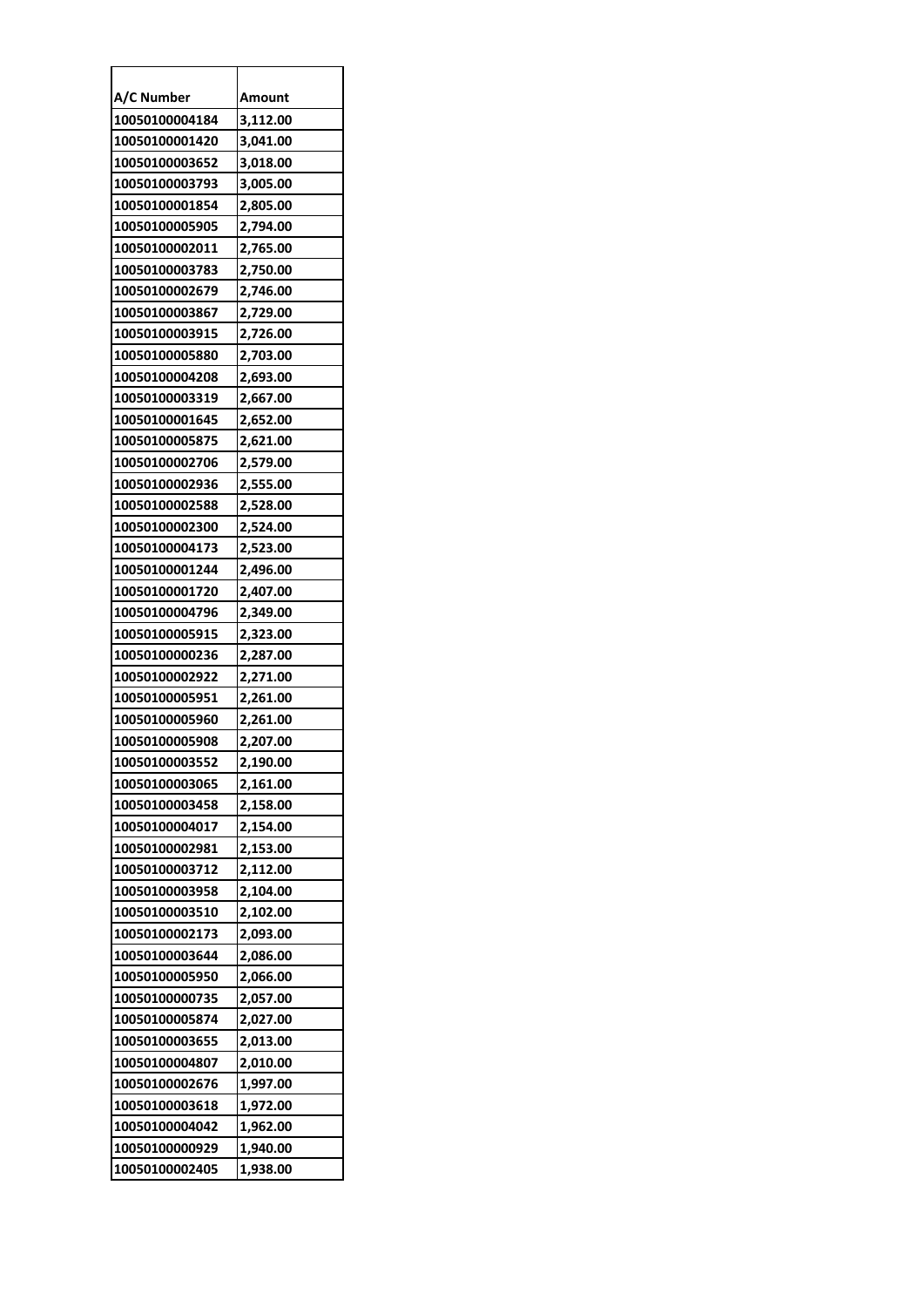| A/C Number     | Amount    |
|----------------|-----------|
| 10050100003185 | 1,936.00  |
| 10050100004131 | 1,912.00  |
| 10050100005894 | 1,892.00  |
| 10050100002237 | 1,888.00  |
| 10050100001101 | 1,875.00  |
| 10050100004203 | 1,857.00  |
| 10050100003899 | 1,850.00  |
| 10050100004005 | 1,845.00  |
| 10050100003886 | 1,844.00  |
| 10050100004534 | 1,843.00  |
| 10050100003805 | 1,826.00  |
| 10050100002918 | 1,823.00  |
| 10050100001464 | 1,733.00  |
| 10050100002892 | 1,453.00  |
| 10050100002177 | 1,377.00  |
| 10050110007078 | 1,349.00  |
| 10050100001753 | 1,309.00  |
| 10060100000999 | 33,594.00 |
| 10060100001598 | 30,279.00 |
| 10060100000577 | 27,022.00 |
| 10060100003171 | 23,782.00 |
| 10060100002505 | 22,168.00 |
| 10060100003061 | 15,261.00 |
| 10060100003066 | 10,171.00 |
| 10060100003939 | 8,983.00  |
| 10060100001610 | 8,266.00  |
| 10060100001031 | 7,736.00  |
| 10060100001751 | 7,238.00  |
| 10060100000948 | 6,299.00  |
| 10060100002041 | 5,870.00  |
| 10060100000788 | 5,235.00  |
| 10060100003856 | 5,231.00  |
| 10060100004035 | 4,811.00  |
| 10060100000683 | 4,682.00  |
| 10060100001551 | 4,481.00  |
| 10060100003349 | 4,232.00  |
| 10060100003263 | 4,166.75  |
| 10060100002527 | 4,165.00  |
| 10060100001856 | 4,035.00  |
| 10060100002114 | 4,007.00  |
| 10060100001597 | 3,969.00  |
| 10060100004319 | 3,808.00  |
| 10060100001682 | 3,800.00  |
| 10060100004161 | 3,773.00  |
| 10060100001623 | 3,433.00  |
| 10060100002504 | 3,425.00  |
| 10060100001816 | 3,287.00  |
| 10060100001560 | 3,277.00  |
| 10060100002067 | 3,176.00  |
| 10060100002075 | 3,106.00  |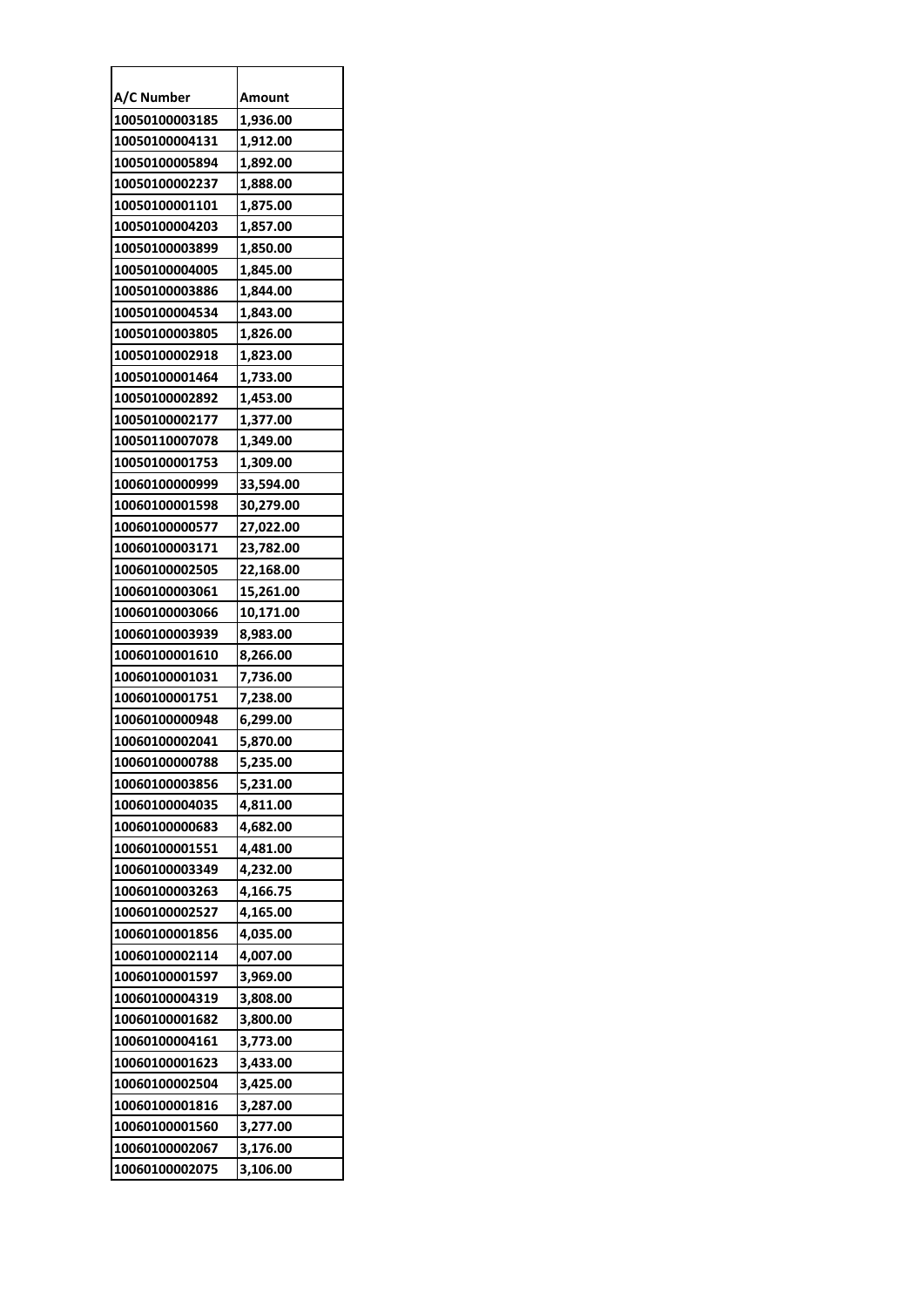| A/C Number     | Amount    |
|----------------|-----------|
| 10060100001666 | 2,980.00  |
| 10060100002462 | 2,942.00  |
| 10060100001893 | 2,861.00  |
| 10060100001719 | 2,827.00  |
| 10060100001195 | 2,734.00  |
| 10060100001565 | 2,654.00  |
| 10060100002966 | 2,585.00  |
| 10060100002378 | 2,579.00  |
| 10060100002090 | 2,401.00  |
| 10060100002383 | 2,315.00  |
| 10060100001716 | 2,266.00  |
| 10060100002159 | 2,195.00  |
| 10060100002909 | 2,112.00  |
| 10060100002919 | 2,105.00  |
| 10060100002818 | 2,064.00  |
| 10060100001695 | 2,010.00  |
| 10060100003032 | 1,982.00  |
| 10060100003852 | 1,957.00  |
| 10060100002094 | 1,939.00  |
| 10060100001257 | 1,933.00  |
| 10060100001549 | 1,921.00  |
| 10060100001155 | 1,920.00  |
| 10060100002879 | 1,919.00  |
| 10060100003354 | 1,834.00  |
| 10060100001152 | 1,820.00  |
| 10060100003629 | 1,652.88  |
| 10060100000812 | 1,552.00  |
| 10070100001154 | 78,545.00 |
| 10070100000555 | 32,168.00 |
| 10070100001146 | 24,509.00 |
| 10070100000933 | 19.774.00 |
| 10070100000628 | 16,523.00 |
| 10070100000501 | 11,060.00 |
| 10070100000793 | 9,684.00  |
| 10070100000690 | 9,179.00  |
| 10070100000090 | 8,659.00  |
| 10070100001471 | 7,947.00  |
| 10070100002038 | 7,628.00  |
| 10070100002493 | 7,614.00  |
| 10070100002434 | 7,391.00  |
| 10070100002320 | 7,174.00  |
| 10070100002332 | 7,174.00  |
| 10070100002102 | 6,961.00  |
| 10070100001814 | 6,446.00  |
| 10070100003115 | 6,273.00  |
| 10070100001834 | 6,203.00  |
| 10070100000981 | 6,076.00  |
| 10070100002224 | 5,884.00  |
| 10070100002415 | 5,584.00  |
| 10070100002617 | 5,529.00  |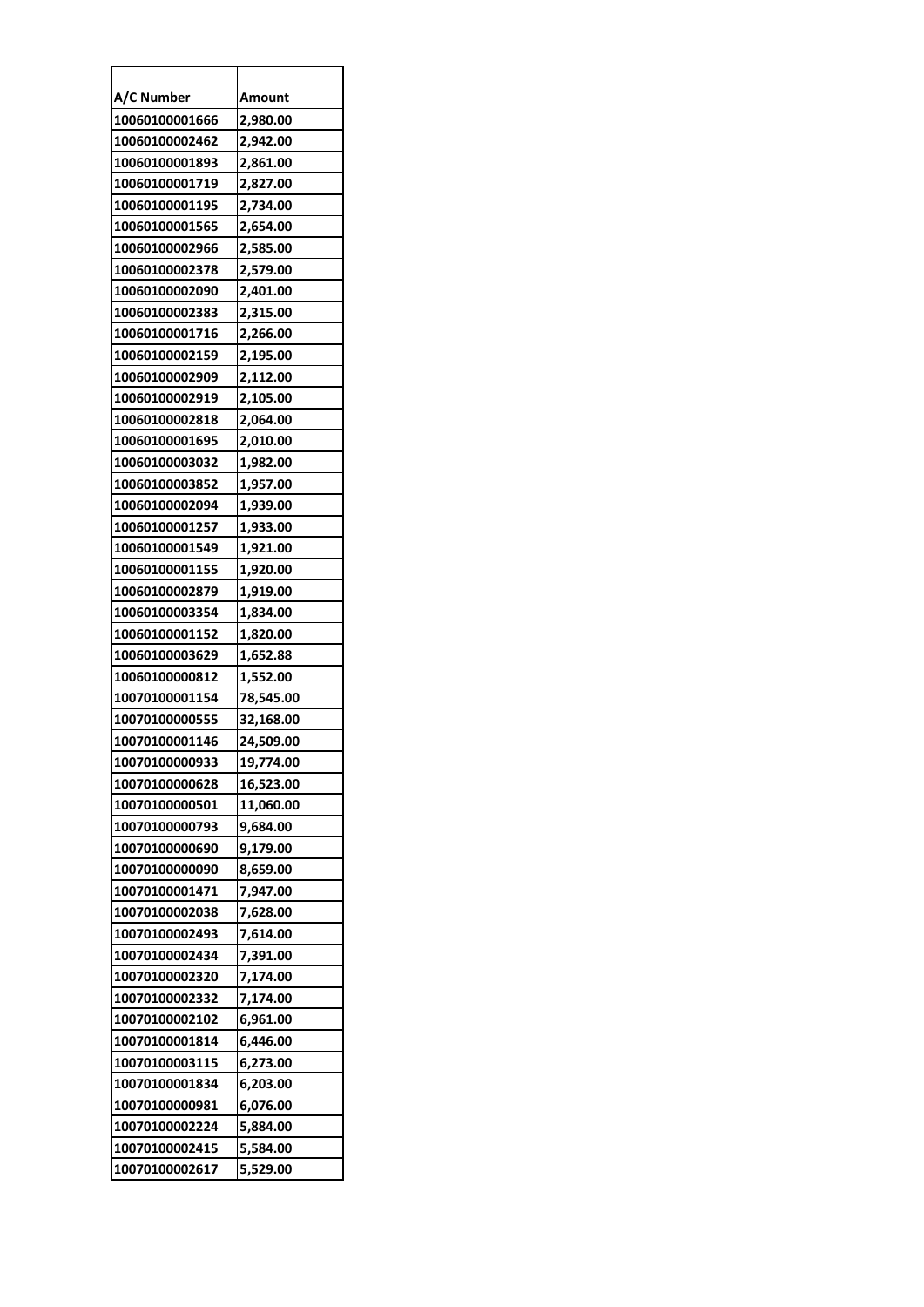| A/C Number     | Amount   |
|----------------|----------|
| 10070100001452 | 5,173.00 |
| 10070100002073 | 5,056.00 |
| 10070100002625 | 4,958.00 |
| 10070100001608 | 4,798.00 |
| 10070100002076 | 4,684.00 |
| 10070100002285 | 4,515.00 |
| 10070100002397 | 4,283.00 |
| 10070100000670 | 4,012.00 |
| 10070100002359 | 3,990.00 |
| 10070100001813 | 3,941.00 |
| 10070100002190 | 3,836.00 |
| 10070100000929 | 3,806.00 |
| 10070100002801 | 3,789.00 |
| 10070100002126 | 3,747.00 |
| 10070100002469 | 3,706.00 |
| 10070100001981 | 3,534.00 |
| 10070100003109 | 3,510.00 |
| 10070100001868 | 3,393.00 |
| 10070100002368 | 3,375.00 |
| 10070100001777 | 3,324.00 |
| 10070100001784 | 3,199.00 |
| 10070100001845 | 3,190.00 |
| 10070100002535 | 3,143.00 |
| 10070100000764 | 3,125.00 |
| 10070100001532 | 3,119.00 |
| 10070100002042 | 3,083.00 |
| 10070100001889 | 3,050.00 |
| 10070100002357 | 2,998.00 |
| 10070100001832 | 2,978.00 |
| 10070100002429 | 2,977.00 |
| 10070100002335 | 2.924.00 |
| 10070100001705 | 2,818.00 |
| 10070100001833 | 2,810.00 |
| 10070100002268 | 2,776.00 |
| 10070100001998 | 2,733.00 |
| 10070100000620 | 2,728.00 |
| 10070100002068 | 2,709.00 |
| 10070100001612 | 2,668.00 |
| 10070100002062 | 2,647.00 |
| 10070100001801 | 2,631.00 |
| 10070100001830 | 2,567.00 |
| 10070100001450 | 2,561.00 |
| 10070100002438 | 2,530.00 |
| 10070100001811 | 2,526.00 |
| 10070100002619 | 2,501.00 |
| 10070100002603 | 2,471.00 |
| 10070100002045 | 2,457.00 |
| 10070100002144 | 2,452.00 |
| 10070100002339 | 2,451.00 |
| 10070100003082 | 2,249.00 |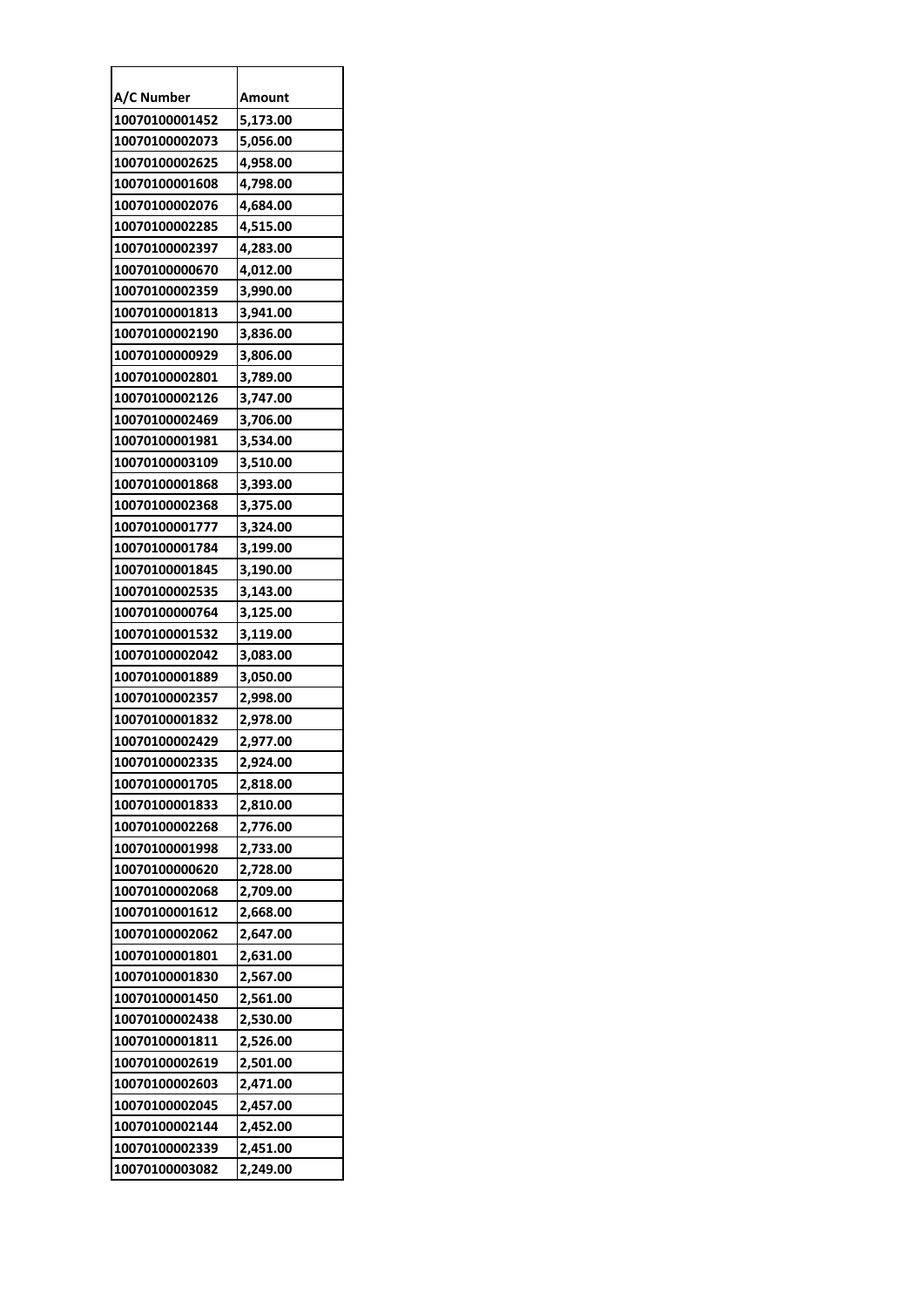| A/C Number     | Amount      |
|----------------|-------------|
| 10070100001010 | 2,227.00    |
| 10070100002341 | 2,112.00    |
| 10070100000935 | 2,026.00    |
| 10070100002604 | 1,820.00    |
| 10070100001800 | 1,794.00    |
| 10070100003165 | 1,650.00    |
| 10070100003072 | 1,643.00    |
| 10070100002403 | 1,631.00    |
| 10070100000273 | 1,621.00    |
| 10070100003145 | 1,407.00    |
| 10090100001612 | 1,48,087.00 |
| 10090100006085 | 88,604.00   |
| 10090100001946 | 78,293.00   |
| 10090100000623 | 46,968.00   |
| 10090100001831 | 5,618.00    |
| 10090100006695 | 5,455.00    |
| 10090100003440 | 5,416.00    |
| 10090100003703 | 5,405.00    |
| 10090100002362 | 5,273.00    |
| 10090100002684 | 5,206.00    |
| 10090100006548 | 4,477.00    |
| 10090100000285 | 4,466.00    |
| 10090100003203 | 4,464.00    |
| 10090100000690 | 4,442.00    |
| 10090100000251 | 4,397.00    |
| 10090100001193 | 3,762.00    |
| 10090100003591 | 3,627.00    |
| 10090100000055 | 3,583.00    |
| 10090100002896 | 3,561.00    |
| 10090100001876 | 3,536.00    |
| 10090100001461 | 3.532.00    |
| 10090100003675 | 3,319.00    |
| 10090100003456 | 3,290.00    |
| 10090100002607 | 3,208.00    |
| 10090100001938 | 3,144.00    |
| 10090100004023 | 3,127.00    |
| 10090100001170 | 3,073.00    |
| 10090100003232 | 3,067.00    |
| 10090100000941 | 3,048.75    |
| 10090100001777 | 2,996.00    |
| 10090100000386 | 2,966.00    |
| 10090100003954 | 2,935.00    |
| 10090100001737 | 2,922.00    |
| 10090100000656 | 2,883.00    |
| 10090100000454 | 2,867.00    |
| 10090100001283 | 2,860.00    |
| 10090100000369 | 2,851.00    |
| 10090100002331 | 2,819.00    |
| 10090100003335 | 2,814.00    |
| 10090100003855 | 2,810.00    |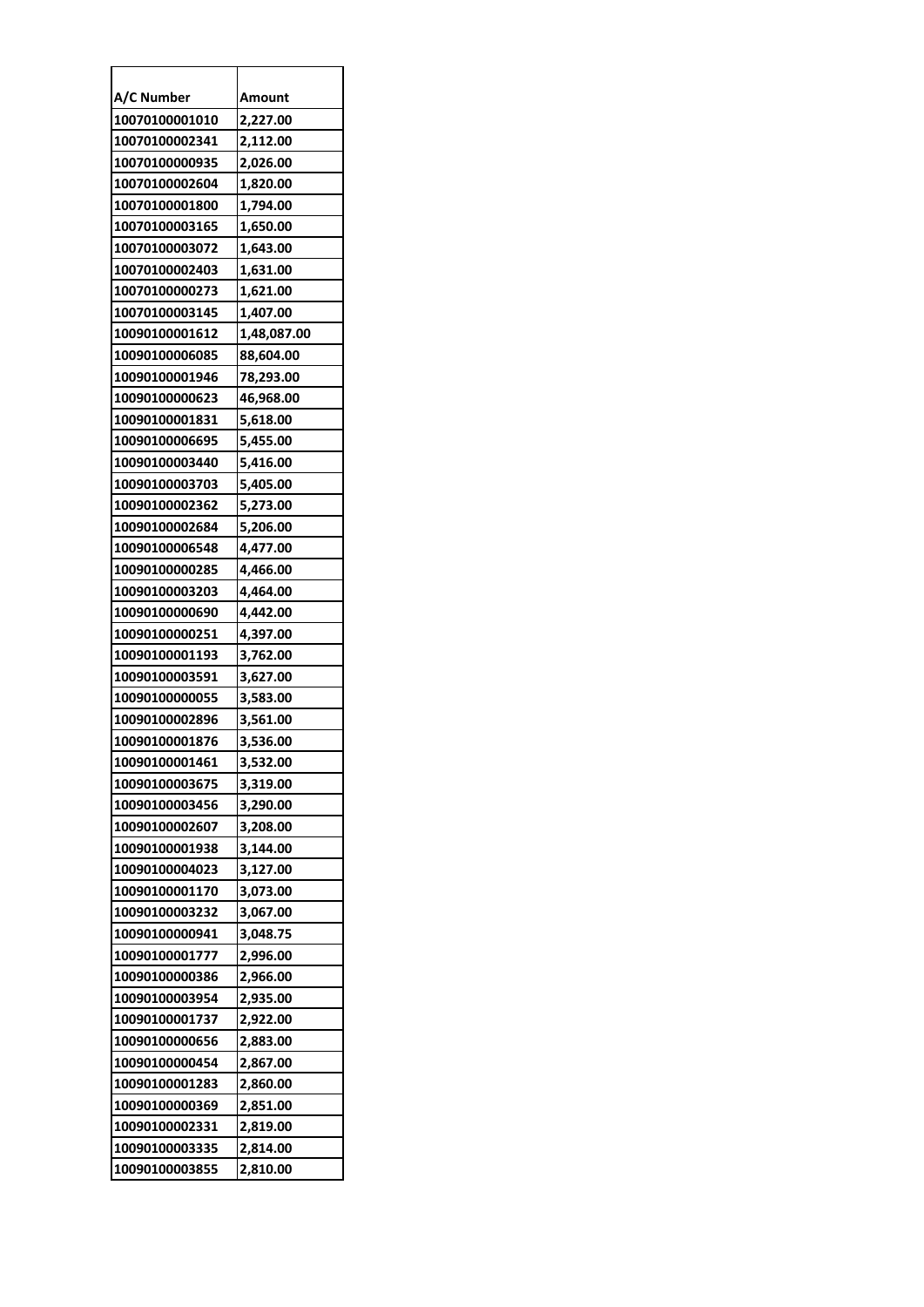| A/C Number     | Amount   |
|----------------|----------|
| 10090100000260 | 2,755.00 |
| 10090100000419 | 2,754.00 |
| 10090100000657 | 2,750.00 |
| 10090100001897 | 2,728.00 |
| 10090100009799 | 2,726.00 |
| 10090100003864 | 2,719.00 |
| 10090100000928 | 2,712.00 |
| 10090100005447 | 2,694.00 |
| 10090100002529 | 2,690.00 |
| 10090100000791 | 2,648.00 |
| 10090110013703 | 2,642.00 |
| 10090100004222 | 2,635.00 |
| 10090100001855 | 2,554.00 |
| 10090100002246 | 2,554.00 |
| 10090100000501 | 2,552.00 |
| 10090100003470 | 2,536.00 |
| 10090100002054 | 2,525.00 |
| 10090100003365 | 2,513.00 |
| 10090100000238 | 2,503.00 |
| 10090100000449 | 2,502.00 |
| 10090100002393 | 2,481.00 |
| 10090100004281 | 2,474.00 |
| 10090100003743 | 2,465.00 |
| 10090100003609 | 2,464.00 |
| 10090100003358 | 2,463.00 |
| 10090100000185 | 2,438.00 |
| 10090100009727 | 2,438.00 |
| 10090110015039 | 2,430.00 |
| 10090100001625 | 2,429.00 |
| 10090100004560 | 2,426.00 |
| 10090100000005 | 2.405.00 |
| 10090100004847 | 2,390.00 |
| 10090100009716 | 2,384.00 |
| 10090100002642 | 2,383.00 |
| 10090100006385 | 2,378.00 |
| 10090100005656 | 2,374.00 |
| 10090100002337 | 2,341.00 |
| 10090100006301 | 2,327.00 |
| 10090100003167 | 2,307.00 |
| 10090100000519 | 2,305.00 |
| 10090100000290 | 2,297.00 |
| 10090100003423 | 2,292.00 |
| 10090100006267 | 2,292.00 |
| 10090100004309 | 2,225.00 |
| 10090100002439 | 2,223.00 |
| 10090100003413 | 2,213.00 |
| 10090100001618 | 2,207.00 |
| 10090100005189 | 2,195.00 |
| 10090100003071 | 2,174.00 |
| 10090100001523 | 2,159.00 |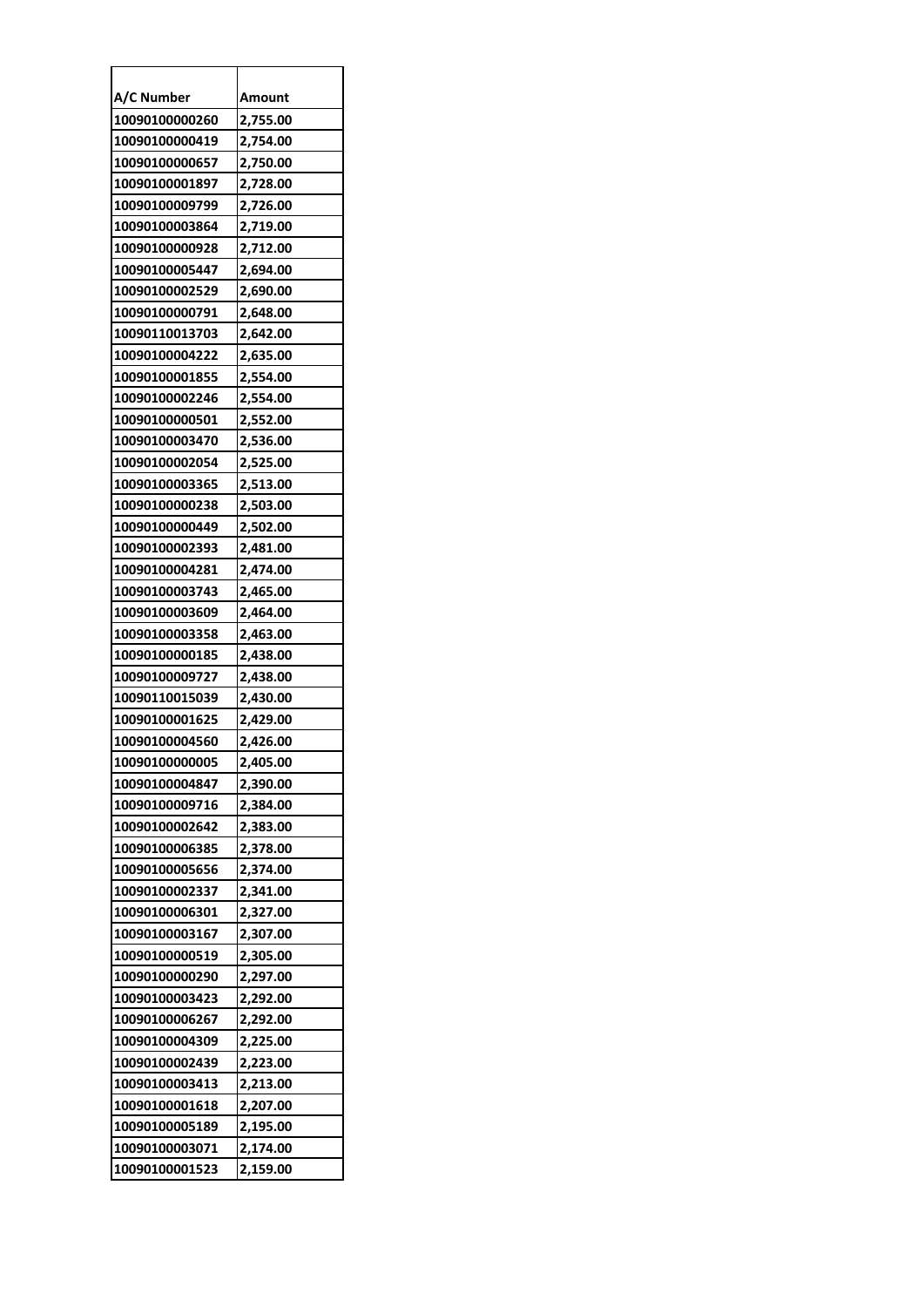| A/C Number     | Amount   |
|----------------|----------|
| 10090100002034 | 2,159.00 |
| 10090100000908 | 2,154.00 |
| 10090100003752 | 2,147.00 |
| 10090100000651 | 2,146.00 |
| 10090100002208 | 2,146.00 |
| 10090100002410 | 2,146.00 |
| 10090100006213 | 2,128.00 |
| 10090100000139 | 2,116.00 |
| 10090100000337 | 2,102.00 |
| 10090100001679 | 2,086.00 |
| 10090100006808 | 2,078.00 |
| 10090100001816 | 2,074.00 |
| 10090100004041 | 2,074.00 |
| 10090100000996 | 2,066.00 |
| 10090100002375 | 2,064.00 |
| 10090100006932 | 2,060.00 |
| 10090100009797 | 2,060.00 |
| 10090100003706 | 2,040.00 |
| 10090100004078 | 2,040.00 |
| 10090100004846 | 2,035.00 |
| 10090100003885 | 2,008.00 |
| 10090110013192 | 2,002.00 |
| 10090100004149 | 1,996.00 |
| 10090100003700 | 1,992.00 |
| 10090100001122 | 1,990.00 |
| 10090100001256 | 1,967.00 |
| 10090100000036 | 1,962.00 |
| 10090100001105 | 1,957.00 |
| 10090100004463 | 1,941.00 |
| 10090100006160 | 1,939.00 |
| 10090100005931 | 1,928.00 |
| 10090100004592 | 1,919.00 |
| 10090100002758 | 1,912.00 |
| 10090100009729 | 1,912.00 |
| 10090100002174 | 1,906.00 |
| 10090100000461 | 1,892.00 |
| 10090100004472 | 1,890.00 |
| 10090100003058 | 1,883.00 |
| 10090100001810 | 1,880.00 |
| 10090100001963 | 1,880.00 |
| 10090100009724 | 1,877.00 |
| 10090100001705 | 1,876.00 |
| 10090100001203 | 1,871.00 |
| 10090100000725 | 1,868.00 |
| 10090100006629 | 1,867.00 |
| 10090100009703 | 1,867.00 |
| 10090100005044 | 1,851.00 |
| 10090100002427 | 1,847.00 |
| 10090100004288 | 1,836.00 |
| 10090100000468 | 1,828.00 |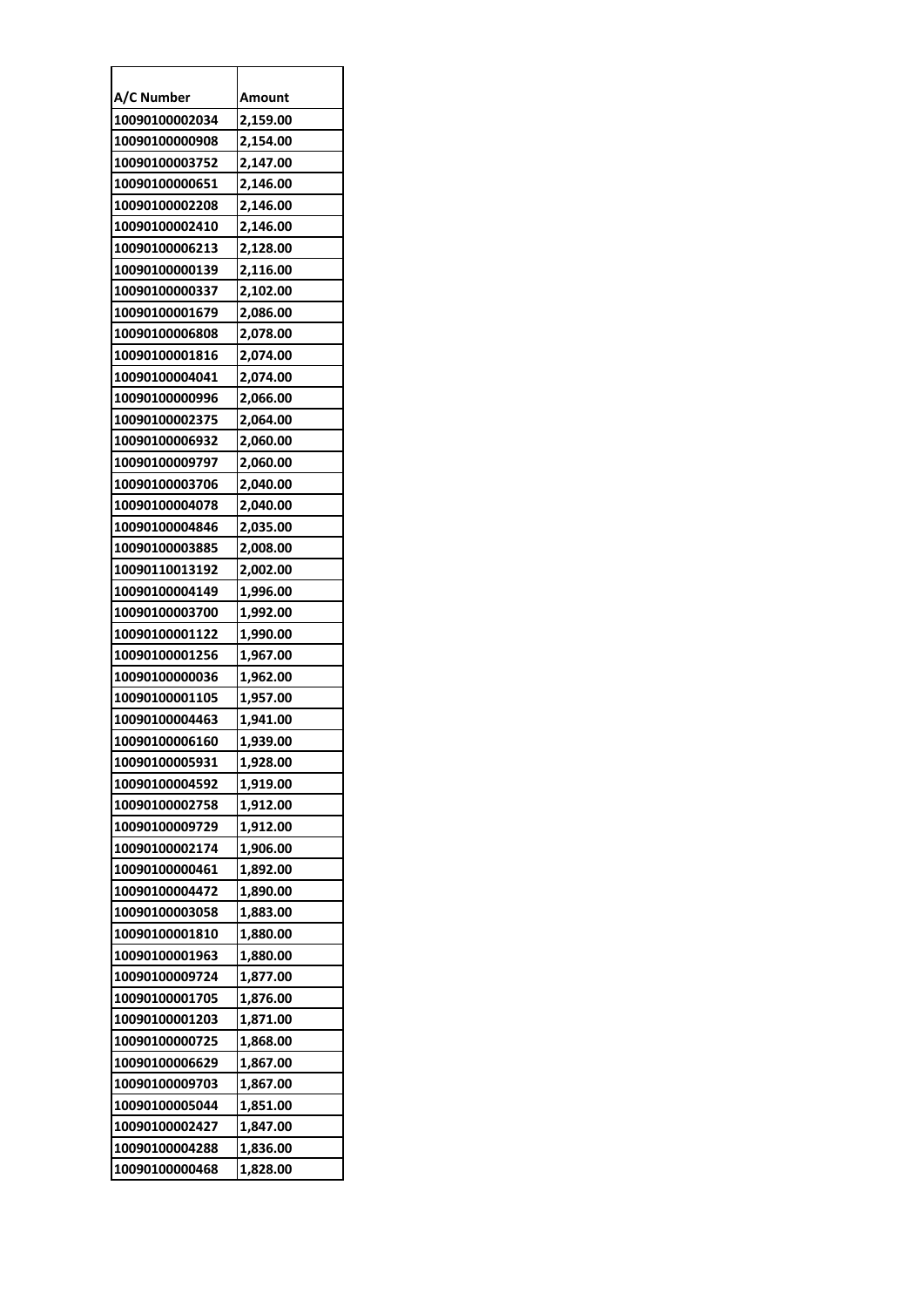| A/C Number     | Amount    |
|----------------|-----------|
| 10090100001148 | 1,810.00  |
| 10090100001211 | 1,810.00  |
| 10090100000947 | 1,781.00  |
| 10090100003185 | 1,694.00  |
| 10090100007064 | 1,626.00  |
| 10090100005696 | 1,569.00  |
| 10090100006538 | 1,535.00  |
| 10090100003174 | 1,525.00  |
| 10090100000917 | 1,516.00  |
| 10090100003863 | 1,464.00  |
| 10090110012087 | 1,341.00  |
| 10100100001454 | 49,271.00 |
| 10100100000243 | 27,927.00 |
| 10100100000968 | 24,856.00 |
| 10100100001361 | 24,595.00 |
| 10100100001518 | 23,144.00 |
| 10100100001779 | 19,649.00 |
| 10100100003257 | 18,222.00 |
| 10100100000817 | 15,030.00 |
| 10100100002169 | 13,252.00 |
| 10100100000939 | 12,852.00 |
| 10100100003264 | 12,787.00 |
| 10100100002874 | 12,387.00 |
| 10100100003769 | 12,109.00 |
| 10100100001692 | 12,012.00 |
| 10100100001542 | 12,000.00 |
| 10100100005135 | 11,944.00 |
| 10100100005131 | 11,839.00 |
| 10100100003321 | 11,467.00 |
| 10100100002095 | 11,128.00 |
| 10100100000852 | 11,071.00 |
| 10100100000099 | 10,743.00 |
| 10100100000836 | 10,313.00 |
| 10100100005149 | 9,208.00  |
| 10100100002504 | 9,191.00  |
| 10100100002114 | 9,148.00  |
| 10100100003326 | 8,586.00  |
| 10100100005105 | 8,393.00  |
| 10100100003221 | 8,049.00  |
| 10100100004170 | 7,822.00  |
| 10100100000157 | 7,653.00  |
| 10100100005150 | 7,555.00  |
| 10100100004605 | 7,435.52  |
| 10100100002411 | 7,433.00  |
| 10100100001025 | 7,102.00  |
| 10100100000262 | 6,528.00  |
| 10100100005104 | 6,448.00  |
| 10100100000625 | 6,394.00  |
| 10100100001634 | 6,315.00  |
| 10100100001122 | 6,216.00  |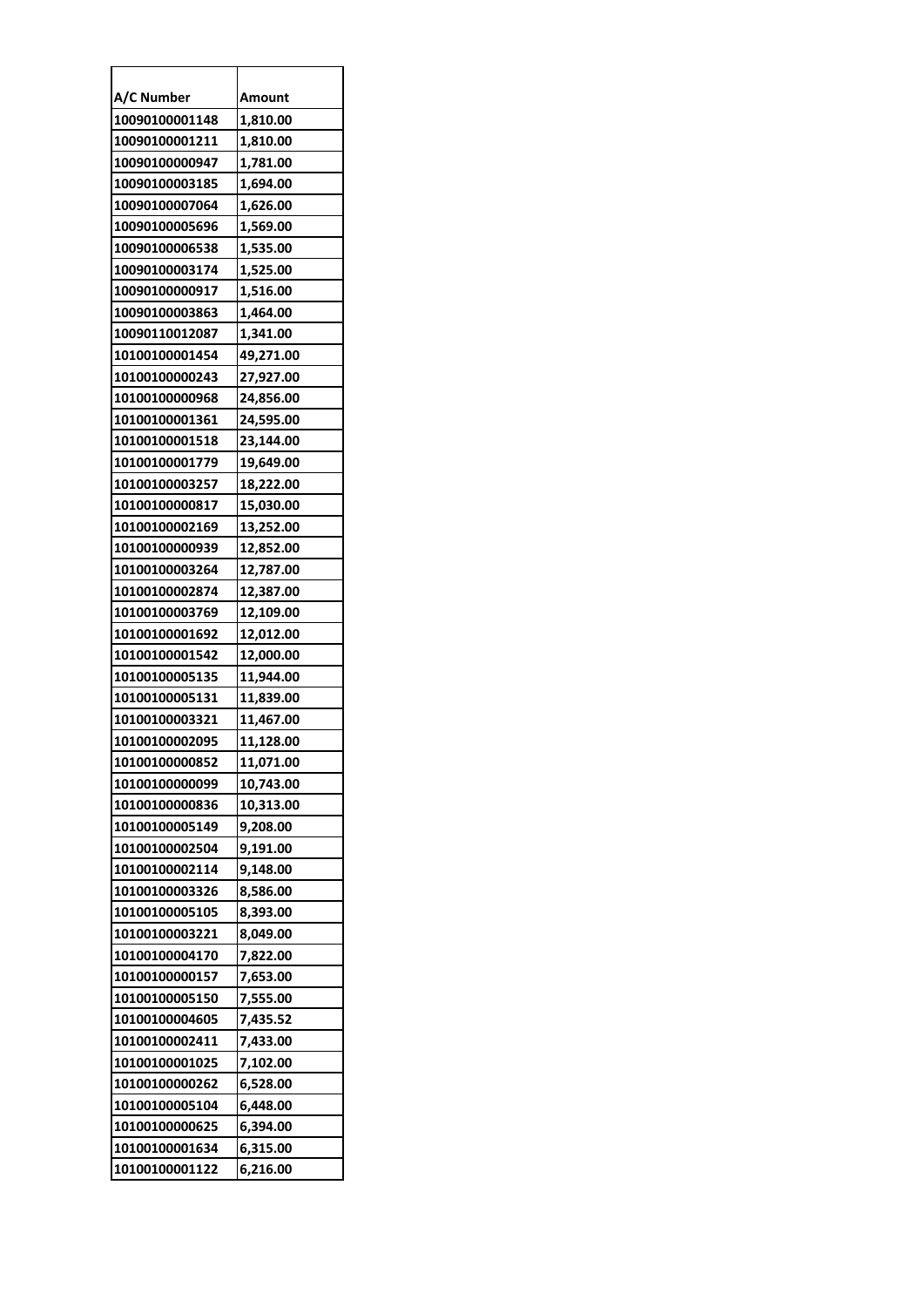| A/C Number     | Amount   |
|----------------|----------|
| 10100100001897 | 6,143.00 |
| 10100100003209 | 6,076.00 |
| 10100100001419 | 6,071.00 |
| 10100100002987 | 6,006.00 |
| 10100100005141 | 5,997.00 |
| 10100100003762 | 5,973.00 |
| 10100100005110 | 5,716.00 |
| 10100100001089 | 5,599.00 |
| 10100100003812 | 5,511.00 |
| 10100100001594 | 5,468.00 |
| 10100100001655 | 5,453.00 |
| 10100100001273 | 5,386.00 |
| 10100100002325 | 5,376.00 |
| 10100100000873 | 5,359.00 |
| 10100100002460 | 5,341.00 |
| 10100100001658 | 5,271.00 |
| 10100100001321 | 5,255.00 |
| 10100100003164 | 5,066.00 |
| 10100100005134 | 4,808.00 |
| 10100100000508 | 4,779.00 |
| 10100100005132 | 4,746.00 |
| 10100100005130 | 4,565.00 |
| 10100100002104 | 4,387.00 |
| 10100100002680 | 4,326.00 |
| 10100100005123 | 4,299.00 |
| 10100100001317 | 4,293.00 |
| 10100100001125 | 4,152.00 |
| 10100100005125 | 4,045.00 |
| 10100100000993 | 4,042.00 |
| 10100100001647 | 4,032.00 |
| 10100100003727 | 4,027.00 |
| 10100100003182 | 3,940.00 |
| 10100100002034 | 3,848.00 |
| 10100100005151 | 3,750.00 |
| 10100100002355 | 3,745.00 |
| 10100100003389 | 3,702.00 |
| 10100100004630 | 3,701.00 |
| 10100100003253 | 3,645.00 |
| 10100100004159 | 3,609.00 |
| 10100100000812 | 3,600.00 |
| 10100100005205 | 3,563.00 |
| 10100100001331 | 3,557.00 |
| 10100100005199 | 3,531.00 |
| 10100100002673 | 3,526.00 |
| 10100100004346 | 3,506.00 |
| 10100100005089 | 3,480.00 |
| 10100100002329 | 3,473.00 |
| 10100100002877 | 3,445.00 |
| 10100100001627 | 3,397.00 |
| 10100100003823 | 3,389.00 |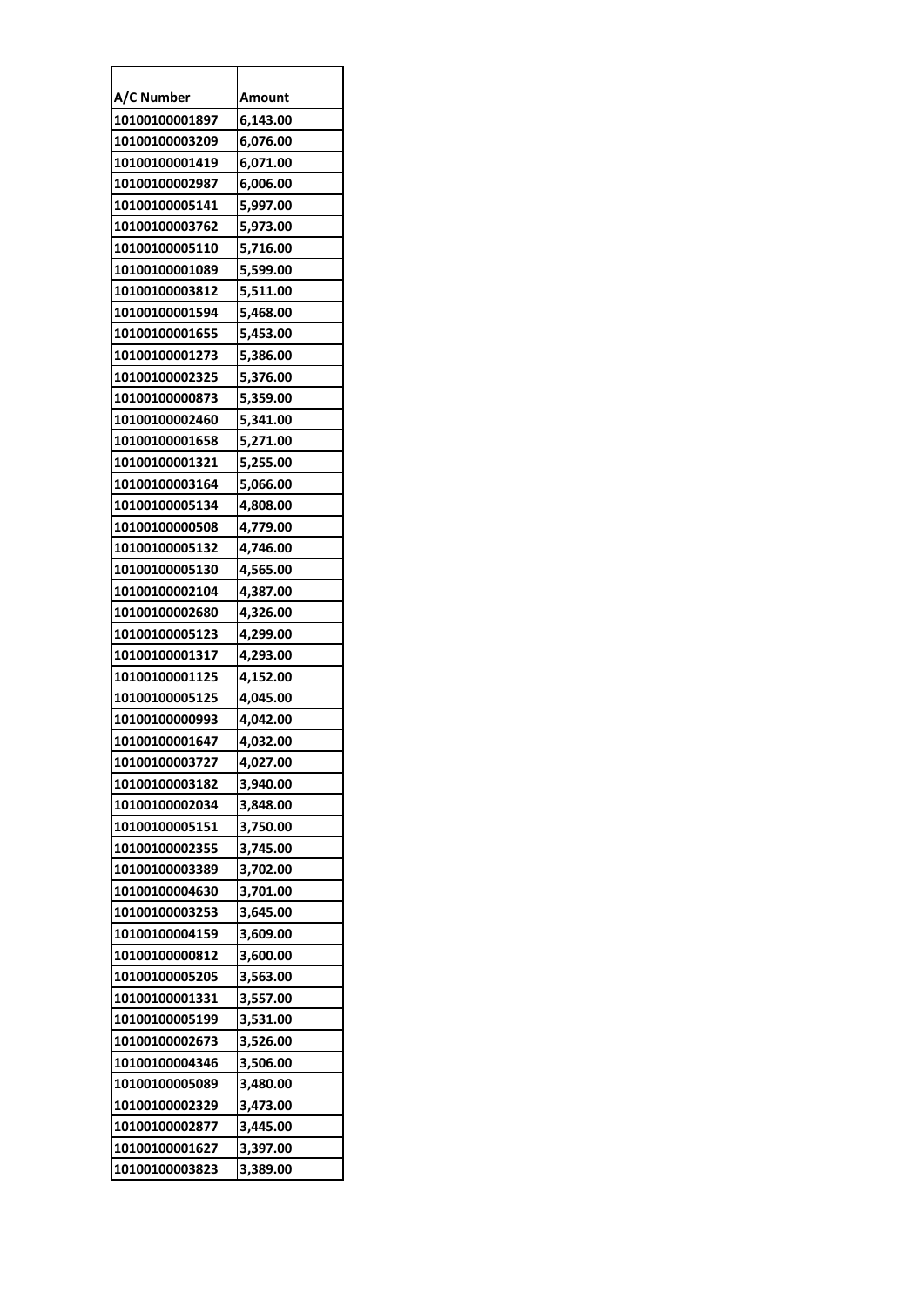| A/C Number     | Amount   |
|----------------|----------|
| 10100100001666 | 3,360.00 |
| 10100100001949 | 3,351.00 |
| 10100100001920 | 3,325.00 |
| 10100100002945 | 3,279.00 |
| 10100100005097 | 3,270.00 |
| 10100100005144 | 3,232.00 |
| 10100100004709 | 3,193.00 |
| 10100100005139 | 3,180.00 |
| 10100100002669 | 3,177.00 |
| 10100100004063 | 3,170.00 |
| 10100100002656 | 3,103.00 |
| 10100100001808 | 3,007.00 |
| 10100100005122 | 2,998.00 |
| 10100100002422 | 2,981.00 |
| 10100100005207 | 2,980.00 |
| 10100100000967 | 2,887.00 |
| 10100100001348 | 2,885.00 |
| 10100100001035 | 2,878.00 |
| 10100100001771 | 2,855.00 |
| 10100100005098 | 2,851.00 |
| 10100100002782 | 2,845.00 |
| 10100100002227 | 2,829.00 |
| 10100100005146 | 2,824.00 |
| 10100100005164 | 2,820.00 |
| 10100100005118 | 2,762.00 |
| 10100100005095 | 2,755.00 |
| 10100100005128 | 2,736.00 |
| 10100100001853 | 2,707.00 |
| 10100100005153 | 2,697.00 |
| 10100100000916 | 2,675.00 |
| 10100100005156 | 2.650.00 |
| 10100100000820 | 2,644.00 |
| 10100100005088 | 2,637.00 |
| 10100100003011 | 2,633.00 |
| 10100100005133 | 2,630.00 |
| 10100100002938 | 2,621.00 |
| 10100100002940 | 2,621.00 |
| 10100100000327 | 2,618.00 |
| 10100100002616 | 2,608.00 |
| 10100100003703 | 2,584.00 |
| 10100100005136 | 2,570.00 |
| 10100100003178 | 2,539.00 |
| 10100100002668 | 2,519.00 |
| 10100100001623 | 2,518.00 |
| 10100100005116 | 2,518.00 |
| 10100100003279 | 2,458.00 |
| 10100100005119 | 2,458.00 |
| 10100100005002 | 2,436.00 |
| 10100100003514 | 2,417.00 |
| 10100100002742 | 2,405.00 |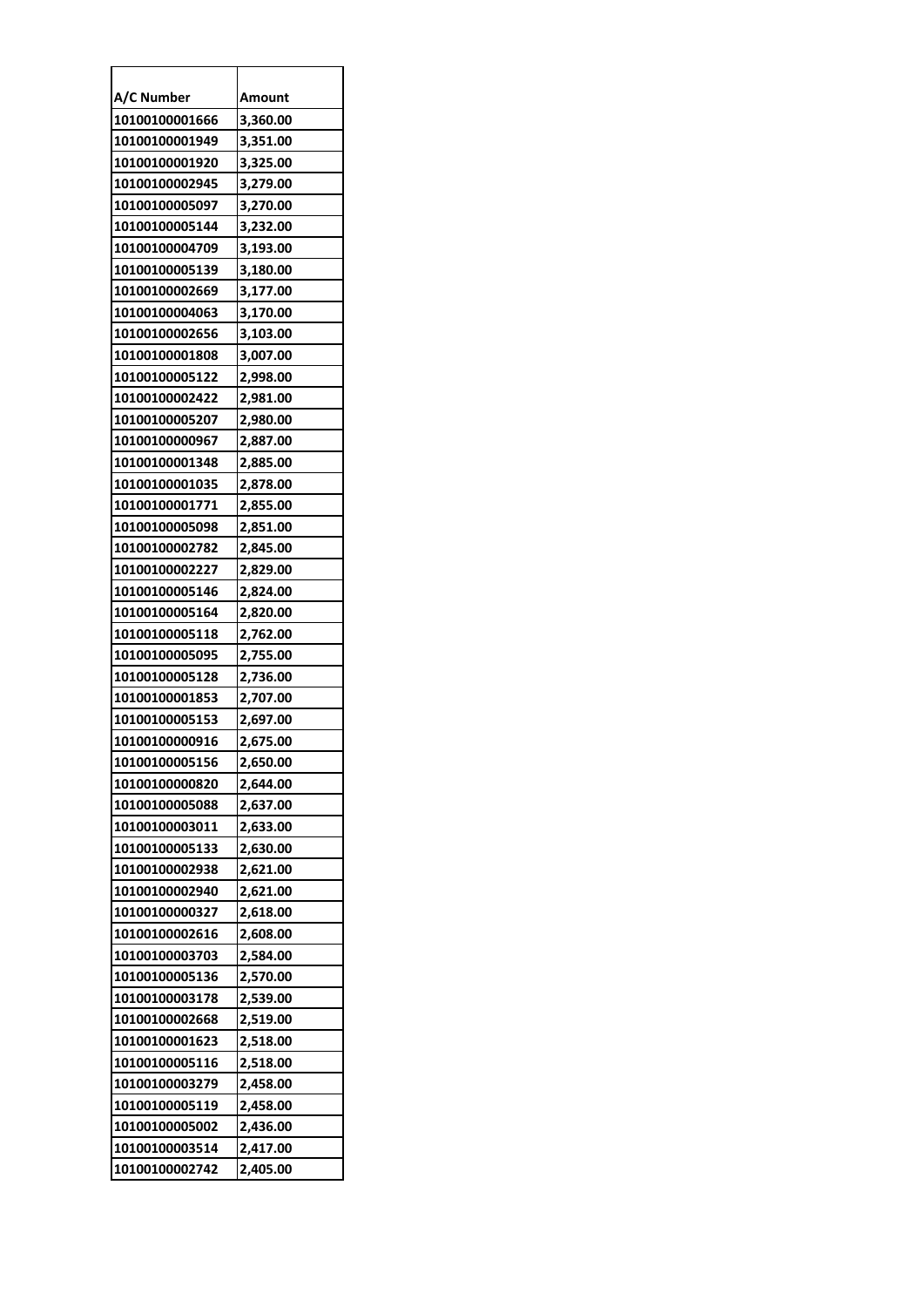| A/C Number     | Amount   |
|----------------|----------|
| 10100100002661 | 2,400.00 |
| 10100100002664 | 2,397.00 |
| 10100100005115 | 2,394.00 |
| 10100100002658 | 2,386.00 |
| 10100100005111 | 2,363.00 |
| 10100100002060 | 2,349.00 |
| 10100100005201 | 2,348.00 |
| 10100100002160 | 2,343.00 |
| 10100100003139 | 2,331.00 |
| 10100100003132 | 2,329.00 |
| 10100100005204 | 2,316.00 |
| 10100100003929 | 2,310.00 |
| 10100100004555 | 2,263.00 |
| 10100100005129 | 2,225.00 |
| 10100100004846 | 2,202.00 |
| 10100100005099 | 2,202.00 |
| 10100100005117 | 2,202.00 |
| 10100100001547 | 2,188.00 |
| 10100100001354 | 2,178.00 |
| 10100100005086 | 2,159.00 |
| 10100100003764 | 2,152.00 |
| 10100100005137 | 2,146.00 |
| 10100100002651 | 2,095.00 |
| 10100100005103 | 2,095.00 |
| 10100100005148 | 2,095.00 |
| 10100100004825 | 2,071.00 |
| 10100100005090 | 2,064.00 |
| 10100100003523 | 2,060.00 |
| 10100100005140 | 2,028.00 |
| 10100100001787 | 2,012.00 |
| 10100100005114 | 2.003.00 |
| 10100100003098 | 1,979.00 |
| 10100100005108 | 1,957.00 |
| 10100100005145 | 1,946.00 |
| 10100100001825 | 1,942.00 |
| 10100100002419 | 1,937.00 |
| 10100100005142 | 1,916.00 |
| 10100100002659 | 1,911.00 |
| 10100100005143 | 1,905.00 |
| 10100100002663 | 1,903.00 |
| 10100100005749 | 1,854.00 |
| 10100100001629 | 1,836.00 |
| 10100100005113 | 1,829.00 |
| 10100100005109 | 1,824.00 |
| 10100100001639 | 1,813.00 |
| 10100100005112 | 1,807.00 |
| 10100100000242 | 1,785.00 |
| 10100100005138 | 1,776.00 |
| 10100100005106 | 1,764.00 |
| 10100100005124 | 1,735.00 |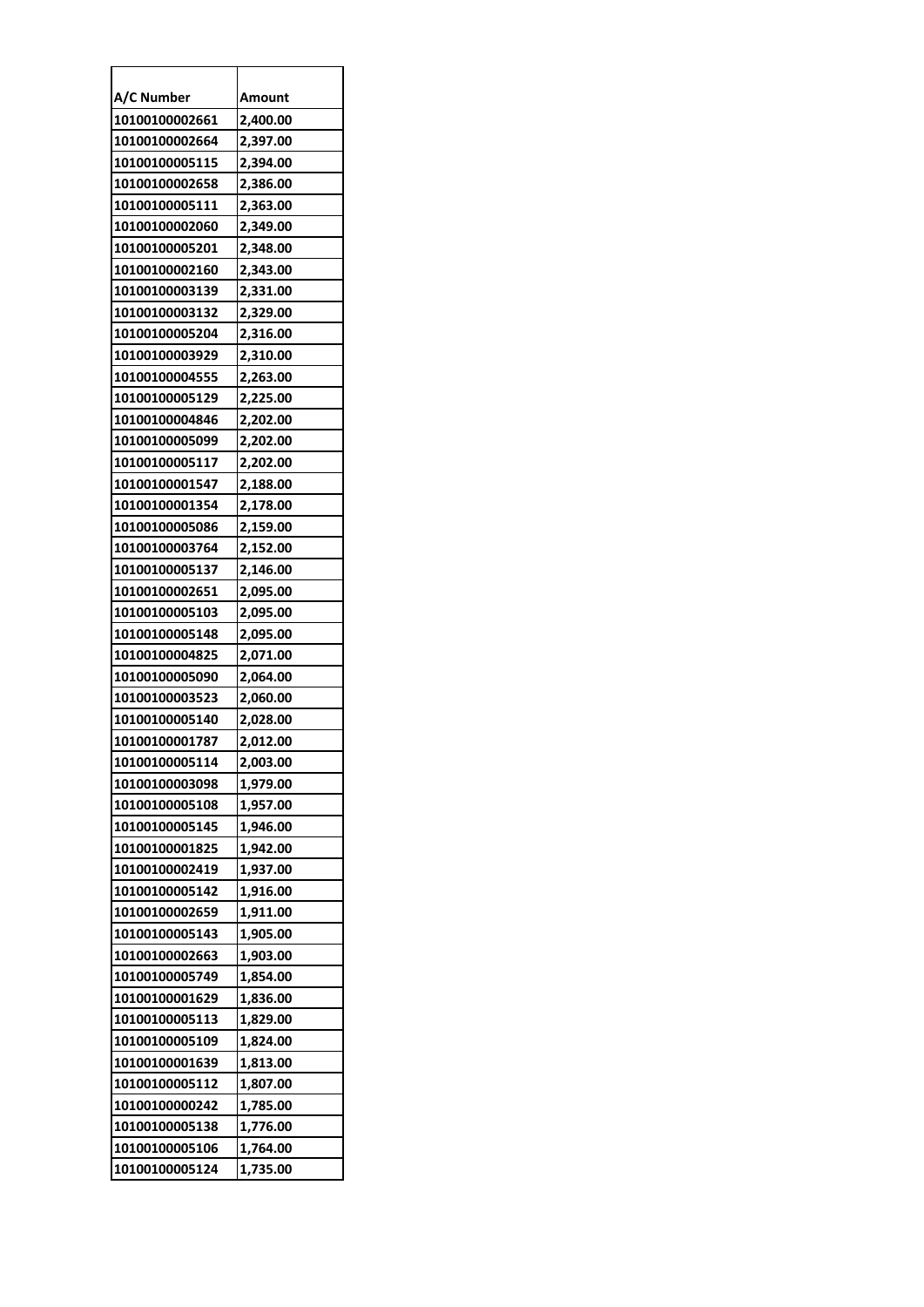| A/C Number     | Amount   |
|----------------|----------|
| 10100100005094 | 1,730.00 |
| 10100100002057 | 1,708.00 |
| 10100100003188 | 1,668.00 |
| 10100100005147 | 1,655.00 |
| 10100100004988 | 1,647.00 |
| 10100100005126 | 1,642.00 |
| 10100100005127 | 1,611.00 |
| 10100100003046 | 1,580.00 |
| 10100100005087 | 1,570.00 |
| 10100100005091 | 1,557.00 |
| 10100100005152 | 1,538.00 |
| 10100100003295 | 1,526.00 |
| 10100100004893 | 1,518.00 |
| 10100100004983 | 1,482.00 |
| 10100100005197 | 1,446.00 |
| 10100100005096 | 1,443.00 |
| 10100100005107 | 1,443.00 |
| 10100100002547 | 1,388.00 |
| 10100100005303 | 1,386.00 |
| 10100100005308 | 1,385.00 |
| 10100100002924 | 1,383.00 |
| 10100100005307 | 1,272.00 |
| 10110100001873 | 2,585.00 |
| 10110100000402 | 2,578.00 |
| 10110100001856 | 2,578.00 |
| 10110100001908 | 2,554.00 |
| 10110100001900 | 2,548.00 |
| 10110100002791 | 2,533.00 |
| 10110100000120 | 2,522.00 |
| 10110100001147 | 2,511.00 |
| 10110110008235 | 2,500.00 |
| 10110100001985 | 2,496.00 |
| 10110100000575 | 2,428.00 |
| 10110100002925 | 2,379.00 |
| 10110100002202 | 2,338.00 |
| 10110100003070 | 2,327.00 |
| 10110100001892 | 2,242.00 |
| 10110100001891 | 2,228.00 |
| 10110100002207 | 2,227.00 |
| 10110100000489 | 2,218.00 |
| 10110100001548 | 2,203.00 |
| 10110100001038 | 2,198.00 |
| 10110100001839 | 2,187.00 |
| 10110100001846 | 2,171.00 |
| 10110100001680 | 2,168.00 |
| 10110100001840 | 2,167.00 |
| 10110100001848 | 2,164.00 |
| 10110100000877 | 2,163.00 |
| 10110100002928 | 2,137.00 |
| 10110100001914 | 2,135.00 |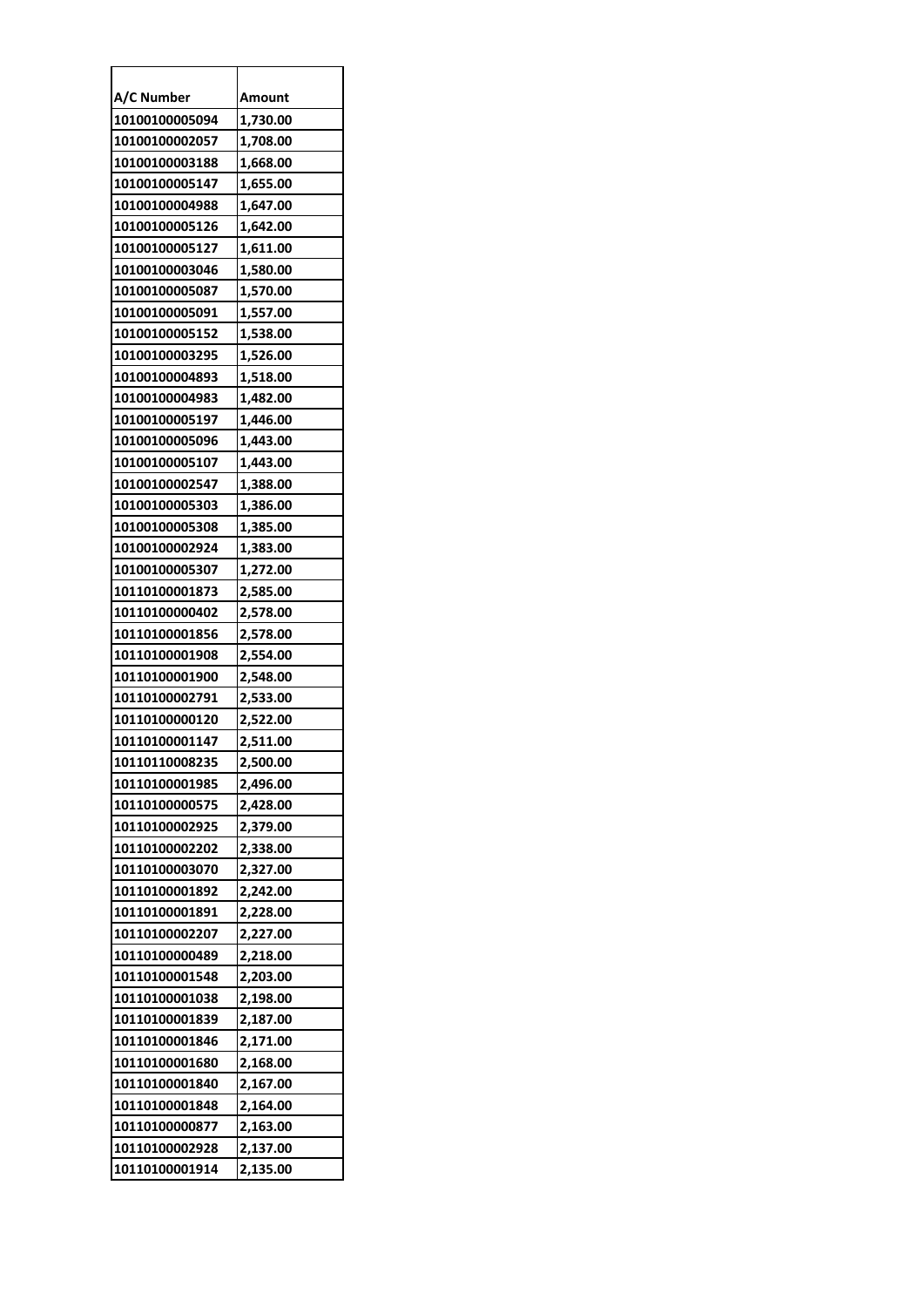| A/C Number     | Amount   |
|----------------|----------|
| 10110100002545 | 2,128.00 |
| 10110100001866 | 2,119.00 |
| 10110100001910 | 2,116.00 |
| 10110100001999 | 2,104.00 |
| 10110100001928 | 2,102.00 |
| 10110100001694 | 2,095.00 |
| 10110100001268 | 2,094.00 |
| 10110100002877 | 2,086.00 |
| 10110100002205 | 2,053.00 |
| 10110100000354 | 2,026.00 |
| 10110100002161 | 2,005.00 |
| 10110100002640 | 1,991.00 |
| 10110100002181 | 1,980.00 |
| 10110100002906 | 1,979.00 |
| 10110100000910 | 1,978.00 |
| 10110100000003 | 1,953.00 |
| 10110100002891 | 1,936.00 |
| 10110100000141 | 1,896.00 |
| 10110100002637 | 1,896.00 |
| 10110100000380 | 1,888.00 |
| 10110100000233 | 1,886.00 |
| 10110100002267 | 1,865.00 |
| 10110100001911 | 1,859.00 |
| 10110100001638 | 1,830.00 |
| 10110100002885 | 1,819.00 |
| 10110100001697 | 1,812.00 |
| 10110100000002 | 1,765.00 |
| 10110100000450 | 1,715.00 |
| 10110100004315 | 1,606.00 |
| 10110100003592 | 1,602.00 |
| 10110100000881 | 1,583.00 |
| 10110100000583 | 1,509.00 |
| 10110100001511 | 1,440.00 |
| 10130100002209 | 2,460.00 |
| 10130100003528 | 2,452.00 |
| 10130100001730 | 2,445.00 |
| 10130100001826 | 2,355.73 |
| 10130100001746 | 2,349.00 |
| 10130100002097 | 2,347.00 |
| 10130100001462 | 2,259.00 |
| 10130100004176 | 2,258.00 |
| 10130100003148 | 2,226.00 |
| 10130100003651 | 2,153.00 |
| 10130100003829 | 2,058.00 |
| 10130100003778 | 1,979.00 |
| 10130100001608 | 1,956.00 |
| 10130100002905 | 1,949.00 |
| 10130100002048 | 1,945.00 |
| 10130100009170 | 1,902.00 |
| 10130100009259 | 1,902.00 |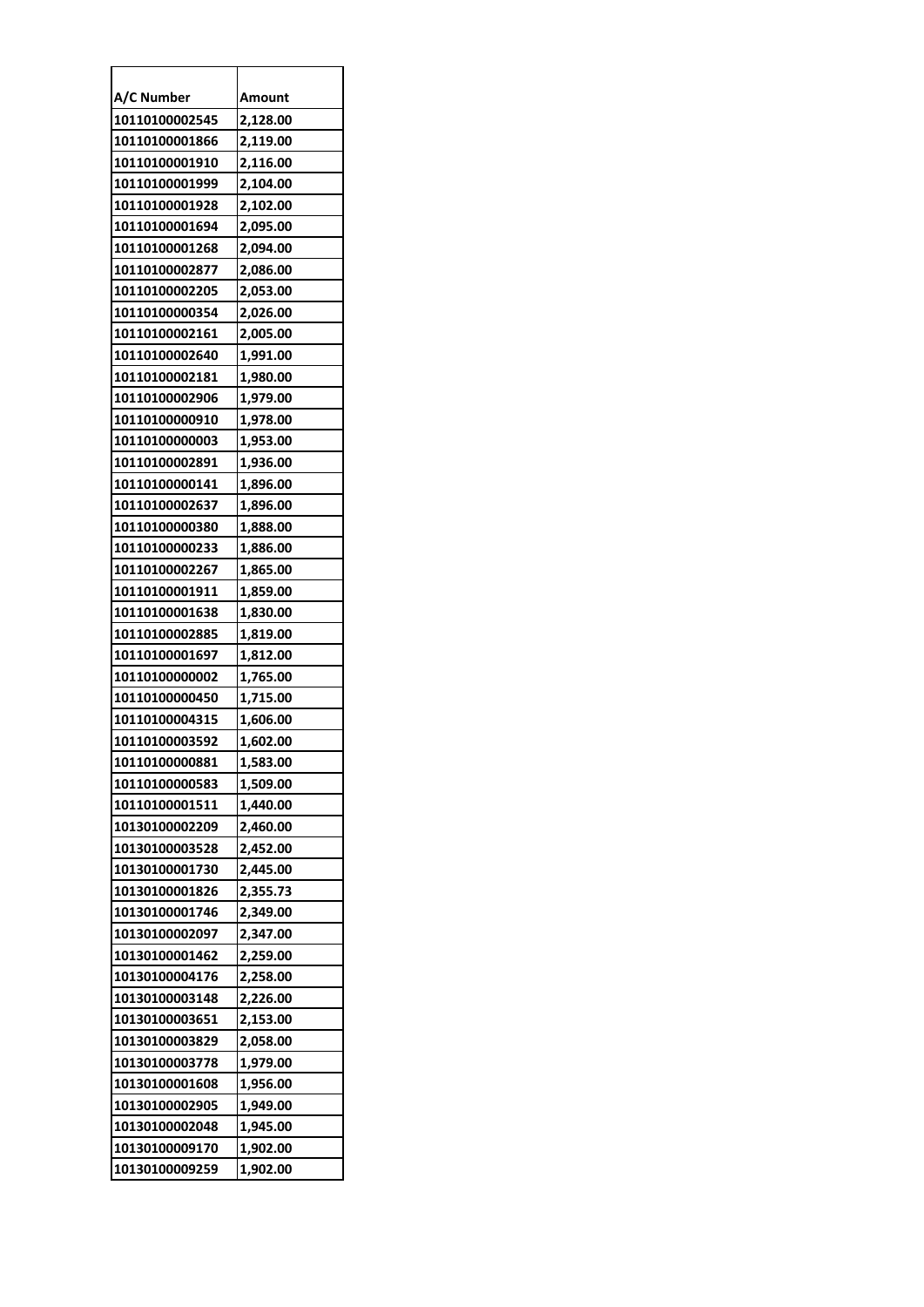| A/C Number     | Amount    |
|----------------|-----------|
| 10130100009260 | 1,902.00  |
| 10130100003763 | 1,857.00  |
| 10130100004662 | 1,828.00  |
| 10130100002341 | 1,813.00  |
| 10130100004373 | 1,813.00  |
| 10130100009489 | 1,792.00  |
| 10130100003716 | 1,734.00  |
| 10130100002112 | 1,663.00  |
| 10130100003178 | 1,619.00  |
| 10130100004538 | 1,591.00  |
| 10130100002360 | 1,372.00  |
| 10130100004838 | 1,192.00  |
| 10130100001026 | 309       |
| 10140100002224 | 24,798.00 |
| 10140100001514 | 15,881.00 |
| 10140100001307 | 15,700.00 |
| 10140100002207 | 10,752.00 |
| 10140100002581 | 9,187.00  |
| 10140100001810 | 8,920.00  |
| 10140100002308 | 8,605.00  |
| 10140100001829 | 7,784.00  |
| 10140100001375 | 6,988.00  |
| 10140100000635 | 6,320.00  |
| 10140100000691 | 6,287.00  |
| 10140100001723 | 6,110.00  |
| 10140100001149 | 6,099.00  |
| 10140100002472 | 4,699.00  |
| 10140100001975 | 4,677.60  |
| 10140100001456 | 4,617.00  |
| 10140100001470 | 4,557.00  |
| 10140100000627 | 4,548.00  |
| 10140100001459 | 4,026.00  |
| 10140100002635 | 3,873.00  |
| 10140100002301 | 3,820.00  |
| 10140100002196 | 3,816.00  |
| 10140100001465 | 3,514.00  |
| 10140100002316 | 3,455.00  |
| 10140100000675 | 3,441.00  |
| 10140100002140 | 3,396.00  |
| 10140100000552 | 3,370.00  |
| 10140100000581 | 3,367.00  |
| 10140100001061 | 3,136.00  |
| 10140100002153 | 3,113.00  |
| 10140100000550 | 2,968.15  |
| 10140100002659 | 2,878.00  |
| 10140100002836 | 2,856.00  |
| 10140100001647 | 2,712.00  |
| 10140100003370 | 2,680.00  |
| 10140100001940 | 2,641.00  |
| 10140100001273 | 2,614.00  |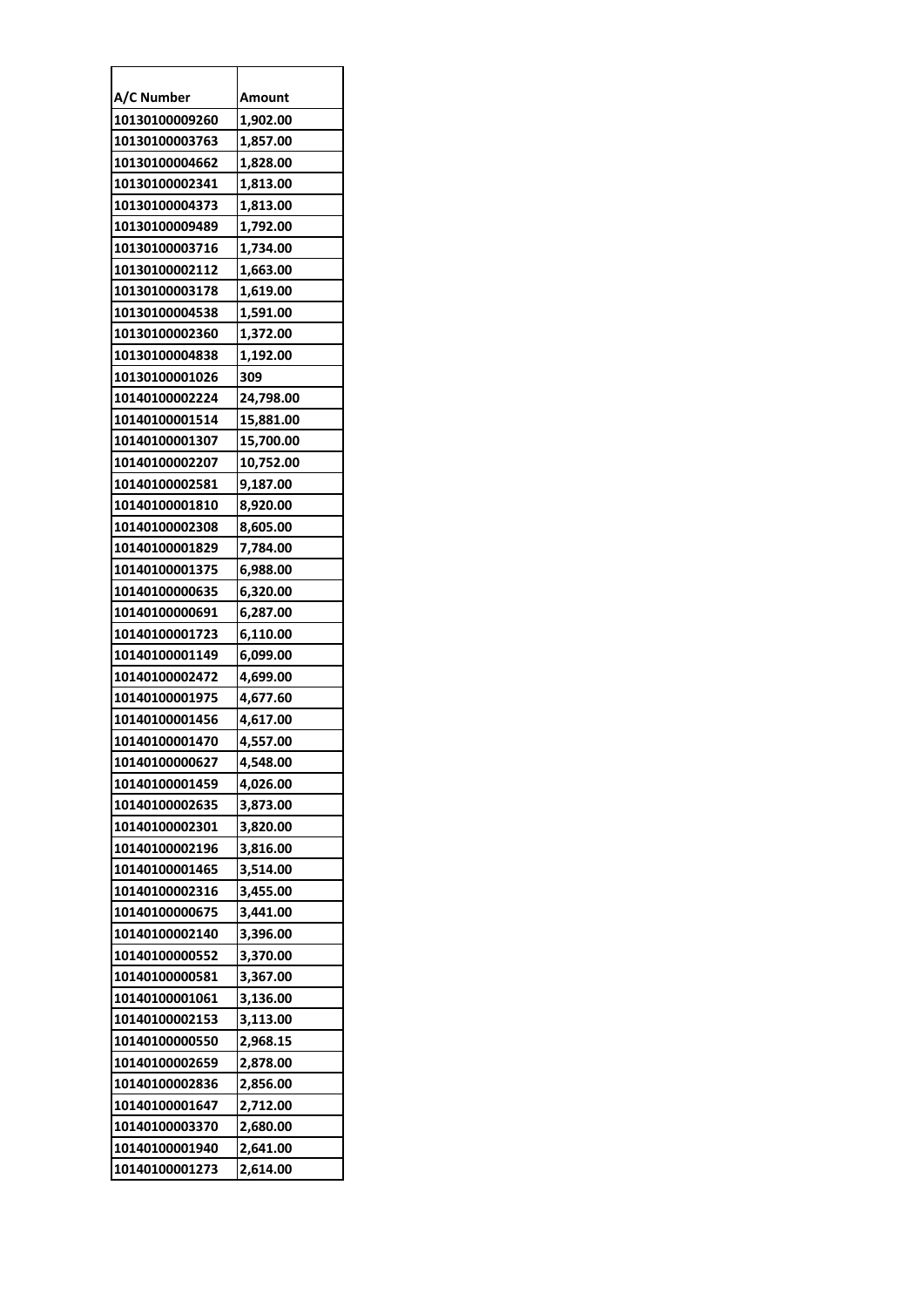| A/C Number     | Amount   |
|----------------|----------|
| 10140100001604 | 2,589.00 |
| 10140100002260 | 2,570.00 |
| 10140100002349 | 2,526.00 |
| 10140100000362 | 2,504.00 |
| 10140100003896 | 2,498.60 |
| 10140100002839 | 2,472.00 |
| 10140100001757 | 2,471.00 |
| 10140100002225 | 2,459.00 |
| 10140100001536 | 2,306.00 |
| 10140100002490 | 2,303.75 |
| 10140100002589 | 2,299.00 |
| 10140100000504 | 2,203.00 |
| 10140100001094 | 2,176.00 |
| 10140100001710 | 2,137.00 |
| 10140100002646 | 2,134.00 |
| 10140100001194 | 2,122.00 |
| 10140100000685 | 2,084.00 |
| 10140100002901 | 2,028.00 |
| 10140100002745 | 2,022.00 |
| 10140100002842 | 1,951.00 |
| 10140100002451 | 1,938.00 |
| 10140100002765 | 1,892.08 |
| 10140100001343 | 1,865.63 |
| 10140100001947 | 1,843.00 |
| 10140100001165 | 1,818.00 |
| 10140100002071 | 1,810.00 |
| 10140100003563 | 1,711.00 |
| 10140100003231 | 1,696.00 |
| 10140100002029 | 1,590.00 |
| 10140100001948 | 1,462.00 |
| 10140100001014 | 1,439.00 |
| 10140100003609 | 1,392.00 |
| 10140100000185 | 1,361.00 |
| 10140100000763 | 1,143.00 |
| 10140100000228 | 862      |
| 10140100001996 | 511      |
| 10150100001647 | 7,182.00 |
| 10150100000575 | 7,034.00 |
| 10150100000646 | 6,842.00 |
| 10150100005486 | 6,581.00 |
| 10150100004300 | 6,413.00 |
| 10150100005818 | 6,358.00 |
| 10150100001122 | 6,204.00 |
| 10150100000963 | 6,117.00 |
| 10150100001285 | 6,037.00 |
| 10150100000976 | 5,957.00 |
| 10150100004328 | 5,917.00 |
| 10150100000357 | 5,879.00 |
| 10150100000142 | 5,838.00 |
| 10150100000920 | 5,698.00 |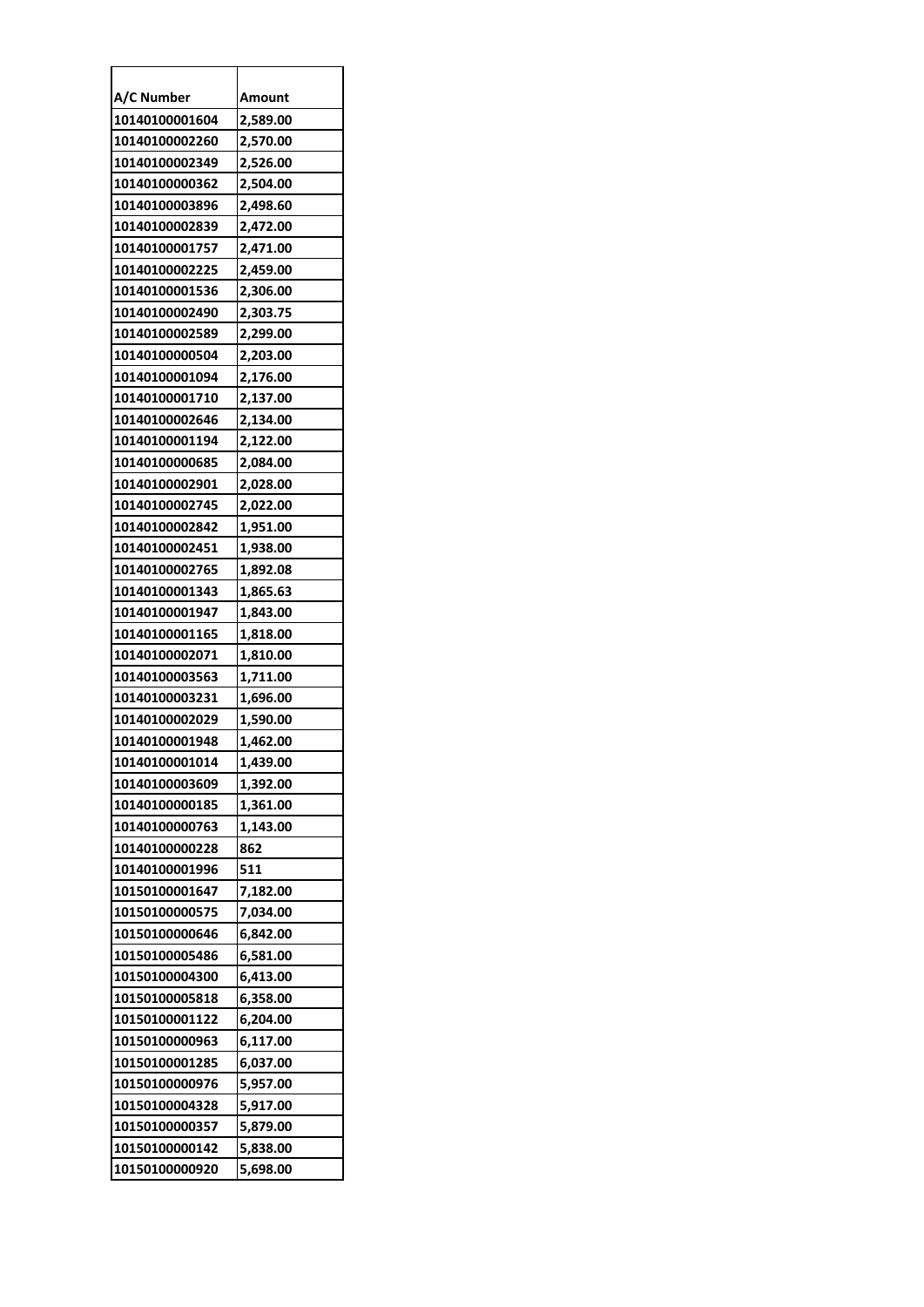| A/C Number     | Amount   |
|----------------|----------|
| 10150100000530 | 5,595.00 |
| 10150100004223 | 5,410.00 |
| 10150100003666 | 5,375.00 |
| 10150100003308 | 5,255.00 |
| 10150100002569 | 5,248.00 |
| 10150100003655 | 5,234.00 |
| 10150100000253 | 5,230.00 |
| 10150100000349 | 5,151.00 |
| 10150100001668 | 5,141.00 |
| 10150100003069 | 5,064.00 |
| 10150100002057 | 4,989.00 |
| 10150100004169 | 4,939.00 |
| 10150100001101 | 4,917.00 |
| 10150100000492 | 4,908.00 |
| 10150100007172 | 4,896.00 |
| 10150100004376 | 4,893.00 |
| 10150100001609 | 4,865.00 |
| 10150100001391 | 4,837.00 |
| 10150100003295 | 4,818.00 |
| 10150100003062 | 4,784.00 |
| 10150100001224 | 4,774.00 |
| 10150100003661 | 4,728.00 |
| 10150100001220 | 4,542.00 |
| 10150100003323 | 4,494.00 |
| 10150100000943 | 4,450.52 |
| 10150100003382 | 4,427.00 |
| 10150100002507 | 4,333.00 |
| 10150100000855 | 4,285.00 |
| 10150100004234 | 4,183.00 |
| 10150100004171 | 4,074.00 |
| 10150100005340 | 4.021.00 |
| 10150100000015 | 4,002.60 |
| 10150100000479 | 3,930.00 |
| 10150100003437 | 3,927.00 |
| 10150100001677 | 3,917.00 |
| 10150100002736 | 3,912.00 |
| 10150100001888 | 3,908.00 |
| 10150100004851 | 3,908.00 |
| 10150100003634 | 3,824.00 |
| 10150100000596 | 3,758.00 |
| 10150100000381 | 3,732.00 |
| 10150100004513 | 3,722.00 |
| 10150100005594 | 3,686.00 |
| 10150100001277 | 3,684.00 |
| 10150100005606 | 3,679.00 |
| 10150100005492 | 3,678.00 |
| 10150100005509 | 3,678.00 |
| 10150100001741 | 3,672.00 |
| 10150100000407 | 3,668.00 |
| 10150100001274 | 3,668.00 |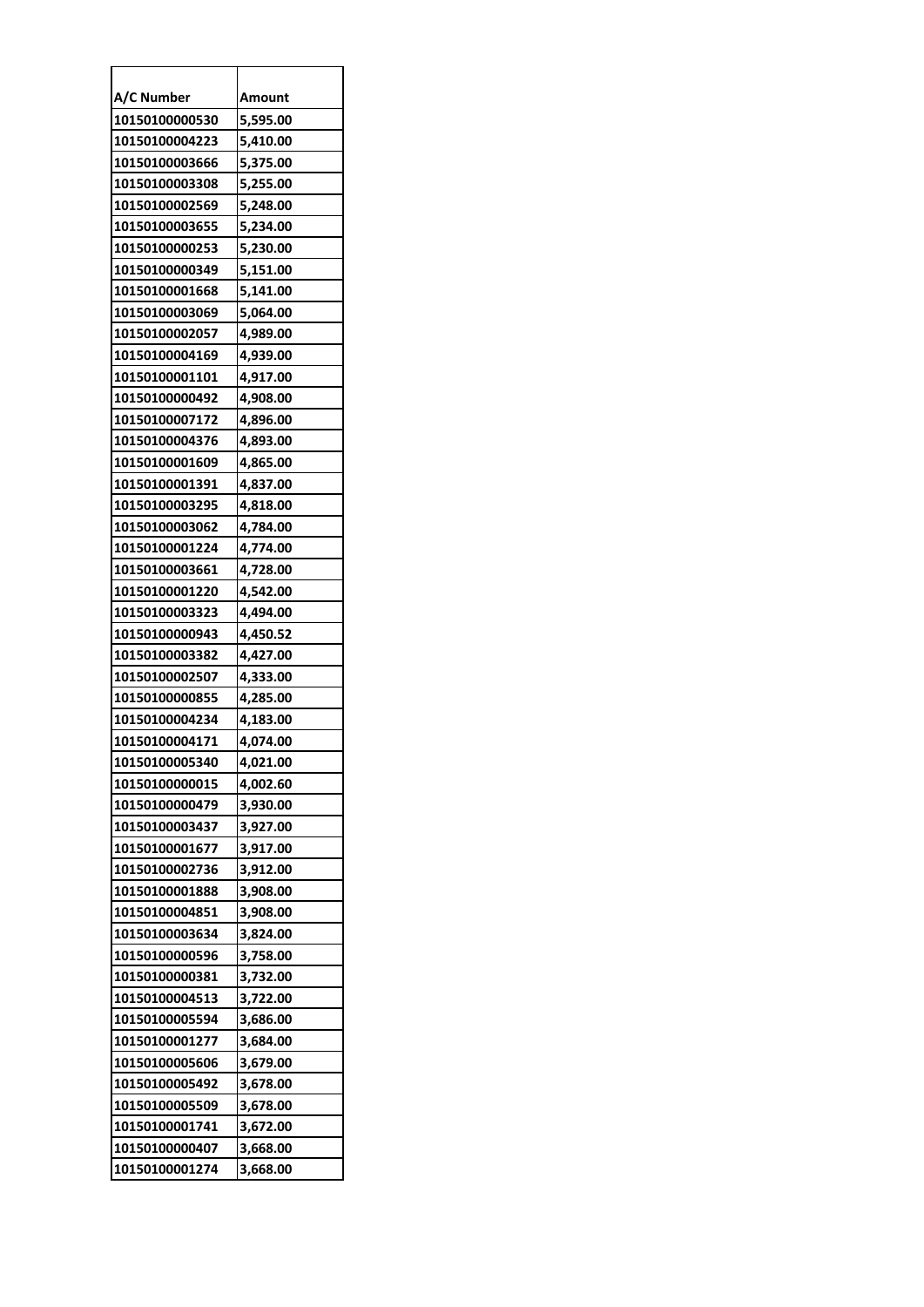| A/C Number     | Amount    |
|----------------|-----------|
| 10150100003309 | 3,662.00  |
| 10150100004172 | 3,624.00  |
| 10150100003212 | 3,620.00  |
| 10150100003332 | 3,614.00  |
| 10150100001263 | 3,610.00  |
| 10150100004222 | 3,575.00  |
| 10150100000458 | 3,547.00  |
| 10150100002735 | 3,547.00  |
| 10150100000328 | 3,530.00  |
| 10150100004203 | 3,517.00  |
| 10150100003852 | 3,516.00  |
| 10150100004133 | 3,492.00  |
| 10150100000189 | 3,484.00  |
| 10150100001564 | 3,464.00  |
| 10150100001354 | 3,405.00  |
| 10150100002042 | 3,360.00  |
| 10150100000305 | 3,322.00  |
| 10150100005515 | 3,307.00  |
| 10150100002153 | 3,291.00  |
| 10150100007448 | 3,272.00  |
| 10150100007548 | 3,265.00  |
| 10150100001665 | 3,243.00  |
| 10150100004116 | 3,235.00  |
| 10150100000886 | 3,203.00  |
| 10150100001056 | 3,180.00  |
| 10150100002589 | 3,180.00  |
| 10150100004251 | 3,149.00  |
| 10150100001469 | 3,120.00  |
| 10150100000753 | 3,112.00  |
| 10150100001046 | 3,110.00  |
| 10150100002903 | 3,068.00  |
| 10150100003356 | 1,771.00  |
| 10160100001172 | 32,160.00 |
| 10160100001971 | 29,429.00 |
| 10160100003443 | 26,720.00 |
| 10160100005500 | 25,422.00 |
| 10160100002268 | 21,916.00 |
| 10160100001340 | 20,016.00 |
| 10160100000404 | 15,789.00 |
| 10160100003864 | 14,029.00 |
| 10160100003581 | 13,821.00 |
| 10160100001401 | 13,474.00 |
| 10160100002427 | 13,326.00 |
| 10160100006810 | 12,967.00 |
| 10160100002479 | 12,819.00 |
| 10160100000538 | 12,768.00 |
| 10160100005837 | 12,636.00 |
| 10160100003724 | 12,629.00 |
| 10160100000981 | 12,106.00 |
| 10160100002132 | 11,608.00 |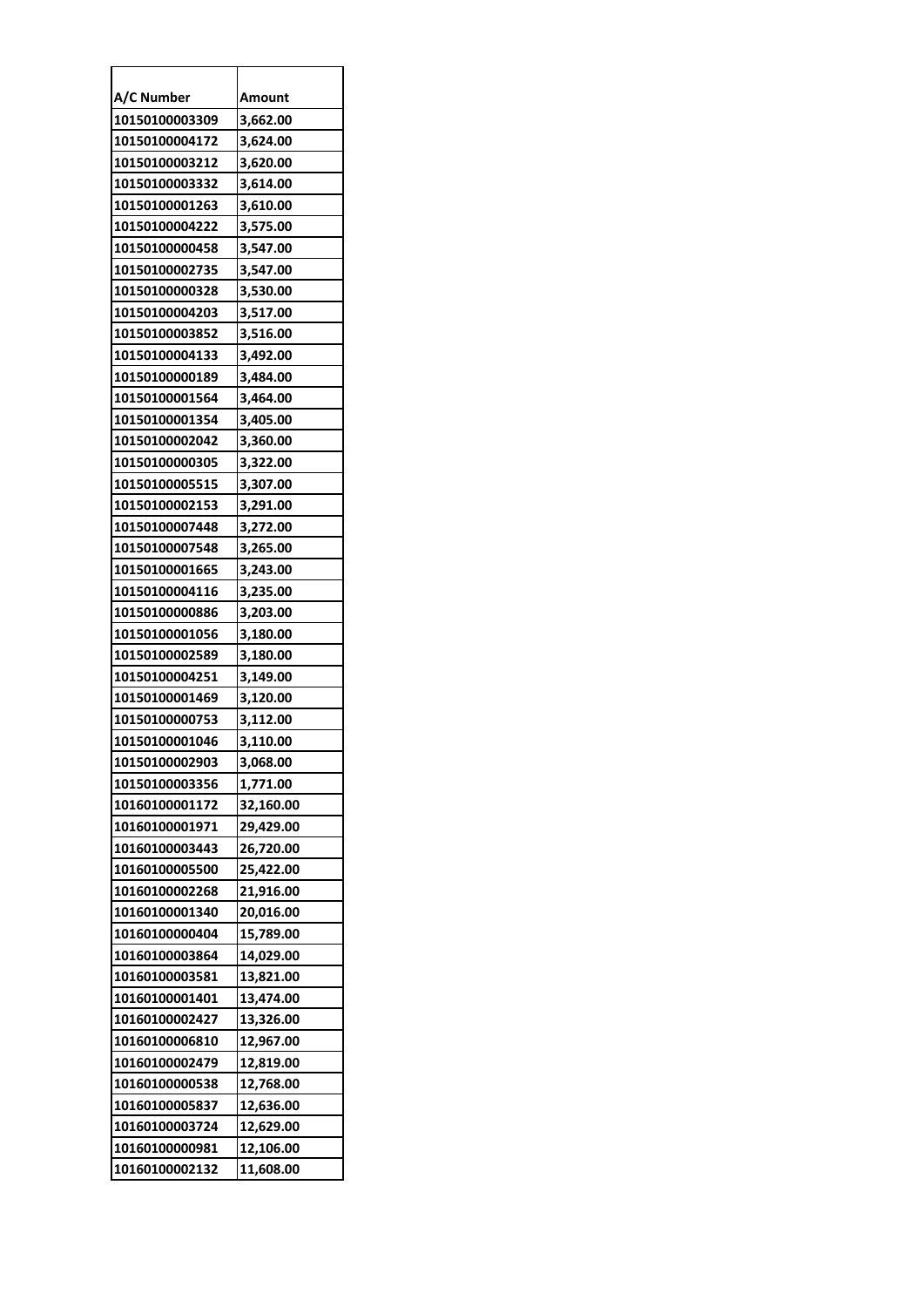| A/C Number     | Amount    |
|----------------|-----------|
| 10160100002815 | 11,541.00 |
| 10160100005250 | 11,020.00 |
| 10160100006704 | 10,244.00 |
| 10160100000610 | 10,003.00 |
| 10160100001878 | 9,975.00  |
| 10160100000475 | 9,363.00  |
| 10160100001932 | 9,303.00  |
| 10160100006564 | 9,153.00  |
| 10160100001479 | 9,025.00  |
| 10160100008673 | 8,895.00  |
| 10160100006151 | 8,822.00  |
| 10160100002382 | 8,751.00  |
| 10160100005713 | 8,648.00  |
| 10160100004271 | 8,588.00  |
| 10160100000919 | 8,454.00  |
| 10160100000560 | 8,361.00  |
| 10160100001247 | 8,253.00  |
| 10160100004204 | 8,119.00  |
| 10160100006008 | 7,979.00  |
| 10160100001942 | 7,932.00  |
| 10160100002554 | 7,904.88  |
| 10160100002290 | 7,823.00  |
| 10160100001658 | 7,744.00  |
| 10160100001773 | 7,567.00  |
| 10160100006199 | 7,471.00  |
| 10160100005124 | 7,363.00  |
| 10160100005131 | 7,363.00  |
| 10160100005207 | 7,363.00  |
| 10160100000620 | 6,957.00  |
| 10160100005408 | 6,937.00  |
| 10160100005863 | 6,563.00  |
| 10160100000386 | 6,521.00  |
| 10160100002172 | 6,327.00  |
| 10160100008800 | 6,201.00  |
| 10160100001751 | 5,909.00  |
| 10160100004705 | 5,828.00  |
| 10160100001449 | 5,818.00  |
| 10160100002785 | 5,801.00  |
| 10160100002026 | 5,796.00  |
| 10160100001907 | 5,759.00  |
| 10160100006093 | 5,723.00  |
| 10160100002789 | 5,721.00  |
| 10160100004284 | 5,589.52  |
| 10160100002181 | 5,506.00  |
| 10160100002607 | 5,502.00  |
| 10160100004579 | 5,467.00  |
| 10160100003371 | 5,388.00  |
| 10160100000338 | 5,373.00  |
| 10160100004037 | 5,371.00  |
| 10160100003207 | 5,369.00  |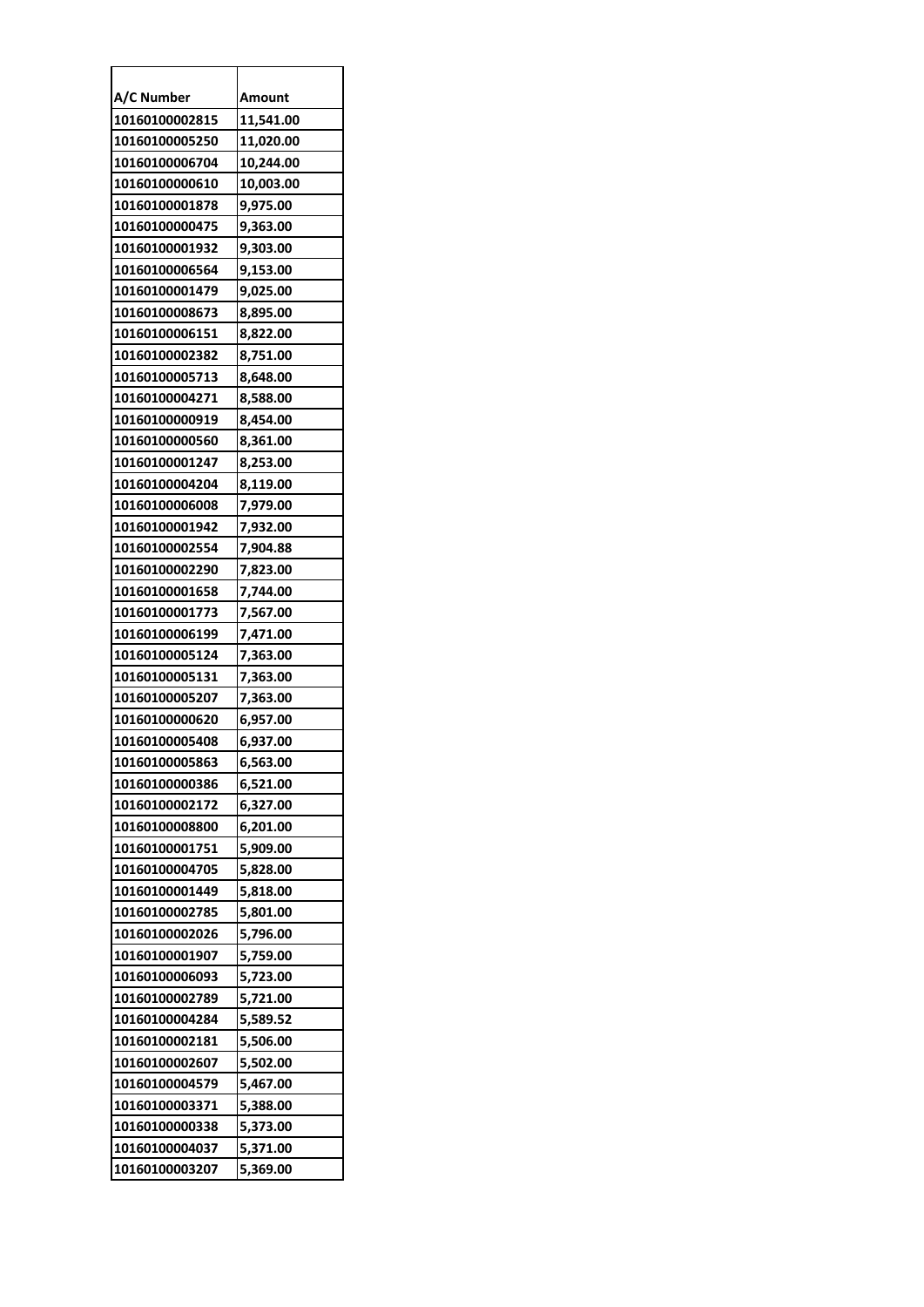| A/C Number     | Amount   |
|----------------|----------|
| 10160100004911 | 5,286.00 |
| 10160100001766 | 5,284.00 |
| 10160100003679 | 5,253.00 |
| 10160100003804 | 5,176.00 |
| 10160100002895 | 5,157.00 |
| 10160100000425 | 5,156.00 |
| 10160100005429 | 5,144.00 |
| 10160100001864 | 5,096.00 |
| 10160100003926 | 5,039.00 |
| 10160100001682 | 4,990.00 |
| 10160100003836 | 4,990.00 |
| 10160100001198 | 4,887.00 |
| 10160100002701 | 4,887.00 |
| 10160100000926 | 4,843.00 |
| 10160100004185 | 4,843.00 |
| 10160100002866 | 4,803.00 |
| 10160100001132 | 4,802.00 |
| 10160100004101 | 4,758.00 |
| 10160100001042 | 4,756.00 |
| 10160100004360 | 4,652.00 |
| 10160100003262 | 4,550.00 |
| 10160100003711 | 4,550.00 |
| 10160100001841 | 4,545.00 |
| 10160100006785 | 4,542.00 |
| 10160100002233 | 4,478.00 |
| 10160100003826 | 4,477.00 |
| 10160100005746 | 4,472.00 |
| 10160100001287 | 4,439.00 |
| 10160100005144 | 4,426.00 |
| 10160100001830 | 4,363.00 |
| 10160100002352 | 4,357.52 |
| 10160100002534 | 4,354.00 |
| 10160100001045 | 4,342.00 |
| 10160100001617 | 4,279.00 |
| 10160100000563 | 4,216.00 |
| 10160100003846 | 4,213.00 |
| 10160100001910 | 4,142.00 |
| 10160100000330 | 4.116.00 |
| 10160100004377 | 4,104.00 |
| 10160100003621 | 4,103.00 |
| 10160100005800 | 4,102.00 |
| 10160100004435 | 4,085.00 |
| 10160100003982 | 4,028.00 |
| 10160100001010 | 3,946.00 |
| 10160100003115 | 3,946.00 |
| 10160100001778 | 3,922.00 |
| 10160100002910 | 3,921.00 |
| 10160100005693 | 3,908.00 |
| 10160100005735 | 3,904.00 |
| 10160100003310 | 3,823.00 |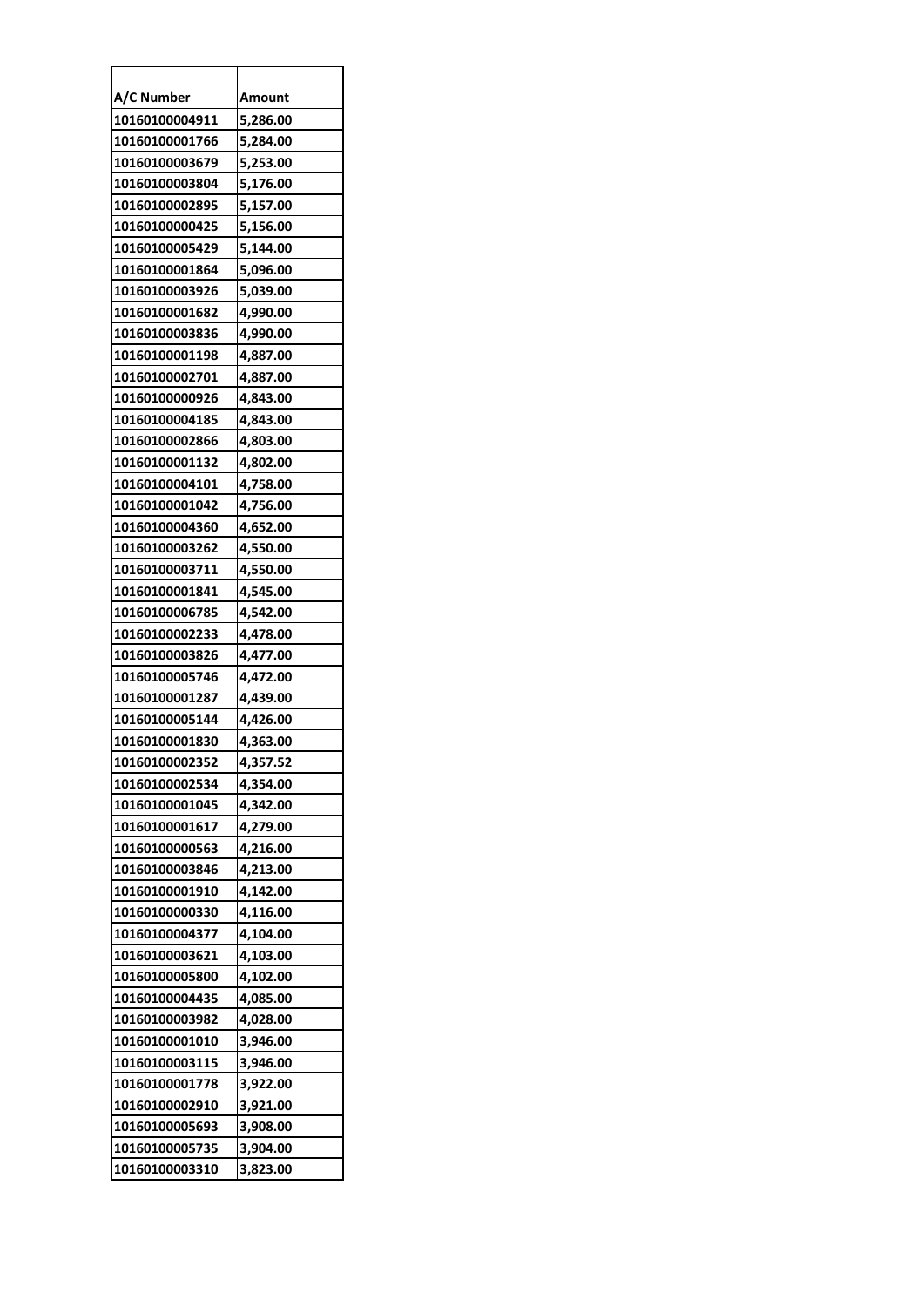| A/C Number     | Amount   |
|----------------|----------|
| 10160100003734 | 3,820.00 |
| 10160100000685 | 3,818.00 |
| 10160100004027 | 3,809.00 |
| 10160100000942 | 3,798.00 |
| 10160100004720 | 3,789.00 |
| 10160100000456 | 3,779.00 |
| 10160100005929 | 3,776.00 |
| 10160100001205 | 3,670.00 |
| 10160100001485 | 3,657.00 |
| 10160100002717 | 3,631.00 |
| 10160100002825 | 3,631.00 |
| 10160100004428 | 3,589.00 |
| 10160100002513 | 3,554.00 |
| 10160100005498 | 3,554.00 |
| 10160100004191 | 3,504.00 |
| 10160100001088 | 3,498.00 |
| 10160100003261 | 3,481.00 |
| 10160100003806 | 3,479.00 |
| 10160100003962 | 3,436.00 |
| 10160100002325 | 3,426.00 |
| 10160100002035 | 3,422.00 |
| 10160100003417 | 3,422.00 |
| 10160100002329 | 3,391.00 |
| 10160100005256 | 3,379.00 |
| 10160100002654 | 3,350.00 |
| 10160100002593 | 3,330.00 |
| 10160100004499 | 3,305.00 |
| 10160100000671 | 3,265.00 |
| 10160100000924 | 3,238.00 |
| 10160100001535 | 3,220.00 |
| 10160100005803 | 3.200.00 |
| 10160100003230 | 3,179.00 |
| 10160100001985 | 3,168.00 |
| 10160100005253 | 3,132.00 |
| 10160100001326 | 3,093.00 |
| 10160100008669 | 3,089.00 |
| 10160100001156 | 3,083.00 |
| 10160100005917 | 3,075.00 |
| 10160100004788 | 3,056.00 |
| 10160100002504 | 3,035.00 |
| 10160100003844 | 2,999.00 |
| 10160100005946 | 2,991.00 |
| 10160100001625 | 2,980.00 |
| 10160100005886 | 2,963.00 |
| 10160100002347 | 2,941.00 |
| 10160100004670 | 2,929.00 |
| 10160100002584 | 2,924.00 |
| 10160100003324 | 2,924.00 |
| 10160100005173 | 2,922.00 |
| 10160100008717 | 2,922.00 |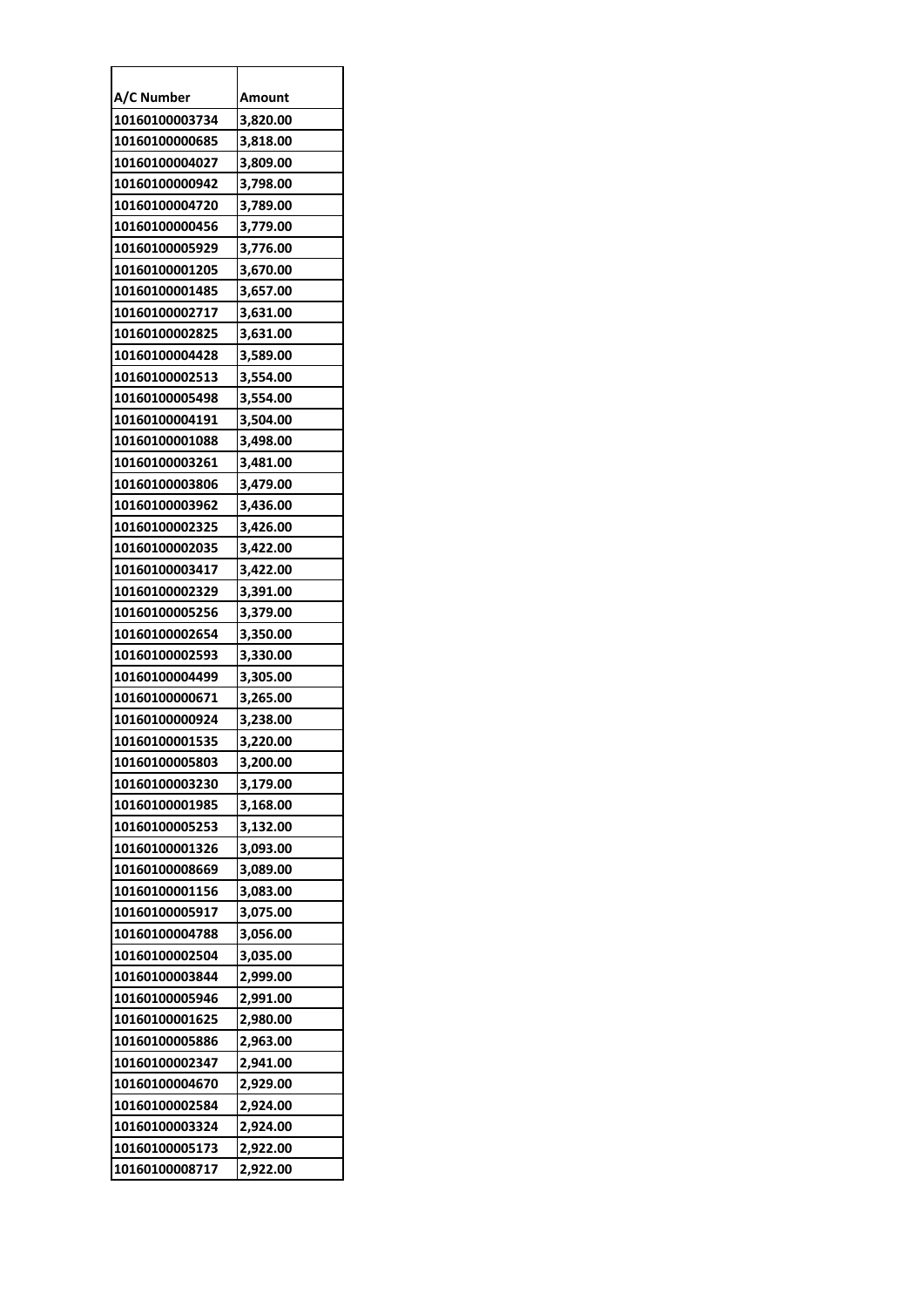| A/C Number     | Amount   |
|----------------|----------|
| 10160100002784 | 2,919.00 |
| 10160100001978 | 2,918.00 |
| 10160100003433 | 2,900.00 |
| 10160100005032 | 2,894.00 |
| 10160100002503 | 2,892.00 |
| 10160100001190 | 2,886.00 |
| 10160100000863 | 2,881.00 |
| 10160100001171 | 2,875.00 |
| 10160100003524 | 2,872.00 |
| 10160100002498 | 2,860.00 |
| 10160100004189 | 2,857.00 |
| 10160100001725 | 2,851.00 |
| 10160100000627 | 2,835.00 |
| 10160100001581 | 2,833.00 |
| 10160100002743 | 2,831.00 |
| 10160100000325 | 2,822.00 |
| 10160100003299 | 2,822.00 |
| 10160100002387 | 2,808.00 |
| 10160100000834 | 2,798.00 |
| 10160100003148 | 2,769.00 |
| 10160100002622 | 2,768.00 |
| 10160100006122 | 2,760.00 |
| 10160100002465 | 2,746.00 |
| 10160100000790 | 2,741.00 |
| 10160100003165 | 2,741.00 |
| 10160100003308 | 2,725.00 |
| 10160100004658 | 2,712.00 |
| 10160100002936 | 2,711.00 |
| 10160100006603 | 2,697.00 |
| 10160100000459 | 2,694.00 |
| 10160100003016 | 2,687.00 |
| 10160100004613 | 2,669.00 |
| 10160100002327 | 2,667.00 |
| 10160100002813 | 2,663.00 |
| 10160100003787 | 2,663.00 |
| 10160100002806 | 2,633.00 |
| 10160100004049 | 2,633.00 |
| 10160100002179 | 2,632.00 |
| 10160100005041 | 2,632.00 |
| 10160100001330 | 2,624.00 |
| 10160100001649 | 2,604.00 |
| 10160100008804 | 2,594.00 |
| 10160100000324 | 2,584.00 |
| 10160100004319 | 2,584.00 |
| 10160100002211 | 2,580.00 |
| 10160100003172 | 2,580.00 |
| 10160100005527 | 2,580.00 |
| 10160100000582 | 2,565.00 |
| 10160100002646 | 2,561.00 |
| 10160100006020 | 2,561.00 |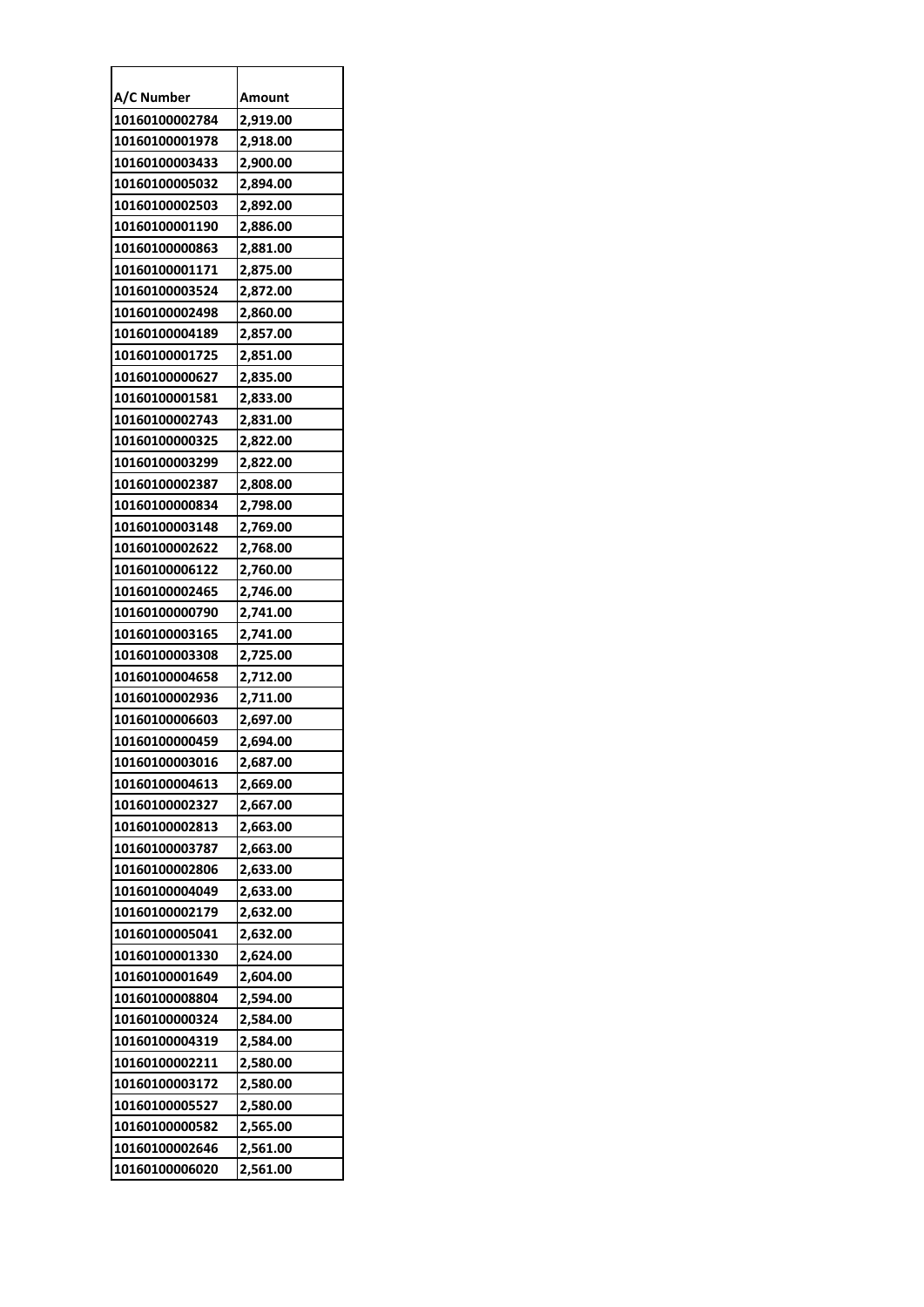| A/C Number     | Amount   |
|----------------|----------|
| 10160100004074 | 2,560.00 |
| 10160100001167 | 2,548.00 |
| 10160100003109 | 2,545.00 |
| 10160100006838 | 2,540.00 |
| 10160100004577 | 2,533.00 |
| 10160100001676 | 2,508.00 |
| 10160100001792 | 2,496.00 |
| 10160100001390 | 2,491.00 |
| 10160100003505 | 2,489.00 |
| 10160100004895 | 2,489.00 |
| 10160100002480 | 2,479.00 |
| 10160100004578 | 2,479.00 |
| 10160100001737 | 2,478.00 |
| 10160100004662 | 2,472.00 |
| 10160100005560 | 2,469.00 |
| 10160100005027 | 2,463.00 |
| 10160100003021 | 2,436.00 |
| 10160100004495 | 2,422.00 |
| 10160100000883 | 2,417.00 |
| 10160100005944 | 2,417.00 |
| 10160100002533 | 2,406.00 |
| 10160100003580 | 2,406.00 |
| 10160100004639 | 2,405.00 |
| 10160100003319 | 2,404.00 |
| 10160100000980 | 2,399.00 |
| 10160100002560 | 2,391.00 |
| 10160100002228 | 2,390.00 |
| 10160100002381 | 2,386.00 |
| 10160100004308 | 2,386.00 |
| 10160100001883 | 2,383.00 |
| 10160100002708 | 2.379.00 |
| 10160100003552 | 2,379.00 |
| 10160100002009 | 2,366.00 |
| 10160100005136 | 2,360.00 |
| 10160100003517 | 2,358.00 |
| 10160100004055 | 2,358.00 |
| 10160100000964 | 2,346.00 |
| 10160100005586 | 2,344.00 |
| 10160100003093 | 2,338.00 |
| 10160100001686 | 2,323.00 |
| 10160100001283 | 2,318.00 |
| 10160100002359 | 2,313.00 |
| 10160100003142 | 2,313.00 |
| 10160100003033 | 2,306.00 |
| 10160100003572 | 2,305.00 |
| 10160100002090 | 2,286.00 |
| 10160100000345 | 2,274.00 |
| 10160100001085 | 2,266.00 |
| 10160100003306 | 2,260.00 |
| 10160100001762 | 2,259.00 |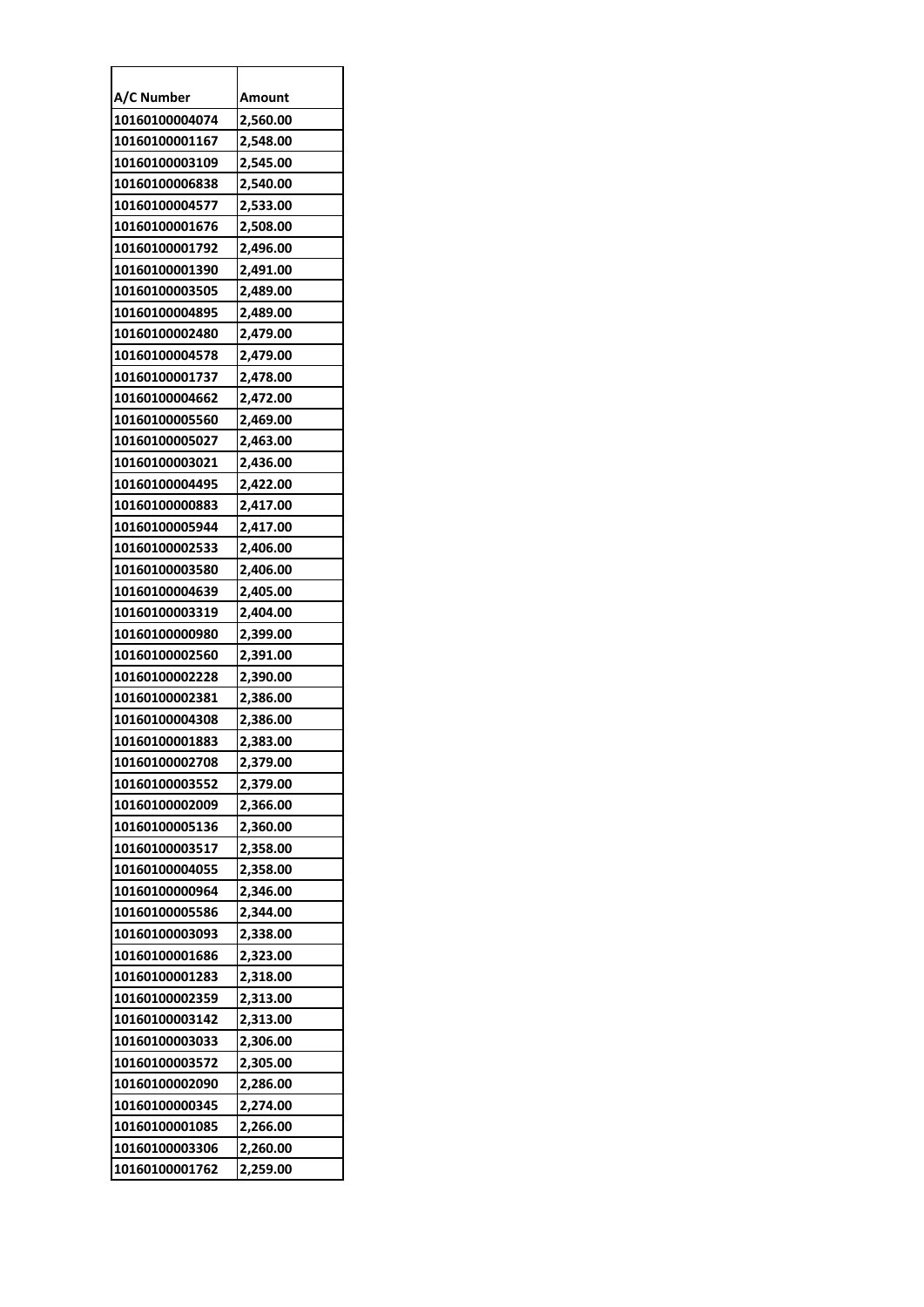| A/C Number     | Amount   |
|----------------|----------|
| 10160100003612 | 2,258.00 |
| 10160100003422 | 2,250.00 |
| 10160100005358 | 2,242.00 |
| 10160100004312 | 2,236.00 |
| 10160100005656 | 2,223.00 |
| 10160100000668 | 2,219.00 |
| 10160100004175 | 2,203.00 |
| 10160100003276 | 2,198.00 |
| 10160100006010 | 2,197.00 |
| 10160100000632 | 2,194.00 |
| 10160100003723 | 2,194.00 |
| 10160100003181 | 2,191.00 |
| 10160100001060 | 2,159.00 |
| 10160100001135 | 2,158.00 |
| 10160100003265 | 2,154.00 |
| 10160100001394 | 2,153.00 |
| 10160100001664 | 2,153.00 |
| 10160100002564 | 2,151.00 |
| 10160100001188 | 2,144.00 |
| 10160100004352 | 2,143.00 |
| 10160100005627 | 2,143.00 |
| 10160100004358 | 2,142.29 |
| 10160100000542 | 2,132.00 |
| 10160100001180 | 2,130.00 |
| 10160100005486 | 2,120.00 |
| 10160100001258 | 2,119.00 |
| 10160100001793 | 2,119.00 |
| 10160100005265 | 2,116.00 |
| 10160100006236 | 2,116.00 |
| 10160100008828 | 2,093.00 |
| 10160100003449 | 2.092.00 |
| 10160100001903 | 2,087.00 |
| 10160100005935 | 2,087.00 |
| 10160100005156 | 2,078.00 |
| 10160100004069 | 2,065.00 |
| 10160100003149 | 2,058.00 |
| 10160100002525 | 2,052.00 |
| 10160100006112 | 2,046.00 |
| 10160100004653 | 2,045.00 |
| 10160100001430 | 2,042.00 |
| 10160100002047 | 2,038.00 |
| 10160100005779 | 2,034.00 |
| 10160100003146 | 2,032.00 |
| 10160100002959 | 2,024.00 |
| 10160100003884 | 2,021.00 |
| 10160100004809 | 2,017.00 |
| 10160100003479 | 2,004.00 |
| 10160100005673 | 2,002.00 |
| 10160100003004 | 2,000.00 |
| 10160100002111 | 1,997.00 |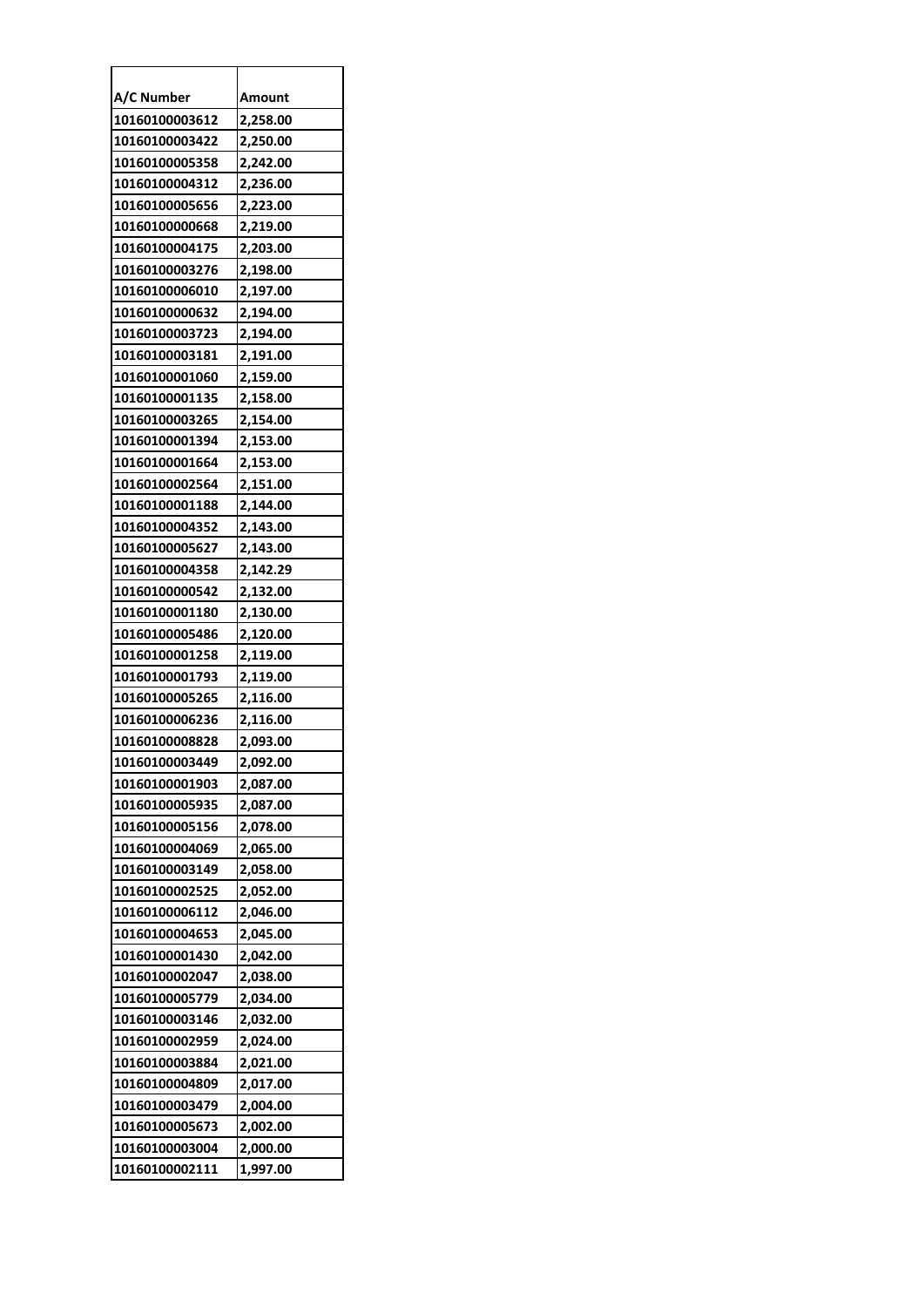| A/C Number     | Amount   |
|----------------|----------|
| 10160100002418 | 1,997.00 |
| 10160100005361 | 1,996.00 |
| 10160100006557 | 1,987.00 |
| 10160100001438 | 1,985.00 |
| 10160100002860 | 1,980.00 |
| 10160100003090 | 1,980.00 |
| 10160100003402 | 1,980.00 |
| 10160100005797 | 1,978.00 |
| 10160100005123 | 1,974.00 |
| 10160100001921 | 1,961.00 |
| 10160100004847 | 1,958.00 |
| 10160100000572 | 1,953.00 |
| 10160100003961 | 1,953.00 |
| 10160100006234 | 1,949.00 |
| 10160100003349 | 1,943.00 |
| 10160100004277 | 1,943.00 |
| 10160100003928 | 1,942.00 |
| 10160100005754 | 1,931.00 |
| 10160100003511 | 1,927.50 |
| 10160100002616 | 1,920.00 |
| 10160100002956 | 1,919.00 |
| 10160100003013 | 1,913.00 |
| 10160100005768 | 1,913.00 |
| 10160100004162 | 1,910.00 |
| 10160100002095 | 1,904.00 |
| 10160100003183 | 1,903.00 |
| 10160100002151 | 1,887.00 |
| 10160100001967 | 1,886.00 |
| 10160100003300 | 1,883.00 |
| 10160100008694 | 1,871.00 |
| 10160100003544 | 1,868.00 |
| 10160100005957 | 1,868.00 |
| 10160100006161 | 1,865.00 |
| 10160100002545 | 1,863.00 |
| 10160100004418 | 1,855.00 |
| 10160100001166 | 1,853.00 |
| 10160100001443 | 1,852.00 |
| 10160100006187 | 1,852.00 |
| 10160100002967 | 1,851.00 |
| 10160100001780 | 1,849.00 |
| 10160100004857 | 1,832.00 |
| 10160100006617 | 1,832.00 |
| 10160100001805 | 1,830.00 |
| 10160100002407 | 1,824.00 |
| 10160100003637 | 1,824.00 |
| 10160100003830 | 1,824.00 |
| 10160100001036 | 1,822.00 |
| 10160100002848 | 1,818.00 |
| 10160100004735 | 1,818.00 |
| 10160100000318 | 1,812.00 |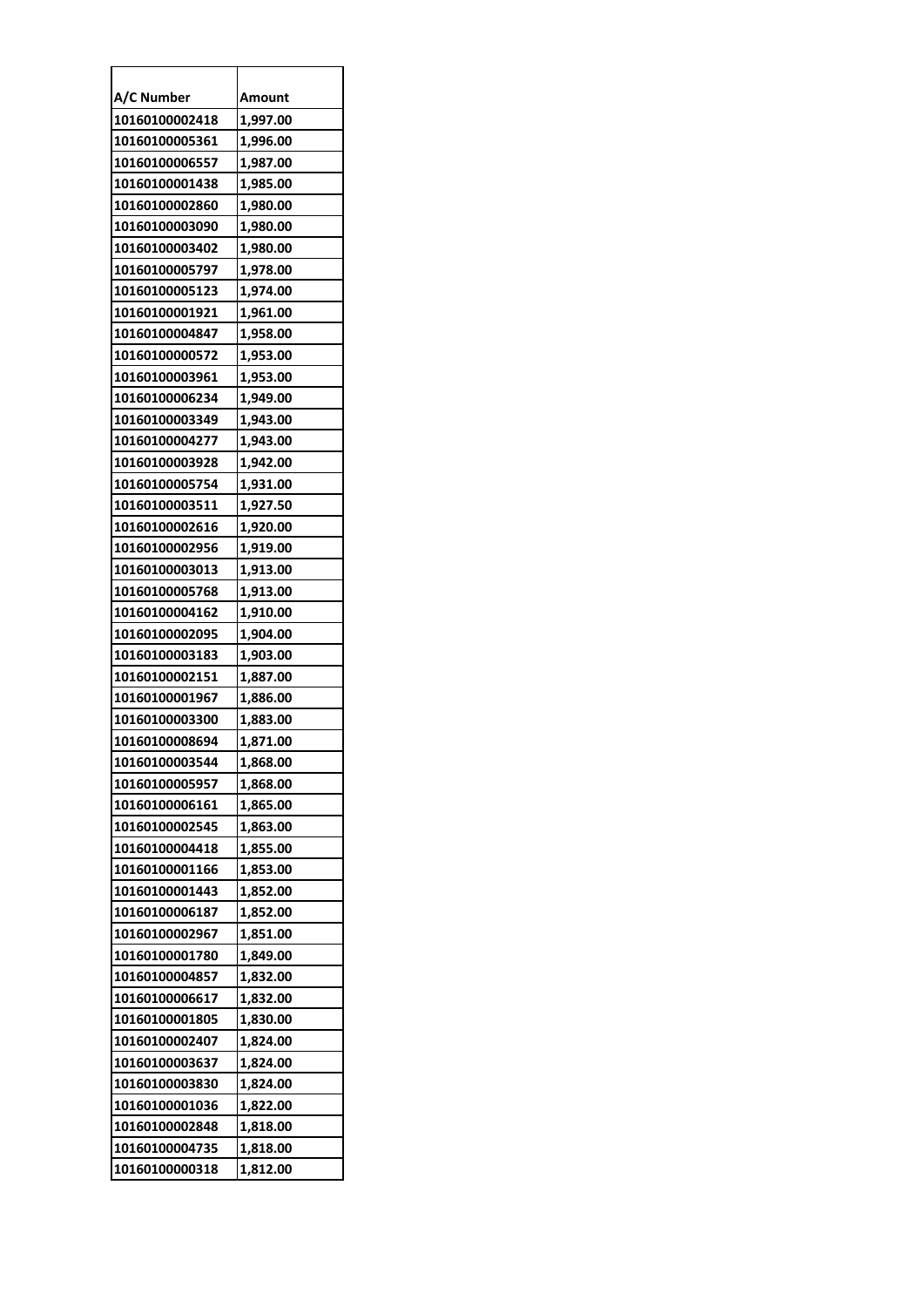| A/C Number     | Amount    |
|----------------|-----------|
| 10160100004698 | 1,737.00  |
| 10160100002928 | 1,656.00  |
| 10160100004722 | 1,520.00  |
| 10160100002730 | 1,502.00  |
| 10160100006874 | 1,434.00  |
| 10160100006869 | 1,405.00  |
| 10160100008919 | 1,365.00  |
| 10160100006626 | 1,297.00  |
| 10160100003880 | 1,294.00  |
| 10160100007007 | 356       |
| 10160100006109 | 343       |
| 10170100000633 | 7,088.00  |
| 10170100000256 | 4,397.00  |
| 10170100000257 | 4,117.00  |
| 10170100000213 | 3,660.00  |
| 10180100003352 | 16,917.00 |
| 10180100001639 | 16,827.00 |
| 10180110007757 | 16,772.00 |
| 10180100000060 | 16,686.52 |
| 10180100000303 | 14,800.00 |
| 10180100002353 | 13,873.00 |
| 10180100002336 | 13,540.00 |
| 10180100001900 | 11,490.00 |
| 10180100000396 | 10,825.49 |
| 10180100000323 | 10,067.00 |
| 10180100000970 | 10,040.00 |
| 10180100004119 | 9,495.00  |
| 10180100002679 | 9,333.00  |
| 10180100003241 | 8,674.00  |
| 10180100000859 | 8,221.00  |
| 10180100001490 | 7,380.00  |
| 10180100002454 | 7,092.00  |
| 10180100003323 | 6,893.00  |
| 10180100000256 | 6,586.00  |
| 10180100003776 | 6,349.00  |
| 10180100000221 | 6,329.00  |
| 10180100000342 | 6,294.00  |
| 10180100006805 | 6,086.00  |
| 10180100000988 | 5,514.00  |
| 10180100006506 | 5,402.00  |
| 10180100002418 | 5,338.00  |
| 10180100003629 | 5,232.00  |
| 10180100000274 | 5,052.00  |
| 10180100000021 | 4,905.00  |
| 10180100001015 | 4,902.00  |
| 10180100000877 | 4,718.00  |
| 10180100000107 | 4,588.00  |
| 10180100001036 | 4,582.00  |
| 10180100001920 | 4,513.00  |
| 10180100000143 | 4,465.00  |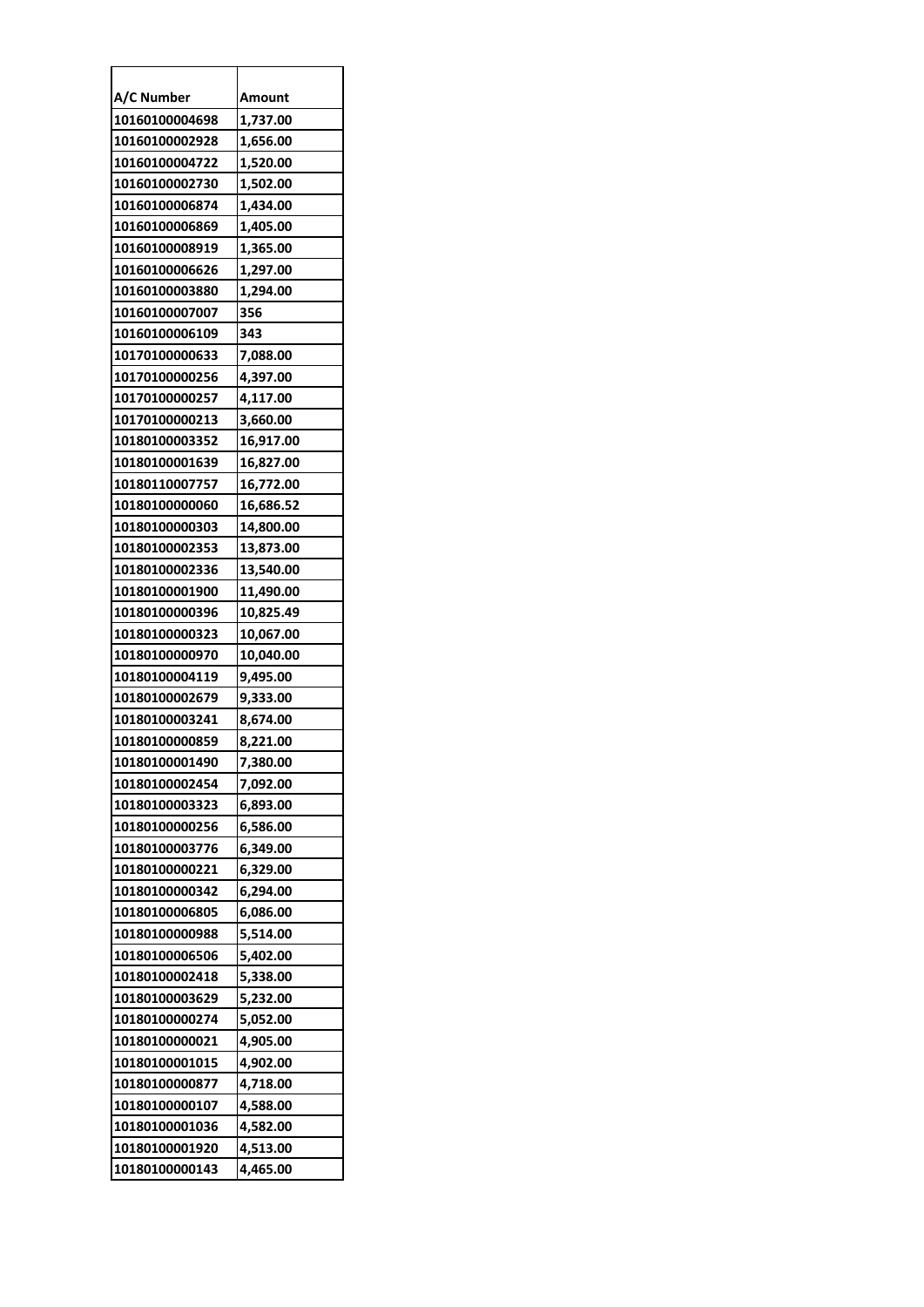| A/C Number     | Amount   |
|----------------|----------|
| 10180100000173 | 4,324.00 |
| 10180100001733 | 4,158.00 |
| 10180100000216 | 4,091.00 |
| 10180100000785 | 4,045.00 |
| 10180100002354 | 3,924.00 |
| 10180100001469 | 3,831.00 |
| 10180100003448 | 3,772.00 |
| 10180100001573 | 3,740.00 |
| 10180100002151 | 3,729.00 |
| 10180100000526 | 3,612.00 |
| 10180100000810 | 3,575.82 |
| 10180100001710 | 3,575.00 |
| 10180100002146 | 3,574.00 |
| 10180100000260 | 3,556.00 |
| 10180100000777 | 3,452.00 |
| 10180100001933 | 3,399.00 |
| 10180100001928 | 3,378.00 |
| 10180100002114 | 3,363.00 |
| 10180100002296 | 3,350.00 |
| 10180100000144 | 3,311.00 |
| 10180100002632 | 3,291.00 |
| 10180100001793 | 3,208.00 |
| 10180100003033 | 3,102.00 |
| 10180100002177 | 3,086.00 |
| 10180100000341 | 3,046.00 |
| 10180100000919 | 3,002.00 |
| 10180100000726 | 2,986.00 |
| 10180100000095 | 2,970.00 |
| 10180100000651 | 2,968.00 |
| 10180100000646 | 2,934.00 |
| 10180100000316 | 2,883.00 |
| 10180100001971 | 2,855.00 |
| 10180100000234 | 2,814.00 |
| 10180100001521 | 2,715.00 |
| 10180100000192 | 2,703.00 |
| 10180100000630 | 2,678.00 |
| 10180100002385 | 2,677.00 |
| 10180100001462 | 2,672.00 |
| 10180100003769 | 2,669.00 |
| 10180100000482 | 2,658.00 |
| 10180100001305 | 2,654.00 |
| 10180100001267 | 2,640.00 |
| 10180100000067 | 2,607.00 |
| 10180100001364 | 2,566.00 |
| 10180100003221 | 2,553.00 |
| 10180100002627 | 2,506.00 |
| 10180100001416 | 2,503.00 |
| 10180100002473 | 2,481.00 |
| 10180100000281 | 2,479.00 |
| 10180100001488 | 2,472.00 |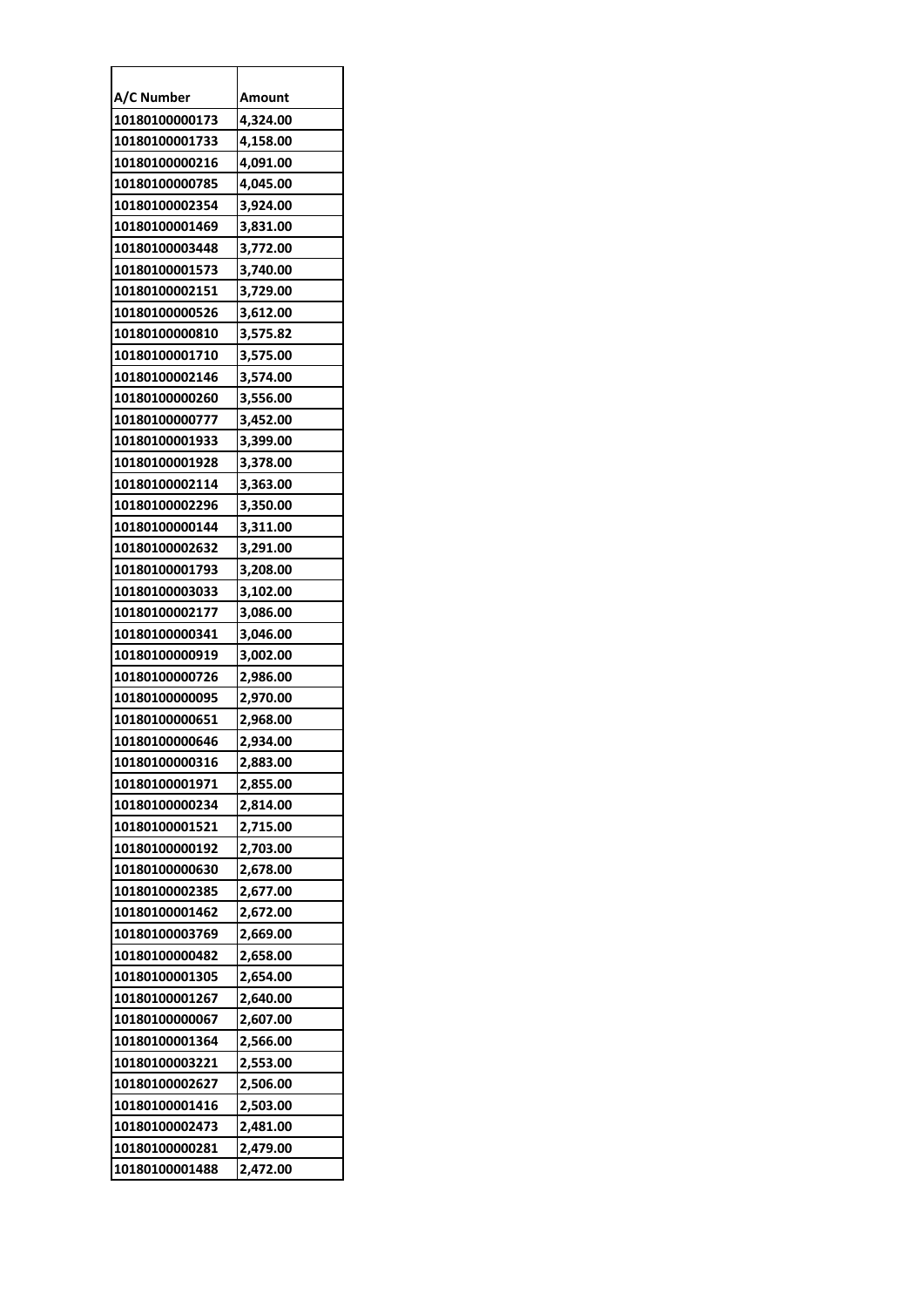| A/C Number     | Amount   |
|----------------|----------|
| 10180100000242 | 2,450.00 |
| 10180100001085 | 2,449.00 |
| 10180100001663 | 2,443.00 |
| 10180100006595 | 2,431.00 |
| 10180100001403 | 2,427.00 |
| 10180100002811 | 2,409.00 |
| 10180100003795 | 2,402.00 |
| 10180100006555 | 2,401.00 |
| 10180100000195 | 2,384.00 |
| 10180100003631 | 2,370.00 |
| 10180100003497 | 2,353.00 |
| 10180100001367 | 2,337.00 |
| 10180100000065 | 2,331.00 |
| 10180100001759 | 2,328.00 |
| 10180100002029 | 2,299.52 |
| 10180100000291 | 2,271.00 |
| 10180100003271 | 2,265.00 |
| 10180100001578 | 2,262.00 |
| 10180100006571 | 2,262.00 |
| 10180100002678 | 2,236.00 |
| 10180100006928 | 2,236.00 |
| 10180100001829 | 2,214.00 |
| 10180100000849 | 2,179.00 |
| 10180100003145 | 2,153.30 |
| 10180100001552 | 2,146.00 |
| 10180100000897 | 2,142.00 |
| 10180100000339 | 2,138.00 |
| 10180100000433 | 2,133.00 |
| 10180100001255 | 2,117.00 |
| 10180100003155 | 2,105.00 |
| 10180100001889 | 2.086.00 |
| 10180100000788 | 2,061.00 |
| 10180100000724 | 2,059.00 |
| 10180100001351 | 2,059.00 |
| 10180100002200 | 2,005.00 |
| 10180100000217 | 2,004.00 |
| 10180100002659 | 1,980.00 |
| 10180100001183 | 1,966.00 |
| 10180100000454 | 1,956.52 |
| 10180100001242 | 1,946.00 |
| 10180100000321 | 1,943.00 |
| 10180100002420 | 1,898.00 |
| 10180100002224 | 1,868.00 |
| 10180100002631 | 1,867.00 |
| 10180100000706 | 1,865.00 |
| 10180100001556 | 1,865.00 |
| 10180100000142 | 1,844.00 |
| 10180100006827 | 1,842.00 |
| 10180100001756 | 1,810.00 |
| 10180100003958 | 1,777.00 |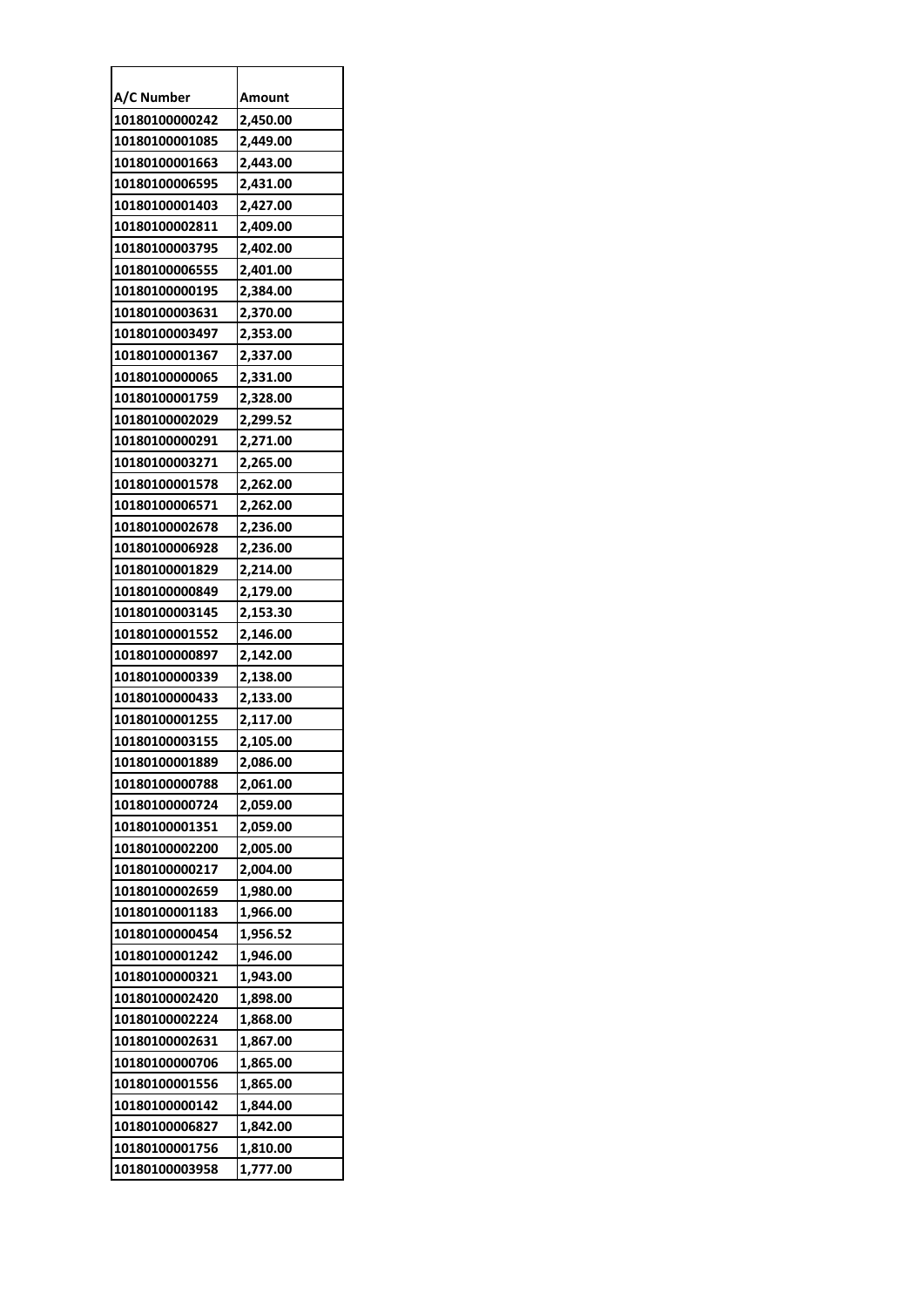| A/C Number     | Amount    |
|----------------|-----------|
| 10180100004113 | 1,765.00  |
| 10180100000487 | 1,664.00  |
| 10180100003981 | 1,609.52  |
| 10180100003914 | 1,563.52  |
| 10180100003305 | 1,533.00  |
| 10180100001660 | 1,488.00  |
| 10180100004067 | 1,398.00  |
| 10180100003774 | 1,374.00  |
| 10180100003574 | 1,342.00  |
| 10180100001005 | 1,333.00  |
| 10180100004048 | 1,166.52  |
| 10190100000831 | 3,820.00  |
| 10190100002131 | 3,523.00  |
| 10190100000506 | 3,030.00  |
| 10190100000772 | 2,814.00  |
| 10190100000598 | 2,715.00  |
| 10190100002096 | 2,629.00  |
| 10190100002669 | 2,560.00  |
| 10190100000765 | 2,528.00  |
| 10190100001337 | 2,472.00  |
| 10190100002121 | 2,446.00  |
| 10190100003005 | 2,446.00  |
| 10190100000673 | 2,439.00  |
| 10190100000501 | 2,417.00  |
| 10190100000610 | 2,305.00  |
| 10190100002366 | 2,202.00  |
| 10190100002758 | 2,142.00  |
| 10190100002463 | 2,139.00  |
| 10190100002019 | 2,126.00  |
| 10190100002110 | 2,122.00  |
| 10190100000542 | 2.120.00  |
| 10190100000602 | 2,107.00  |
| 10190100001426 | 2,090.00  |
| 10190100000363 | 2,085.00  |
| 10190100001123 | 1,974.00  |
| 10190100002842 | 1,938.76  |
| 10190100000711 | 1,928.00  |
| 10190100000293 | 1,917.00  |
| 10190100001158 | 1,911.00  |
| 10190100000655 | 1,898.00  |
| 10190100000990 | 1,844.00  |
| 10190100000973 | 1,635.00  |
| 10190100002028 | 1,626.00  |
| 10190100003515 | 1,579.00  |
| 10190110006101 | 1,434.00  |
| 10190100000239 | 1,345.00  |
| 10200100000046 | 65,034.00 |
| 10200100001694 | 45,323.00 |
| 10200100000819 | 38,839.00 |
| 10200100001111 | 36,569.00 |
|                |           |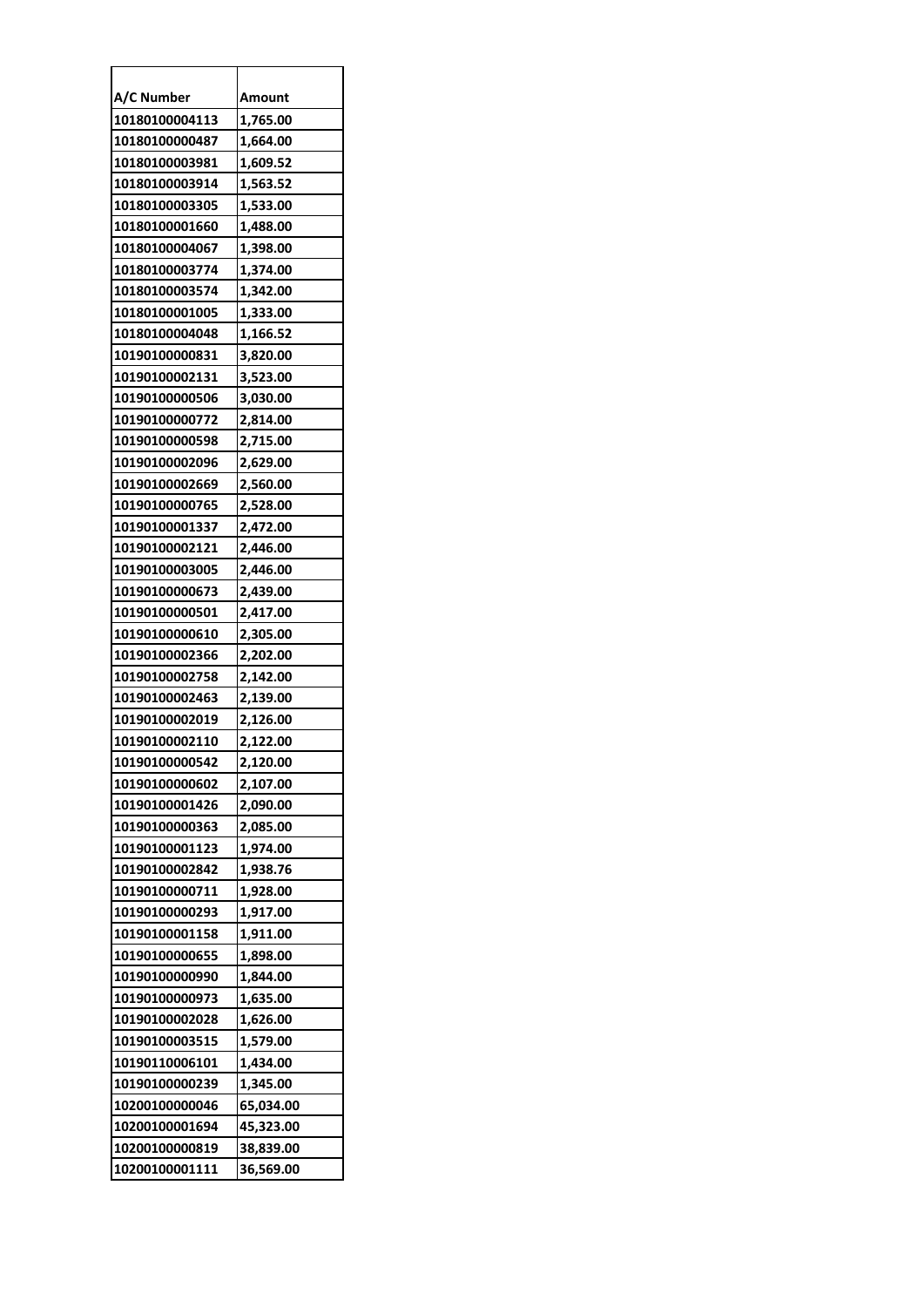| A/C Number     | Amount    |
|----------------|-----------|
| 10200100001563 | 30,260.00 |
| 10200100001047 | 26,045.00 |
| 10200100000434 | 18,820.00 |
| 10200100000017 | 18,372.00 |
| 10200100001646 | 17,522.00 |
| 10200100000411 | 14,578.00 |
| 10200100001648 | 14,067.00 |
| 10200100001661 | 14,019.00 |
| 10200100005050 | 13,606.00 |
| 10200100003765 | 12,394.00 |
| 10200100001532 | 11,990.00 |
| 10200100002697 | 11,383.00 |
| 10200100002148 | 9,954.00  |
| 10200100002888 | 9,897.00  |
| 10200100000573 | 9,879.00  |
| 10200100003974 | 9,540.00  |
| 10200100000828 | 8,163.00  |
| 10200100001312 | 7,693.00  |
| 10200100000023 | 7,611.00  |
| 10200100000185 | 7,336.00  |
| 10200100003376 | 7,111.00  |
| 10200100001274 | 7,061.00  |
| 10200100000542 | 6,584.00  |
| 10200100002243 | 6,350.00  |
| 10200100002502 | 6,049.00  |
| 10200100004023 | 5,564.00  |
| 10200100000489 | 5,513.00  |
| 10200100002197 | 5,443.00  |
| 10200100002834 | 5,440.00  |
| 10200100000274 | 5,248.00  |
| 10200100000296 | 5,241.00  |
| 10200100001502 | 5,183.00  |
| 10200100000732 | 5,084.00  |
| 10200100010985 | 4,936.00  |
| 10200100002751 | 4,934.00  |
| 10200100000540 | 4,653.00  |
| 10200100001557 | 4,638.00  |
| 10200100001760 | 4,549.00  |
| 10200100001691 | 4,529.00  |
| 10200100002723 | 4,481.00  |
| 10200100005889 | 4,295.00  |
| 10200100004282 | 4,106.00  |
| 10200100001122 | 4,032.00  |
| 10200100002103 | 4,022.00  |
| 10200100002657 | 3,831.00  |
| 10200100004053 | 3,699.00  |
| 10200100002598 | 3,651.00  |
| 10200100005476 | 3,635.00  |
| 10200100005580 | 3,622.00  |
| 10200100003501 | 3,533.00  |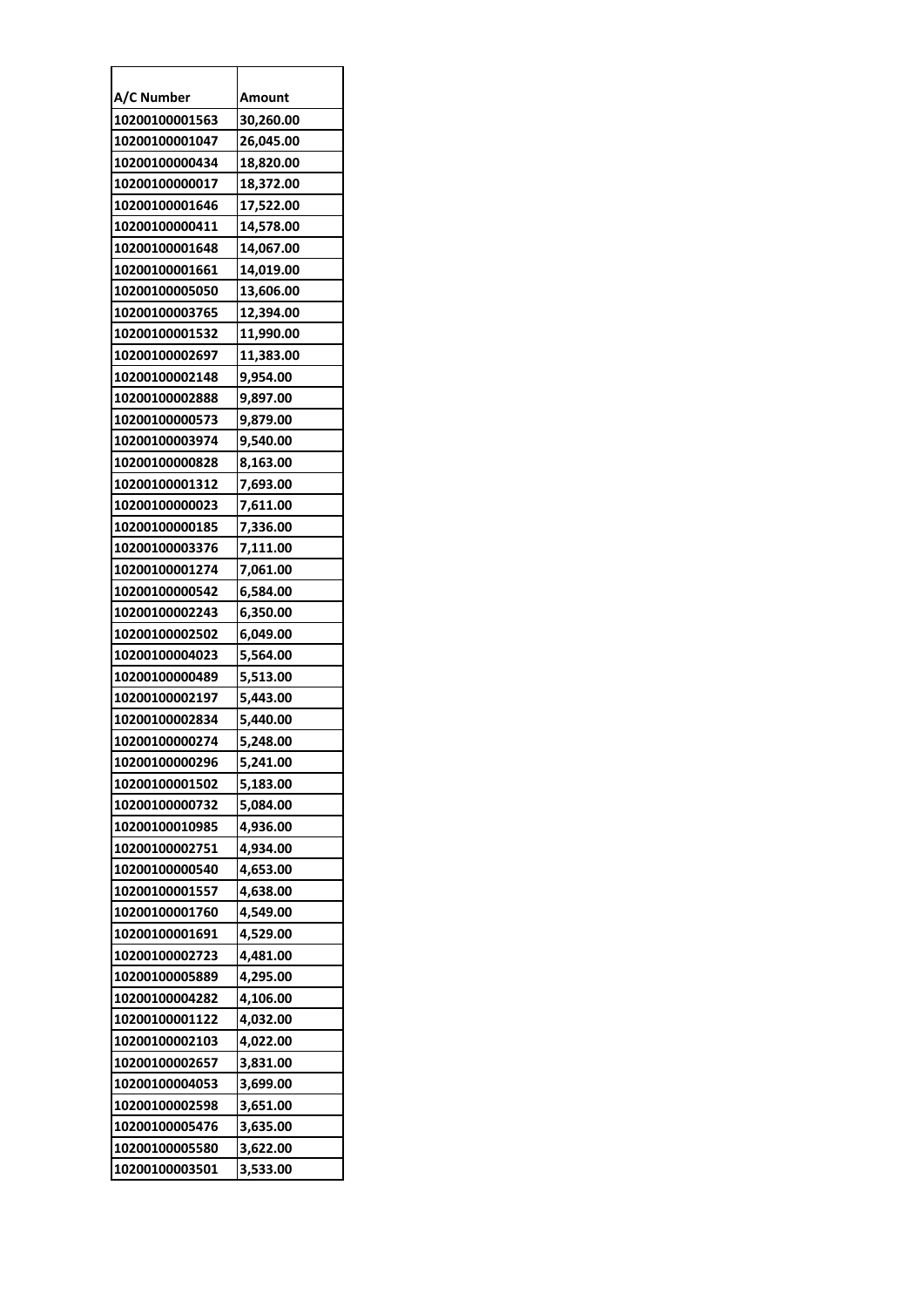| A/C Number     | Amount   |
|----------------|----------|
| 10200100002035 | 3,516.00 |
| 10200100000257 | 3,502.00 |
| 10200100000462 | 3,486.00 |
| 10200100002706 | 3,479.00 |
| 10200100003218 | 3,430.00 |
| 10200100003427 | 3,340.00 |
| 10200100000896 | 3,325.00 |
| 10200100005485 | 3,283.00 |
| 10200100006206 | 3,253.00 |
| 10200100002565 | 3,240.00 |
| 10200100000055 | 3,200.00 |
| 10200100003975 | 3,179.00 |
| 10200100000095 | 3,172.00 |
| 10200100000529 | 3,156.00 |
| 10200100001509 | 3,147.00 |
| 10200100004087 | 3,115.00 |
| 10200100006138 | 3,112.00 |
| 10200100000825 | 3,072.00 |
| 10200100000327 | 2,950.00 |
| 10200100001132 | 2,941.00 |
| 10200100000721 | 2,940.00 |
| 10200100010987 | 2,898.00 |
| 10200100001026 | 2,889.00 |
| 10200100000538 | 2,854.00 |
| 10200100000938 | 2,827.00 |
| 10200100000413 | 2,792.00 |
| 10200100000601 | 2,779.00 |
| 10200100003795 | 2,737.00 |
| 10200100001712 | 2,730.00 |
| 10200100001669 | 2,698.00 |
| 10200100002746 | 2,693.00 |
| 10200100011263 | 2,680.00 |
| 10200100002375 | 2,637.00 |
| 10200100001265 | 2,621.00 |
| 10200100000151 | 2,610.00 |
| 10200100001526 | 2,586.00 |
| 10200100003642 | 2,575.68 |
| 10200100005467 | 2,555.00 |
| 10200100003067 | 2,535.00 |
| 10200100000331 | 2,490.00 |
| 10200100000957 | 2,469.00 |
| 10200100000449 | 2,463.00 |
| 10200100003728 | 2,445.00 |
| 10200100005056 | 2,445.00 |
| 10200100001944 | 2,389.00 |
| 10200100001875 | 2,378.00 |
| 10200100001950 | 2,349.00 |
| 10200100000060 | 2,320.00 |
| 10200100001382 | 2,319.00 |
| 10200100001562 | 2,286.00 |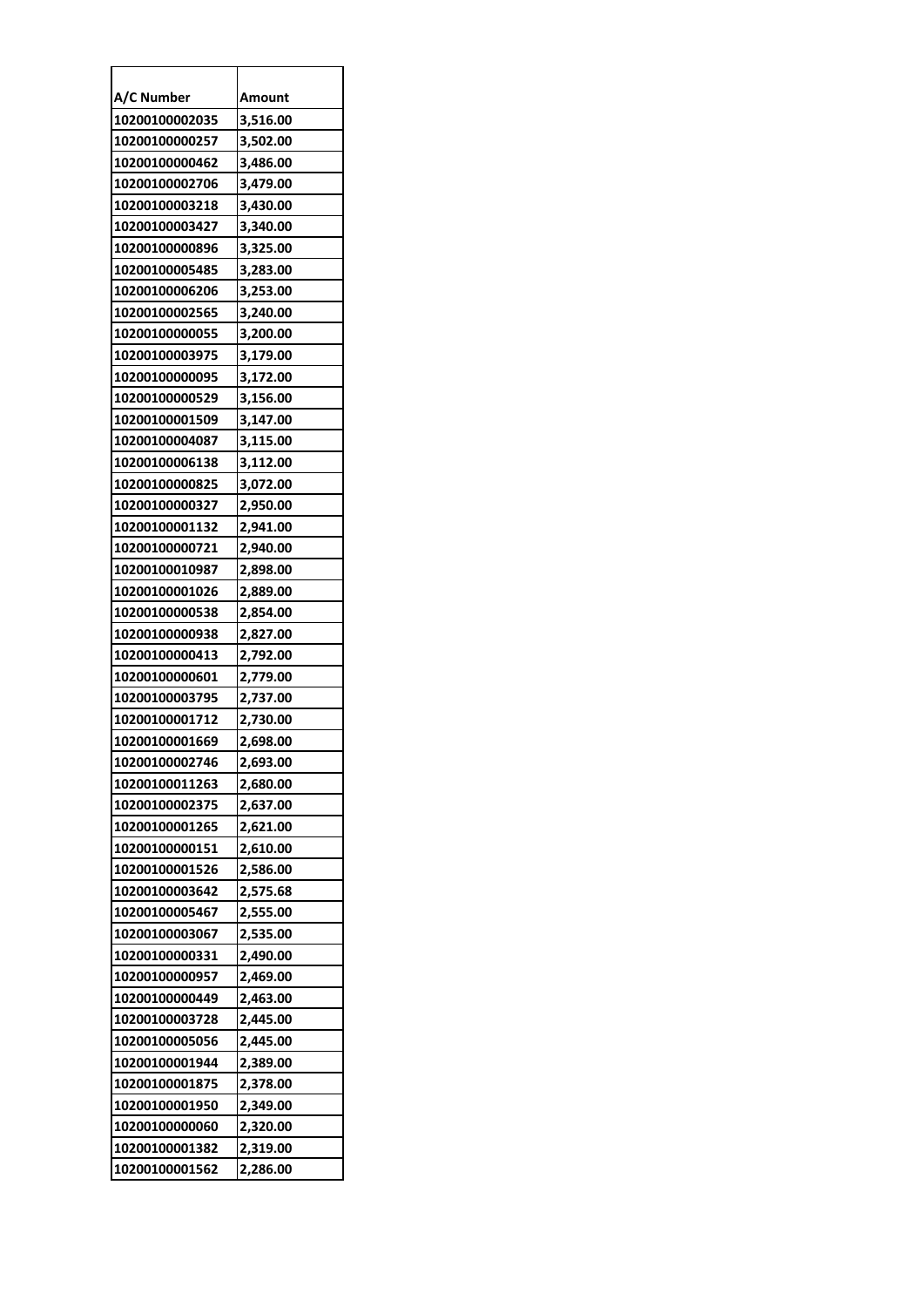| A/C Number     | Amount    |
|----------------|-----------|
| 10200100010642 | 2,267.00  |
| 10200100011134 | 2,267.00  |
| 10200100000396 | 2,259.00  |
| 10200100001325 | 2,249.88  |
| 10200100003442 | 2,228.00  |
| 10200100002333 | 2,185.00  |
| 10200100004127 | 2,158.00  |
| 10200100000188 | 2,129.00  |
| 10200100003749 | 2,126.00  |
| 10200100000829 | 2,116.00  |
| 10200100000603 | 2,081.00  |
| 10200100001241 | 2,081.00  |
| 10200100002772 | 2,074.00  |
| 10200100001457 | 2,071.00  |
| 10200100001103 | 2,067.00  |
| 10200100000736 | 2,013.00  |
| 10200100003849 | 2,003.00  |
| 10200100001558 | 1,990.00  |
| 10200100004867 | 1,988.00  |
| 10200100001805 | 1,983.00  |
| 10200100002795 | 1,980.00  |
| 10200100000921 | 1,975.00  |
| 10200100000683 | 1,918.00  |
| 10200100003036 | 1,916.00  |
| 10200100002568 | 1,912.00  |
| 10200100002323 | 1,909.00  |
| 10200100001114 | 1,893.00  |
| 10200100001582 | 1,893.00  |
| 10200100011247 | 1,886.00  |
| 10200100000846 | 1,881.00  |
| 10200100001505 | 1,871.00  |
| 10200100003186 | 1,844.00  |
| 10200100001401 | 1,833.00  |
| 10200100004848 | 1,824.00  |
| 10200100002125 | 1,813.00  |
| 10200100002732 | 1,809.00  |
| 10200100005383 | 1,794.00  |
| 10200100003661 | 1,638.00  |
| 10200100003611 | 1,572.00  |
| 10200100002479 | 1,563.00  |
| 10200100004522 | 1,494.00  |
| 10200100000558 | 1,478.00  |
| 10200100000415 | 1,455.00  |
| 10200100005385 | 1,440.00  |
| 10200100005522 | 1,437.00  |
| 10200100004039 | 1,393.00  |
| 10200100005676 | 1,380.00  |
| 10200100003761 | 1,364.00  |
| 10200100003779 | 1,323.00  |
| 10210100002431 | 96,249.00 |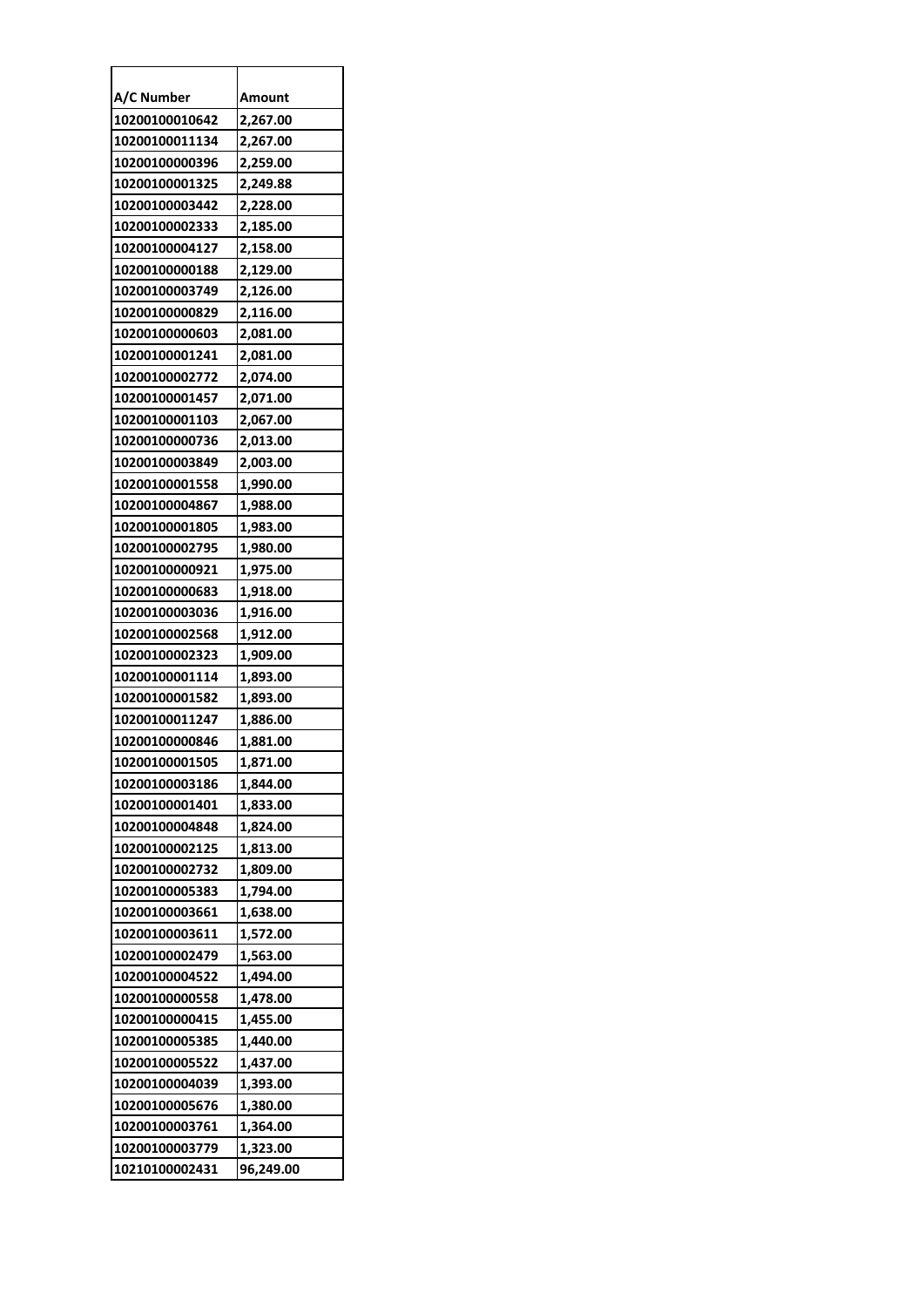| A/C Number     | Amount    |
|----------------|-----------|
| 10210100000048 | 39,704.00 |
| 10210100002773 | 14,658.00 |
| 10210100006060 | 12,150.00 |
| 10210100000288 | 11,560.00 |
| 10210100002214 | 10,648.00 |
| 10210100000166 | 10,478.00 |
| 10210100000001 | 10,126.00 |
| 10210100001867 | 8,774.00  |
| 10210100001006 | 7,839.00  |
| 10210100002609 | 7,284.00  |
| 10210100000009 | 7,197.50  |
| 10210100000267 | 6,213.00  |
| 10210100000831 | 6,152.00  |
| 10210100000229 | 5,941.00  |
| 10210100003119 | 5,819.00  |
| 10210100001715 | 5,722.00  |
| 10210100000708 | 5,718.00  |
| 10210100000664 | 5,666.00  |
| 10210100000524 | 5,538.00  |
| 10210100001411 | 5,297.00  |
| 10210100002466 | 5,069.00  |
| 10210100001235 | 5,059.00  |
| 10210100000092 | 4,982.00  |
| 10210100001408 | 4,841.00  |
| 10210100002067 | 4,378.00  |
| 10210100001661 | 4,254.00  |
| 10210100002577 | 4,141.00  |
| 10210100003284 | 4,013.00  |
| 10210100002215 | 3,754.00  |
| 10210100002153 | 3,503.00  |
| 10210100001348 | 3,215.00  |
| 10210100000894 | 3,176.00  |
| 10210100001565 | 2,995.00  |
| 10210100001945 | 2,859.00  |
| 10210100006058 | 2,849.00  |
| 10210100001956 | 2,765.00  |
| 10210100002380 | 2,746.00  |
| 10210100002056 | 2,604.00  |
| 10210100000965 | 2,591.00  |
| 10210100001897 | 2,524.00  |
| 10210100001577 | 2,522.00  |
| 10210100000080 | 2,504.00  |
| 10210100000658 | 2,453.00  |
| 10210100001193 | 2,397.00  |
| 10210100005991 | 2,374.00  |
| 10210100001415 | 2,361.00  |
| 10210100001929 | 2,331.00  |
| 10210100000112 | 2,328.00  |
| 10210100001036 | 2,318.00  |
| 10210100002927 | 2,314.00  |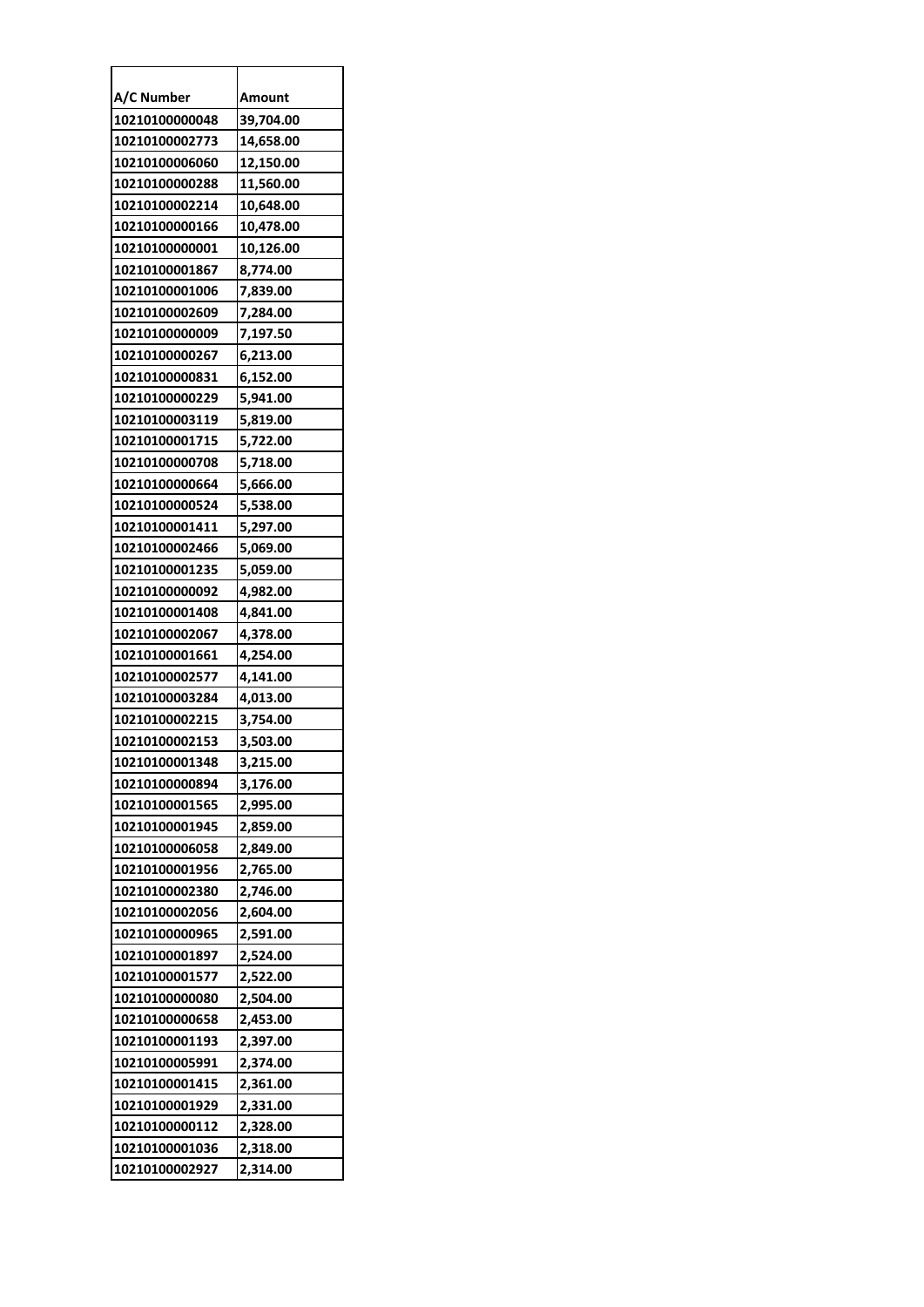| A/C Number     | Amount    |
|----------------|-----------|
| 10210100002771 | 2,307.00  |
| 10210100001021 | 2,277.00  |
| 10210100000691 | 2,275.00  |
| 10210100001298 | 2,262.00  |
| 10210100001030 | 2,248.00  |
| 10210100001019 | 2,241.00  |
| 10210100000683 | 2,197.00  |
| 10210100001683 | 2,177.00  |
| 10210100003028 | 2,155.00  |
| 10210100001745 | 2,154.00  |
| 10210100001689 | 2,080.00  |
| 10210100001174 | 2,071.00  |
| 10210100001646 | 2,066.00  |
| 10210100000179 | 2,059.00  |
| 10210100002929 | 2,000.00  |
| 10210100002517 | 1,943.00  |
| 10210100002281 | 1,936.00  |
| 10210100001090 | 1,921.00  |
| 10210100002636 | 1,920.00  |
| 10210100000674 | 1,892.00  |
| 10210100002268 | 1,888.00  |
| 10210100000203 | 1,868.00  |
| 10210100002989 | 1,867.00  |
| 10210100002886 | 1,866.00  |
| 10210100000588 | 1,855.00  |
| 10210100000043 | 1,852.00  |
| 10210100003317 | 1,842.00  |
| 10210100000357 | 1,830.00  |
| 10210100002086 | 1,812.00  |
| 10210100003084 | 1,442.00  |
| 10210100002039 | 1,377.00  |
| 10210100002780 | 1,325.00  |
| 10230100009244 | 2,821.00  |
| 10230100007982 | 2,187.00  |
| 10230100007984 | 2,095.00  |
| 10230110009706 | 1,358.00  |
| 10230110009430 | 1,130.40  |
| 10240100003083 | 28,490.00 |
| 10250100001287 | 84,542.00 |
| 10250100000598 | 7,828.00  |
| 10250100004882 | 1,432.00  |
| 10260100000515 | 48,106.00 |
| 10260100001620 | 26,611.00 |
| 10260100001152 | 11,923.00 |
| 10260100001075 | 11,205.00 |
| 10260100001473 | 9,929.00  |
| 10260100000661 | 7,803.63  |
| 10260100001303 | 7,180.00  |
| 10260100001024 | 6,416.00  |
| 10260100001127 | 5,437.00  |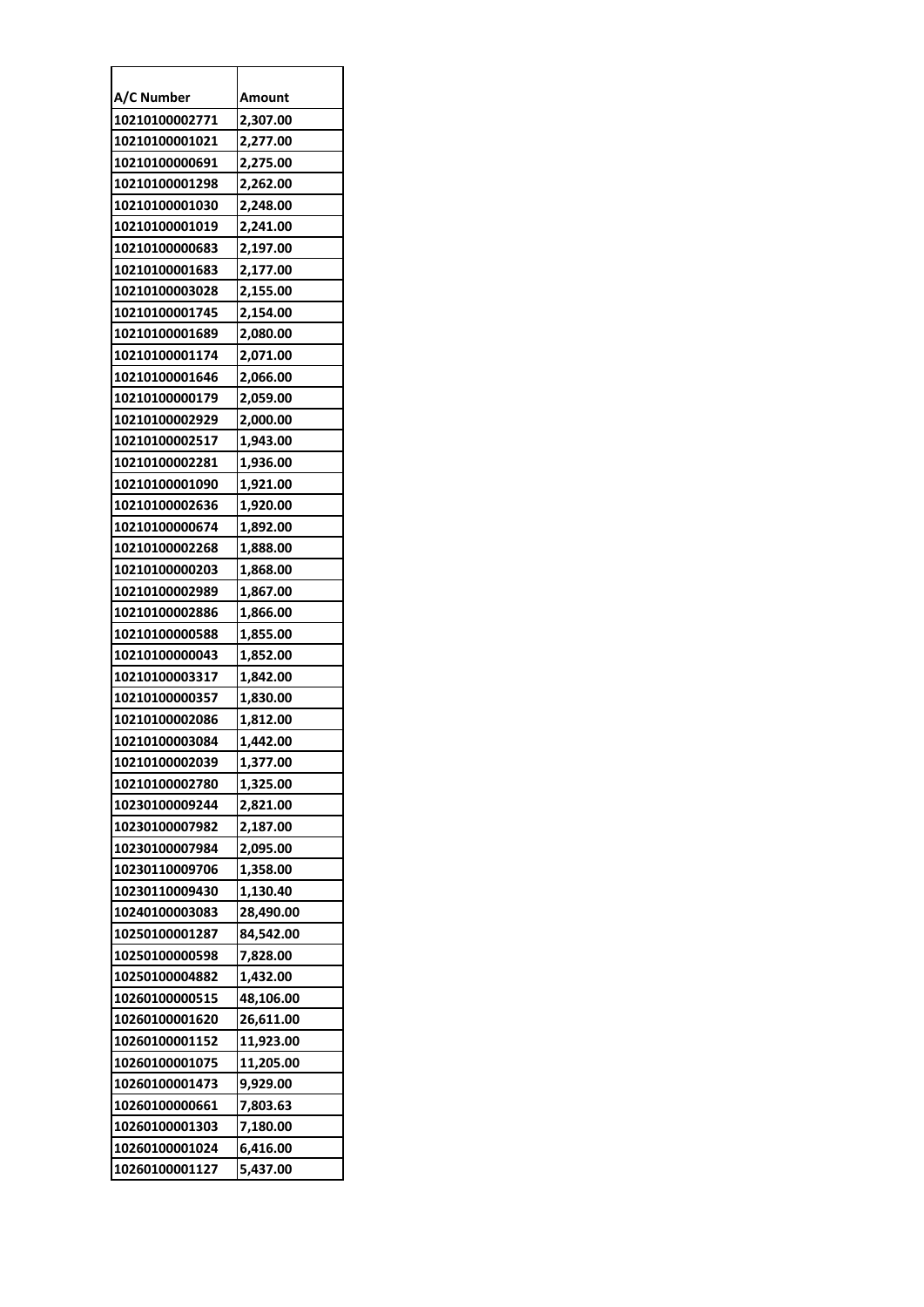| A/C Number     | Amount    |
|----------------|-----------|
| 10260100002160 | 5,102.00  |
| 10260100001790 | 4,059.00  |
| 10260100001009 | 3,941.00  |
| 10260100000584 | 3,387.00  |
| 10260100000937 | 3,263.00  |
| 10260100001345 | 3,152.00  |
| 10260100001329 | 3,044.00  |
| 10260100001330 | 3,044.00  |
| 10260100001331 | 3,044.00  |
| 10260100001333 | 3,044.00  |
| 10260100001335 | 3,044.00  |
| 10260100001336 | 3,044.00  |
| 10260100001337 | 3,044.00  |
| 10260100001338 | 3,044.00  |
| 10260100001339 | 3,044.00  |
| 10260100001340 | 3,044.00  |
| 10260100001341 | 3,044.00  |
| 10260100001342 | 3,044.00  |
| 10260100001344 | 3,044.00  |
| 10260100001346 | 3,044.00  |
| 10260100001347 | 3,044.00  |
| 10260100001332 | 3,043.00  |
| 10260100001334 | 3,043.00  |
| 10260100000946 | 3,022.00  |
| 10260100001025 | 2,970.00  |
| 10260100001049 | 2,854.00  |
| 10260100001441 | 2,814.00  |
| 10260100001278 | 2,691.00  |
| 10260100001261 | 2,478.00  |
| 10260100001259 | 2,011.00  |
| 10270100001736 | 10,469.00 |
| 10270100001368 | 6,327.00  |
| 10270100001387 | 6,327.00  |
| 10270100000311 | 6,319.00  |
| 10270100000603 | 5,430.00  |
| 10270100001282 | 4,958.00  |
| 10270100001251 | 4,740.00  |
| 10270100001068 | 4,076.00  |
| 10270100001058 | 3,793.00  |
| 10270100001366 | 3,745.00  |
| 10270100001053 | 3,358.00  |
| 10270100001427 | 3,326.00  |
| 10270100001225 | 3,243.00  |
| 10270100001037 | 2,863.00  |
| 10270100001372 | 2,773.00  |
| 10270100001978 | 2,753.00  |
| 10270100001298 | 2,628.00  |
| 10270100001163 | 2,553.00  |
| 10270100001871 | 2,515.00  |
| 10270100001275 | 2,495.00  |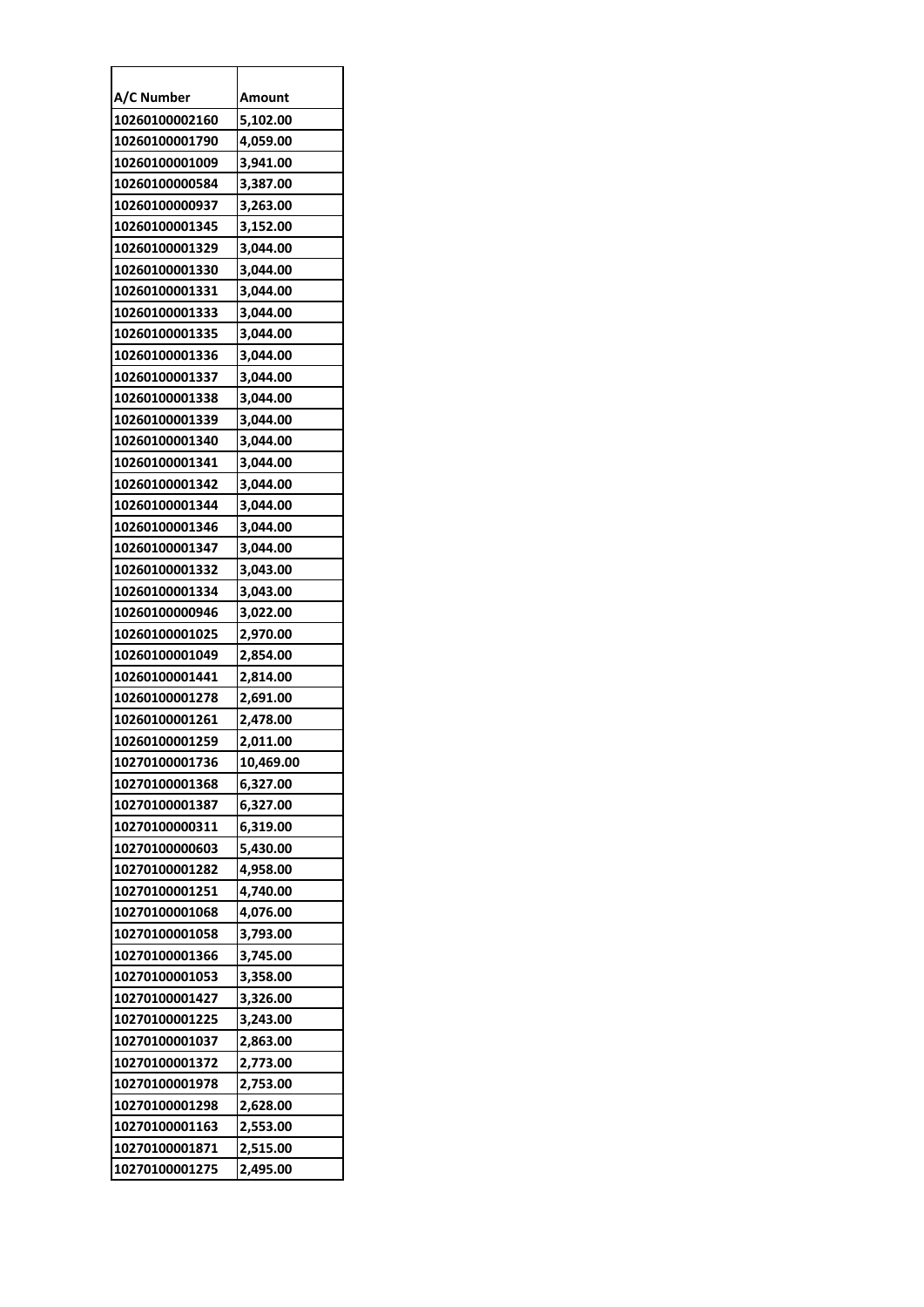| A/C Number     | Amount   |
|----------------|----------|
| 10270100000948 | 2,369.00 |
| 10270100001424 | 2,284.00 |
| 10270100001471 | 2,209.00 |
| 10270100000196 | 2,200.00 |
| 10270100001531 | 1,950.00 |
| 10270100001941 | 1,916.00 |
| 10270100000419 | 1,615.00 |
| 10270100001422 | 1,544.00 |
| 10270100000103 | 1,471.00 |
| 10280100001378 | 3,457.00 |
| 10280100001389 | 3,379.00 |
| 10280100001382 | 3,314.00 |
| 10280100002186 | 3,187.00 |
| 10280100002177 | 3,135.00 |
| 10280100001375 | 3,068.00 |
| 10280100001359 | 2,990.00 |
| 10280100001815 | 2,916.00 |
| 10280100000095 | 2,875.00 |
| 10280100002853 | 2,845.00 |
| 10280100001626 | 2,741.00 |
| 10280100000498 | 2,696.00 |
| 10280100001271 | 2,631.00 |
| 10280100001384 | 2,578.00 |
| 10280100001676 | 2,576.00 |
| 10280100001387 | 2,548.00 |
| 10280100001349 | 2,452.00 |
| 10280100001412 | 2,437.00 |
| 10280100001370 | 2,428.00 |
| 10280100001225 | 2,280.00 |
| 10280100002112 | 2,247.00 |
| 10280100005906 | 2,228.00 |
| 10280100001357 | 2,191.00 |
| 10280100002265 | 2,120.00 |
| 10280100000106 | 2,103.00 |
| 10280100001356 | 2,095.00 |
| 10280100002143 | 2,001.00 |
| 10280100002774 | 1,942.00 |
| 10280100000547 | 1,896.00 |
| 10280100000124 | 1,887.00 |
| 10280100000063 | 1,828.00 |
| 10280100001124 | 1,722.00 |
| 10280100002854 | 1,646.00 |
| 10280100001275 | 1,630.00 |
| 10280100002239 | 1,302.00 |
| 10280100000540 | 561      |
| 10280100000909 | 336      |
| 10290100001591 | 7,648.00 |
| 10290100002099 | 6,394.00 |
| 10290100001783 | 6,249.00 |
| 10290100001610 | 5,021.00 |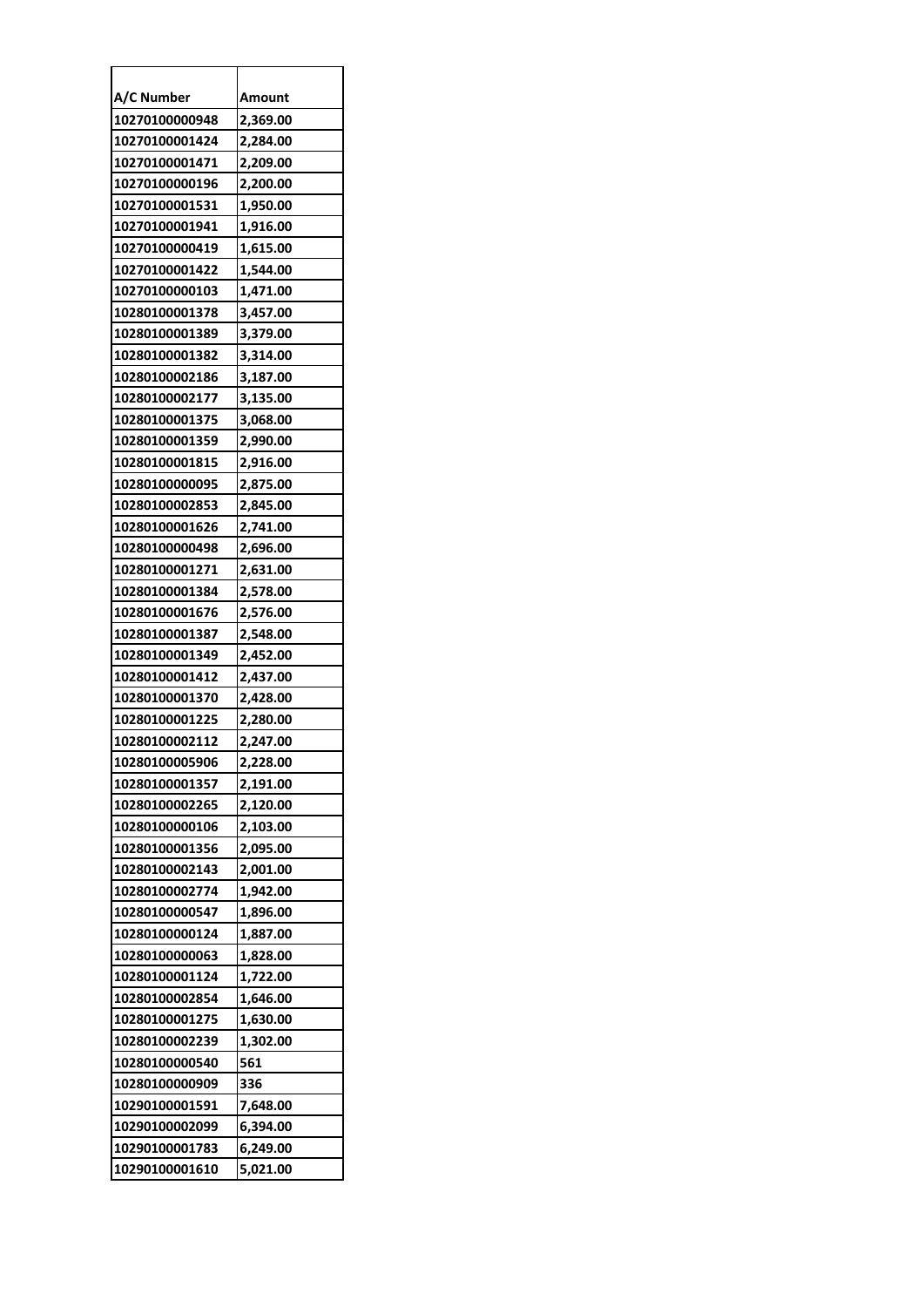| A/C Number     | Amount    |
|----------------|-----------|
| 10290100001994 | 4,985.00  |
| 10290100002342 | 4,324.00  |
| 10290100001997 | 3,567.00  |
| 10290100002103 | 3,184.00  |
| 10290100001563 | 3,133.00  |
| 10290100001691 | 2,889.00  |
| 10290100000892 | 2,840.00  |
| 10290100000584 | 2,429.00  |
| 10290100001960 | 1,922.00  |
| 10290100002027 | 1,901.00  |
| 10290100001976 | 1,441.00  |
| 10290100002318 | 1,371.00  |
| 10290100000365 | 1,330.00  |
| 10300100000782 | 68,311.25 |
| 10300100001609 | 54,353.21 |
| 10300100004046 | 52,614.00 |
| 10300100000733 | 31,016.00 |
| 10300100003312 | 30,842.00 |
| 10300100002966 | 22,953.00 |
| 10300100007777 | 22,074.00 |
| 10300100004872 | 20,007.00 |
| 10300100007362 | 19,899.00 |
| 10300100003727 | 18,279.00 |
| 10300100006175 | 17,935.00 |
| 10300100008484 | 17,422.41 |
| 10300100004788 | 17,192.00 |
| 10300100003878 | 15,998.00 |
| 10300100001011 | 15,428.00 |
| 10300100002332 | 15,355.00 |
| 10300100000669 | 15,339.00 |
| 10300100007675 | 15.220.00 |
| 10300100002632 | 14,564.00 |
| 10300100003966 | 14,337.00 |
| 10300100002392 | 14,153.00 |
| 10300100002187 | 14,109.00 |
| 10300100000474 | 14,049.00 |
| 10300100005170 | 13,978.00 |
| 10300100005768 | 12,662.00 |
| 10300100003063 | 11,613.00 |
| 10300100006233 | 11,509.00 |
| 10300100006121 | 11,361.00 |
| 10300100000983 | 11,170.00 |
| 10300100001045 | 10,996.00 |
| 10300100006494 | 10,290.00 |
| 10300100003165 | 10,051.00 |
| 10300100000792 | 9,712.00  |
| 10300100002045 | 9,343.00  |
| 10300100005307 | 9,198.00  |
| 10300100000946 | 9,149.00  |
| 10300100002089 | 8,797.00  |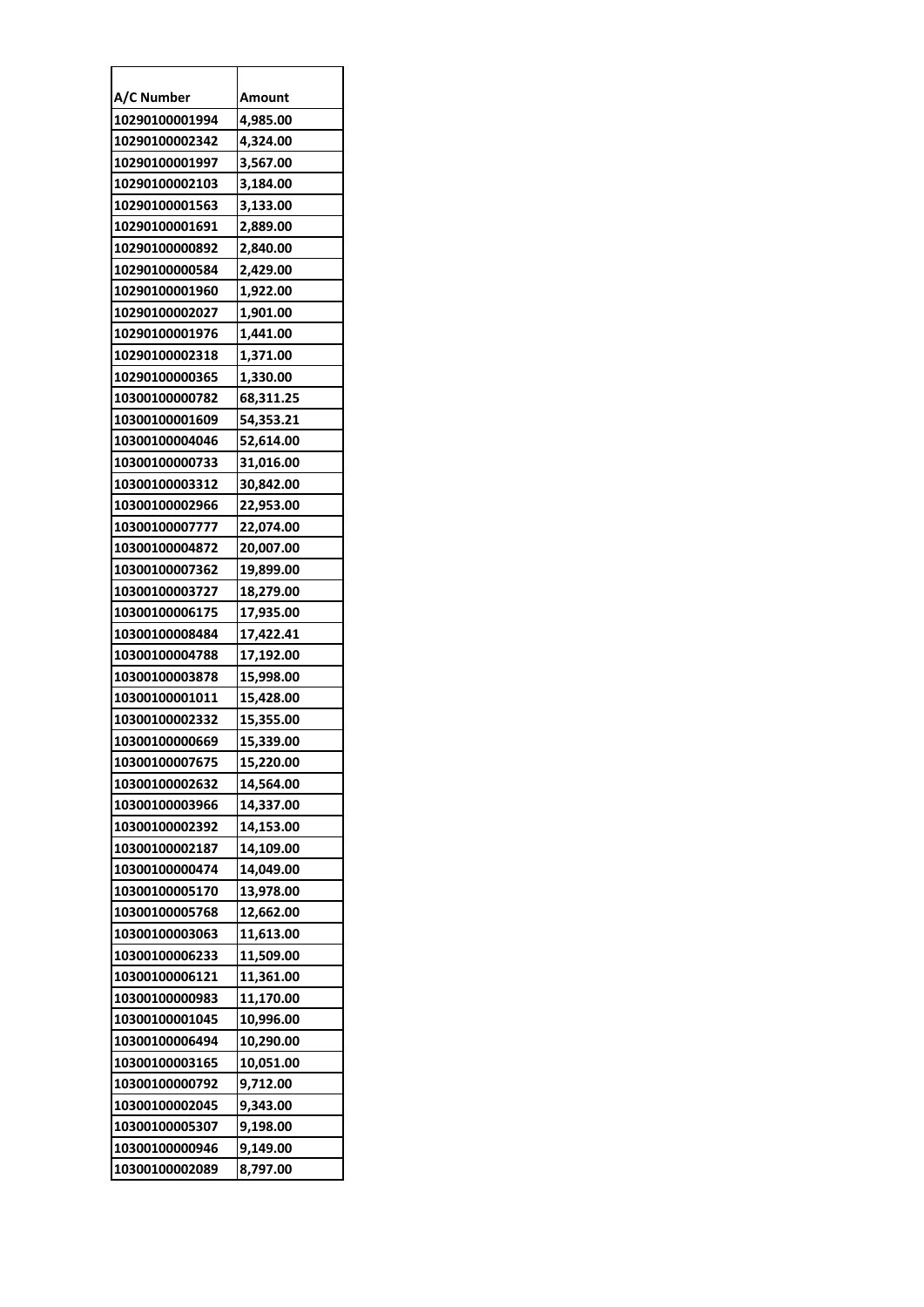| A/C Number     | Amount   |
|----------------|----------|
| 10300100000638 | 8,763.00 |
| 10300100004090 | 8,702.00 |
| 10300100008639 | 8,378.00 |
| 10300100003190 | 8,353.00 |
| 10300100000581 | 8,336.00 |
| 10300100005089 | 8,275.00 |
| 10300100004431 | 7,713.00 |
| 10300100000346 | 7,673.00 |
| 10300100005879 | 7,511.00 |
| 10300100000105 | 7,392.00 |
| 10300100002426 | 7,310.00 |
| 10300100004248 | 7,296.00 |
| 10300100002267 | 7,213.00 |
| 10300100004207 | 7,193.00 |
| 10300100000866 | 7,099.00 |
| 10300100005762 | 6,987.00 |
| 10300100003184 | 6,975.00 |
| 10300100004858 | 6,875.00 |
| 10300100005748 | 6,625.00 |
| 10300100005473 | 6,620.00 |
| 10300100002859 | 6,522.00 |
| 10300100000929 | 6,148.00 |
| 10300100003439 | 5,593.00 |
| 10300100004867 | 5,580.00 |
| 10300100008602 | 5,549.00 |
| 10300100004423 | 5,536.00 |
| 10300100003200 | 5,473.00 |
| 10300100004505 | 5,451.00 |
| 10300100003215 | 5,443.00 |
| 10300100000970 | 5,362.00 |
| 10300100007286 | 5.315.00 |
| 10300100003595 | 5,282.00 |
| 10300100004026 | 5,244.00 |
| 10300100002713 | 5,187.00 |
| 10300100003531 | 5,168.00 |
| 10300100004403 | 5,083.00 |
| 10300100001991 | 5,050.00 |
| 10300100005675 | 5,023.00 |
| 10300100004352 | 4,947.00 |
| 10300100000384 | 4,868.00 |
| 10300100001601 | 4,857.00 |
| 10300100004174 | 4,850.00 |
| 10300100006594 | 4,840.00 |
| 10300100007893 | 4,790.00 |
| 10300100001316 | 4,746.00 |
| 10300100004973 | 4,731.00 |
| 10300100006267 | 4,717.00 |
| 10300100003801 | 4,608.00 |
| 10300100004575 | 4,531.00 |
| 10300100011659 | 4,481.28 |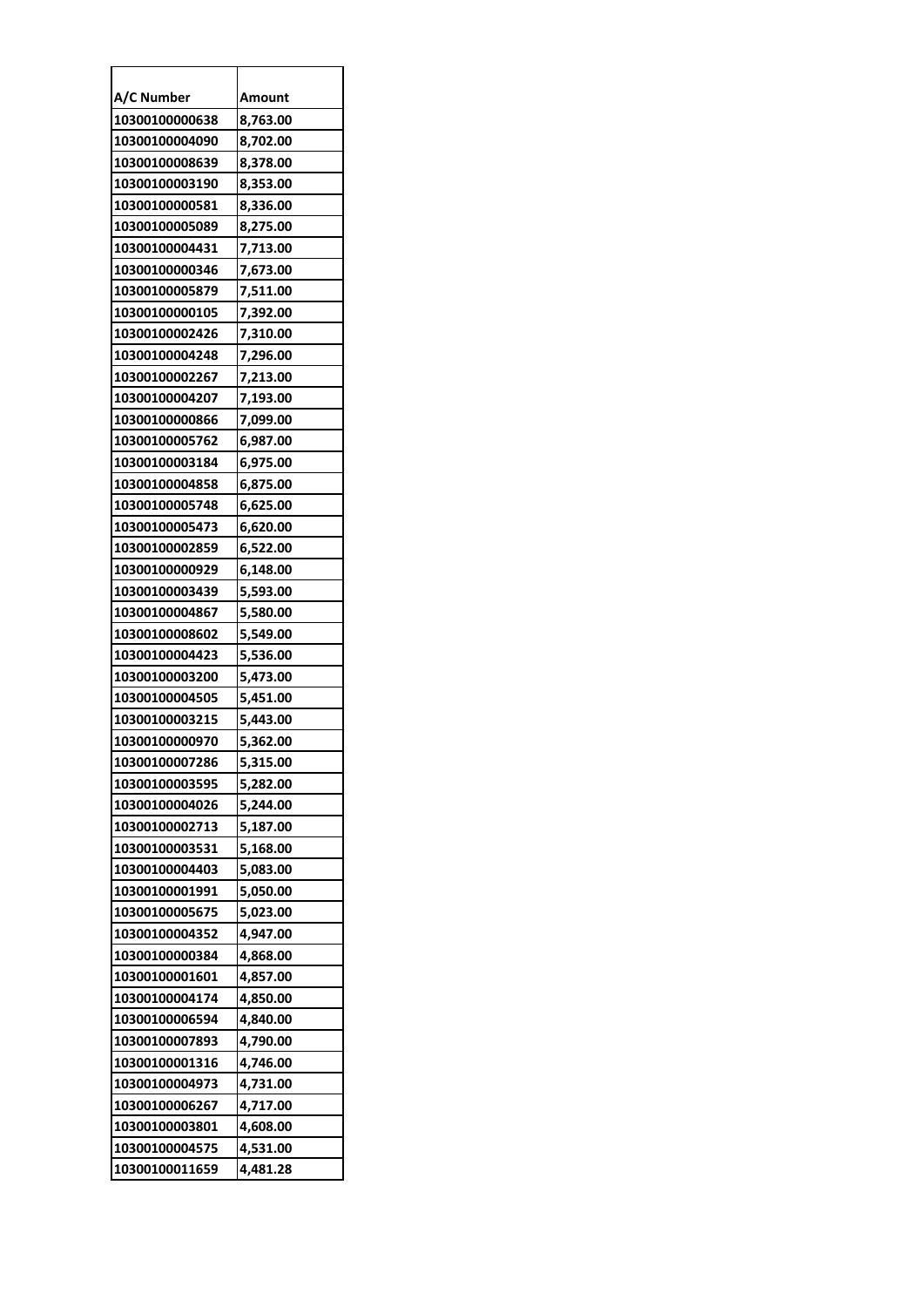| A/C Number     | Amount   |
|----------------|----------|
| 10300100007272 | 4,435.00 |
| 10300100004075 | 4,422.00 |
| 10300100000650 | 4,396.00 |
| 10300100005998 | 4,374.00 |
| 10300100003554 | 4,367.00 |
| 10300100003345 | 4,359.00 |
| 10300100003831 | 4,350.00 |
| 10300100000671 | 4,305.00 |
| 10300100000197 | 4,273.00 |
| 10300100000583 | 4,234.00 |
| 10300100000812 | 4,213.00 |
| 10300100004073 | 4,165.00 |
| 10300100002600 | 4,103.00 |
| 10300100005137 | 4,097.00 |
| 10300100006367 | 3,995.00 |
| 10300100008284 | 3,995.00 |
| 10300100004878 | 3,980.00 |
| 10300100000437 | 3,927.00 |
| 10300100003187 | 3,921.00 |
| 10300100004013 | 3,895.00 |
| 10300100004249 | 3,892.00 |
| 10300100001692 | 3,890.00 |
| 10300100001027 | 3,886.00 |
| 10300100005000 | 3,819.00 |
| 10300100005351 | 3,809.00 |
| 10300100011643 | 3,809.00 |
| 10300100002034 | 3,758.00 |
| 10300100003911 | 3,753.00 |
| 10300100006678 | 3,731.00 |
| 10300100004099 | 3,721.00 |
| 10300100002461 | 3,706.00 |
| 10300100004211 | 3,703.00 |
| 10300100003455 | 3,699.40 |
| 10300100006716 | 3,641.00 |
| 10300100002173 | 3,628.00 |
| 10300100001112 | 3,625.00 |
| 10300100007173 | 3,612.00 |
| 10300100000588 | 3,587.00 |
| 10300100001555 | 3,569.00 |
| 10300100002897 | 3,541.00 |
| 10300100008554 | 3,533.00 |
| 10300100003437 | 3,520.00 |
| 10300100002772 | 3,506.00 |
| 10300100001850 | 3,487.00 |
| 10300100002880 | 3,481.00 |
| 10300100001779 | 3,458.00 |
| 10300100002308 | 3,426.00 |
| 10300100005966 | 3,406.00 |
| 10300100000606 | 3,387.00 |
| 10300100005297 | 3,383.00 |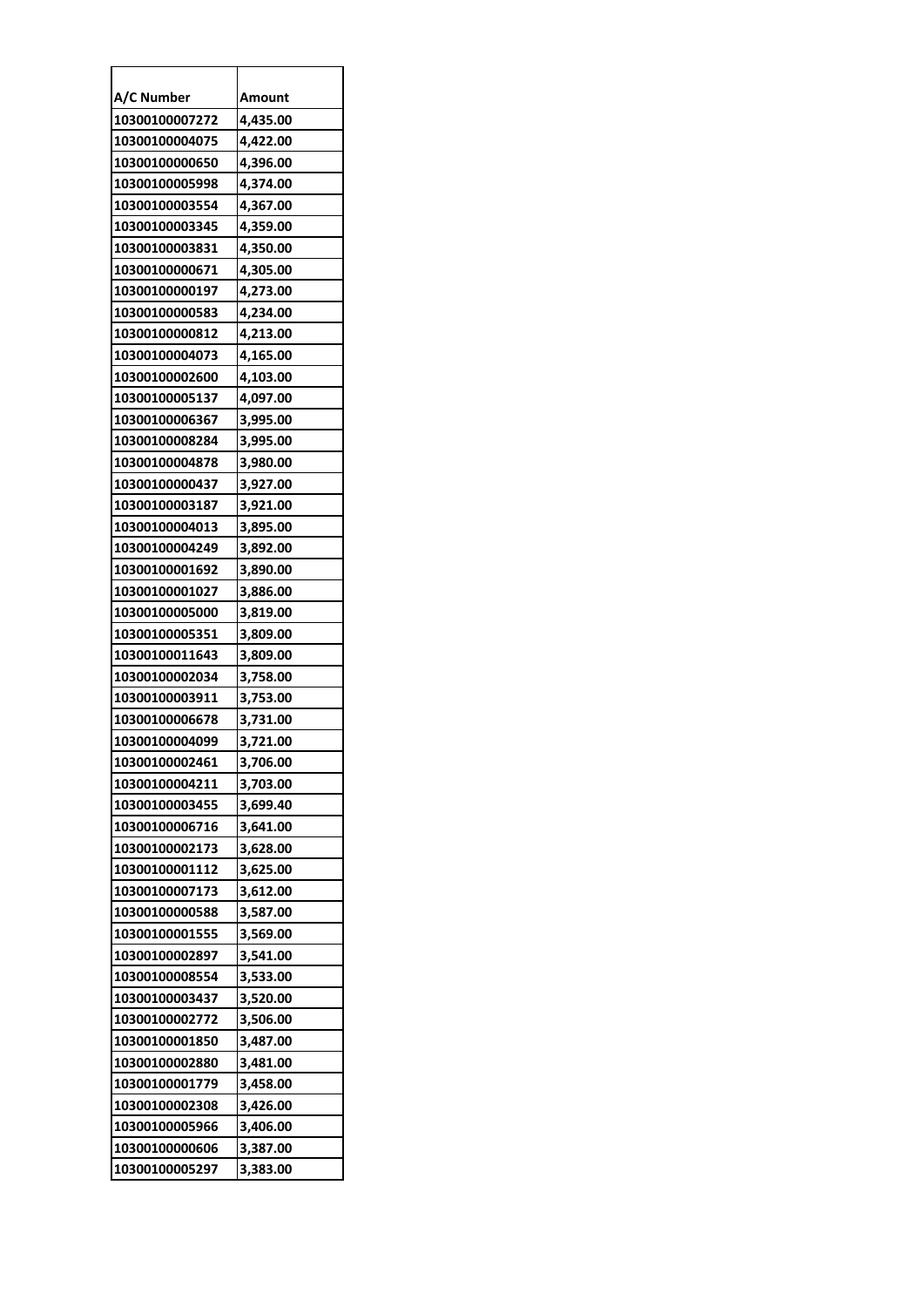| A/C Number     | Amount   |
|----------------|----------|
| 10300100008244 | 3,361.00 |
| 10300100000562 | 3,354.00 |
| 10300100003446 | 3,346.00 |
| 10300100004401 | 3,312.00 |
| 10300100000580 | 3,311.00 |
| 10300100004711 | 3,309.00 |
| 10300100001198 | 3,302.00 |
| 10300100004381 | 3,297.00 |
| 10300100002463 | 3,275.35 |
| 10300100001384 | 3,242.00 |
| 10300100002125 | 3,241.00 |
| 10300100005044 | 3,241.00 |
| 10300100005720 | 3,237.00 |
| 10300100001527 | 3,235.00 |
| 10300100005925 | 3,221.00 |
| 10300100008294 | 3,197.00 |
| 10300100007710 | 3,182.00 |
| 10300100007159 | 3,176.00 |
| 10300100004566 | 3,169.00 |
| 10300100001768 | 3,168.00 |
| 10300100011248 | 3,147.00 |
| 10300100000439 | 3,117.00 |
| 10300100005538 | 3,111.00 |
| 10300100002520 | 3,104.00 |
| 10300100005275 | 3,101.00 |
| 10300100007313 | 3,082.00 |
| 10300100004317 | 3,077.00 |
| 10300100000772 | 3,074.00 |
| 10300100002924 | 3,049.00 |
| 10300100005371 | 3,046.00 |
| 10300100006393 | 3.040.00 |
| 10300100005011 | 3,034.00 |
| 10300100005460 | 3,031.00 |
| 10300100004701 | 3,021.00 |
| 10300100005380 | 3,020.00 |
| 10300100003034 | 3,005.00 |
| 10300100002906 | 2,968.00 |
| 10300100002010 | 2,954.00 |
| 10300100008107 | 2,954.00 |
| 10300100001718 | 2,910.00 |
| 10300100004364 | 2,909.00 |
| 10300100001268 | 2,890.00 |
| 10300100003520 | 2,885.00 |
| 10300100004312 | 2,872.00 |
| 10300100002084 | 2,860.00 |
| 10300100006119 | 2,858.00 |
| 10300100001510 | 2,827.00 |
| 10300100002763 | 2,826.30 |
| 10300100007343 | 2,810.00 |
| 10300100003091 | 2,759.00 |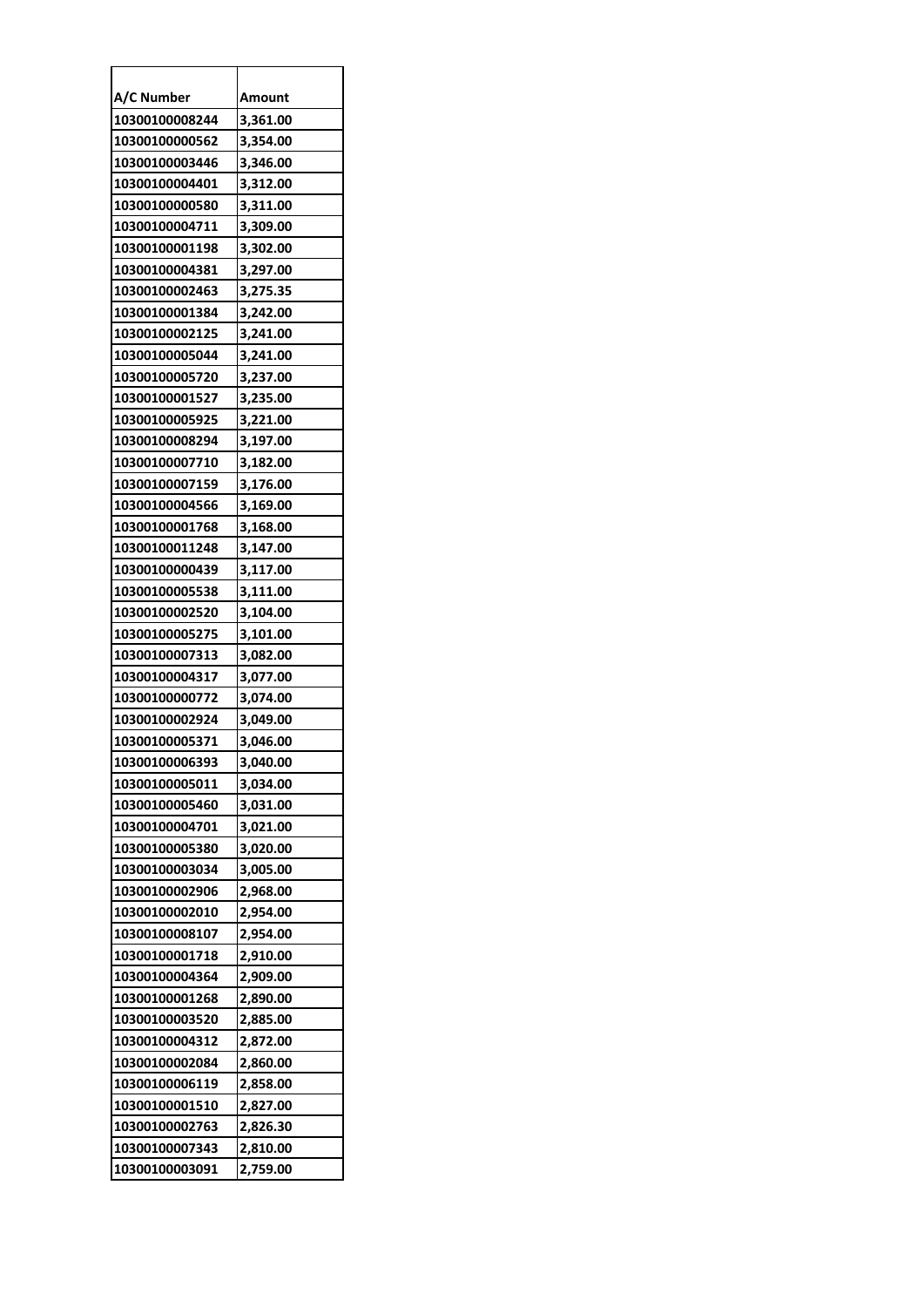| A/C Number     | Amount   |
|----------------|----------|
| 10300100000194 | 2,755.00 |
| 10300100005856 | 2,745.00 |
| 10300100007036 | 2,737.00 |
| 10300100000937 | 2,733.00 |
| 10300100005078 | 2,733.00 |
| 10300100003785 | 2,731.50 |
| 10300100004272 | 2,715.00 |
| 10300100000413 | 2,706.00 |
| 10300100007151 | 2,697.00 |
| 10300100002522 | 2,695.00 |
| 10300100004421 | 2,695.00 |
| 10300100005950 | 2,694.00 |
| 10300100004494 | 2,689.00 |
| 10300100000456 | 2,675.00 |
| 10300100000064 | 2,674.25 |
| 10300100006088 | 2,669.00 |
| 10300100002695 | 2,658.26 |
| 10300100000907 | 2,657.00 |
| 10300100002572 | 2,652.00 |
| 10300100007938 | 2,644.00 |
| 10300100005259 | 2,610.00 |
| 10300100001255 | 2,594.00 |
| 10300100000757 | 2,571.00 |
| 10300100003609 | 2,570.00 |
| 10300100006580 | 2,566.00 |
| 10300100005896 | 2,564.00 |
| 10300100001611 | 2,560.00 |
| 10300100000882 | 2,555.00 |
| 10300100006983 | 2,555.00 |
| 10300100000761 | 2,551.00 |
| 10300100007045 | 2.549.00 |
| 10300100007002 | 2,544.00 |
| 10300100006075 | 2,533.00 |
| 10300100001369 | 2,528.00 |
| 10300100002209 | 2,528.00 |
| 10300100004713 | 2,527.00 |
| 10300100005341 | 2,526.00 |
| 10300100002633 | 2,524.00 |
| 10300100007442 | 2,522.00 |
| 10300100001907 | 2,505.00 |
| 10300100000595 | 2,500.00 |
| 10300100003881 | 2,492.00 |
| 10300100006597 | 2,478.00 |
| 10300100006593 | 2,466.00 |
| 10300100001518 | 2,453.00 |
| 10300100001220 | 2,450.00 |
| 10300100003892 | 2,429.80 |
| 10300100001248 | 2,428.00 |
| 10300100002040 | 2,427.00 |
| 10300100005972 | 2,426.81 |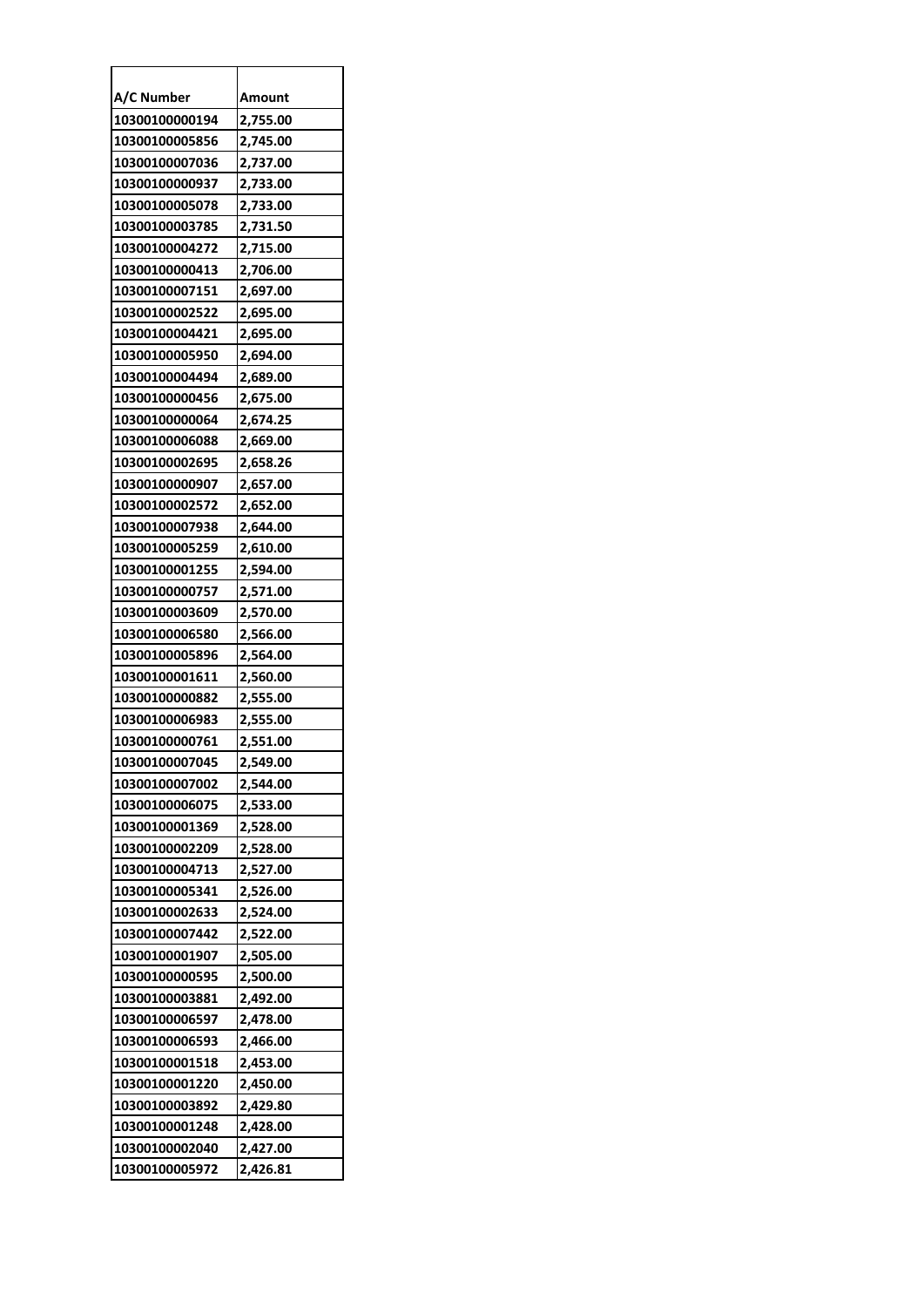| A/C Number     | Amount   |
|----------------|----------|
| 10300100005421 | 2,418.00 |
| 10300100001670 | 2,400.00 |
| 10300100004960 | 2,397.00 |
| 10300100007618 | 2,390.00 |
| 10300100004862 | 2,389.00 |
| 10300100004813 | 2,387.00 |
| 10300100007315 | 2,379.00 |
| 10300100005765 | 2,378.00 |
| 10300100002357 | 2,363.00 |
| 10300100001469 | 2,344.00 |
| 10300100001829 | 2,343.00 |
| 10300100000457 | 2,342.00 |
| 10300100002248 | 2,340.00 |
| 10300100004690 | 2,337.00 |
| 10300100002222 | 2,336.00 |
| 10300100004794 | 2,336.00 |
| 10300100004351 | 2,333.00 |
| 10300100004055 | 2,323.00 |
| 10300100001632 | 2,319.00 |
| 10300100007244 | 2,319.00 |
| 10300100000645 | 2,314.00 |
| 10300100001608 | 2,314.00 |
| 10300100004833 | 2,314.00 |
| 10300100002224 | 2,313.00 |
| 10300100002152 | 2,311.00 |
| 10300100004461 | 2,310.00 |
| 10300100000435 | 2,308.00 |
| 10300100000567 | 2,304.00 |
| 10300100001094 | 2,289.00 |
| 10300100005688 | 2,284.66 |
| 10300100003889 | 2.284.00 |
| 10300100006953 | 2,267.00 |
| 10300100001262 | 2,266.00 |
| 10300100002231 | 2,266.00 |
| 10300100005593 | 2,261.00 |
| 10300100007222 | 2,250.00 |
| 10300100001956 | 2,241.00 |
| 10300100004822 | 2,239.00 |
| 10300100004030 | 2,238.00 |
| 10300100005624 | 2,211.00 |
| 10300100001574 | 2,209.00 |
| 10300100004262 | 2,206.00 |
| 10300100003694 | 2,205.00 |
| 10300100005894 | 2,203.00 |
| 10300100002999 | 2,202.00 |
| 10300100001202 | 2,195.00 |
| 10300100002938 | 2,190.00 |
| 10300100008352 | 2,188.00 |
| 10300100001759 | 2,187.00 |
| 10300100002117 | 2,177.54 |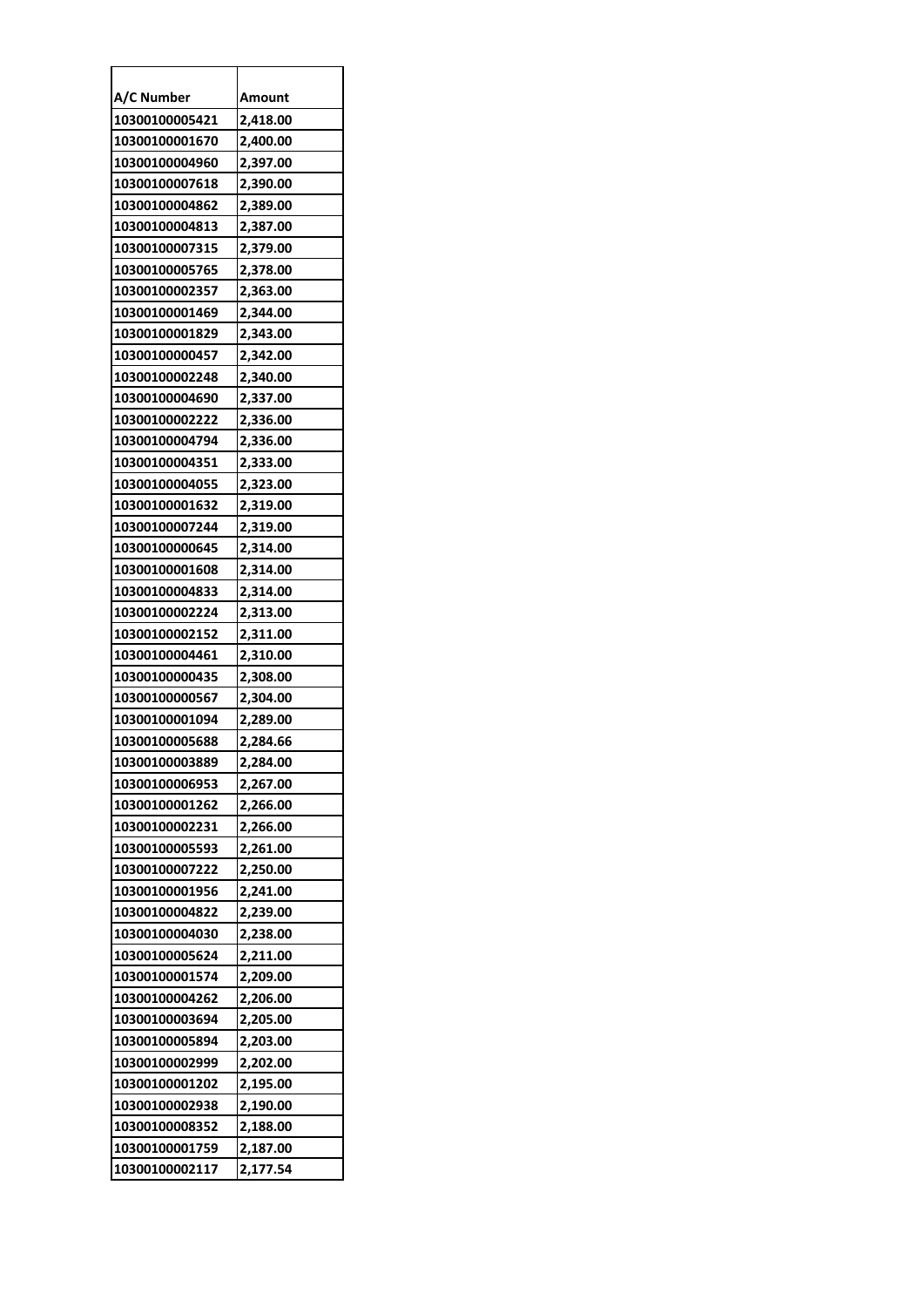| A/C Number     | Amount   |
|----------------|----------|
| 10300100007905 | 2,176.00 |
| 10300100005965 | 2,167.00 |
| 10300100006715 | 2,162.00 |
| 10300100005055 | 2,154.00 |
| 10300100000785 | 2,151.00 |
| 10300100006312 | 2,151.00 |
| 10300100000627 | 2,147.00 |
| 10300100004683 | 2,135.00 |
| 10300100000126 | 2,132.00 |
| 10300100004716 | 2,129.00 |
| 10300100004424 | 2,120.00 |
| 10300100007342 | 2,118.00 |
| 10300100004502 | 2,114.00 |
| 10300100005032 | 2,112.00 |
| 10300100002065 | 2,107.00 |
| 10300100005075 | 2,095.00 |
| 10300100003171 | 2,094.00 |
| 10300100000535 | 2,093.72 |
| 10300100007283 | 2,087.00 |
| 10300100002121 | 2,086.00 |
| 10300100002042 | 2,085.00 |
| 10300100003307 | 2,085.00 |
| 10300100006552 | 2,083.00 |
| 10300100007885 | 2,082.00 |
| 10300100000826 | 2,079.00 |
| 10300100002590 | 2,067.00 |
| 10300100004189 | 2,067.00 |
| 10300100006683 | 2,066.00 |
| 10300100003487 | 2,065.00 |
| 10300100005656 | 2,064.79 |
| 10300100002746 | 2,058.00 |
| 10300100002990 | 2,042.00 |
| 10300100004070 | 2,042.00 |
| 10300100007105 | 2,041.90 |
| 10300100002774 | 2,039.00 |
| 10300100002161 | 2,034.00 |
| 10300100001636 | 2,030.00 |
| 10300100007963 | 2,027.00 |
| 10300100008337 | 2,027.00 |
| 10300100005981 | 2,026.00 |
| 10300100001349 | 2,018.00 |
| 10300100006314 | 2,018.00 |
| 10300100003007 | 2,011.00 |
| 10300100006447 | 2,002.00 |
| 10300100004160 | 1,997.00 |
| 10300100007296 | 1,997.00 |
| 10300100000358 | 1,990.00 |
| 10300100003151 | 1,986.00 |
| 10300100003763 | 1,979.00 |
| 10300100007297 | 1,979.00 |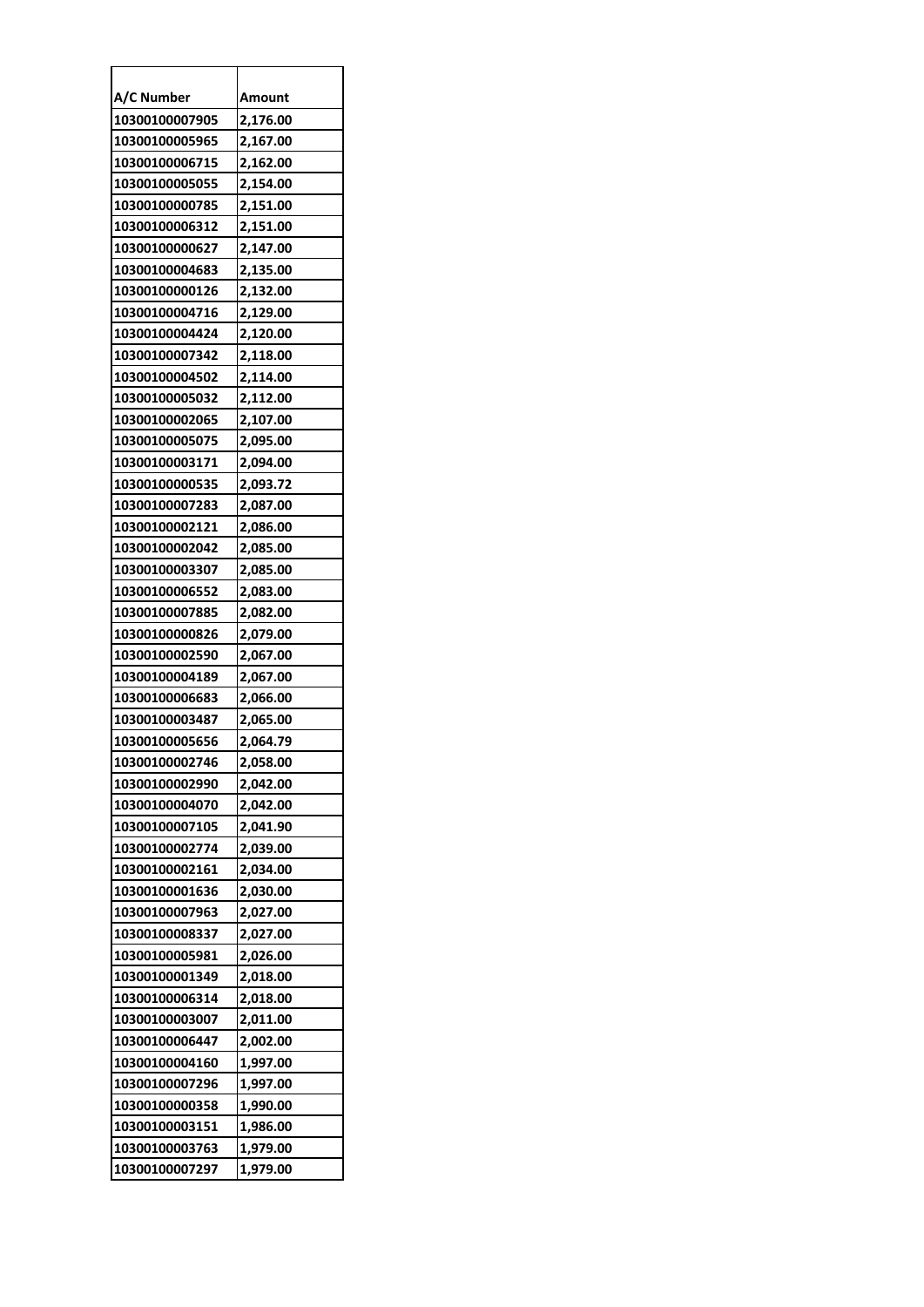| A/C Number     | Amount   |
|----------------|----------|
| 10300100004296 | 1,973.00 |
| 10300100003908 | 1,972.00 |
| 10300100003780 | 1,967.00 |
| 10300100007335 | 1,966.00 |
| 10300100006109 | 1,962.00 |
| 10300100000629 | 1,957.00 |
| 10300100001071 | 1,957.00 |
| 10300100006481 | 1,957.00 |
| 10300100005900 | 1,956.00 |
| 10300100008122 | 1,949.00 |
| 10300100003957 | 1,946.00 |
| 10300100006055 | 1,945.00 |
| 10300100005160 | 1,944.00 |
| 10300100004063 | 1,941.00 |
| 10300100002791 | 1,937.00 |
| 10300100005069 | 1,937.00 |
| 10300100001643 | 1,929.00 |
| 10300100001357 | 1,927.00 |
| 10300100002056 | 1,924.00 |
| 10300100001110 | 1,918.00 |
| 10300100004982 | 1,916.00 |
| 10300100000316 | 1,915.00 |
| 10300100000482 | 1,912.00 |
| 10300100004740 | 1,909.00 |
| 10300100001066 | 1,906.00 |
| 10300100004564 | 1,906.00 |
| 10300100007026 | 1,902.00 |
| 10300100001388 | 1,892.00 |
| 10300100005052 | 1,883.00 |
| 10300100007832 | 1,883.00 |
| 10300100002486 | 1,879.00 |
| 10300100000336 | 1,875.00 |
| 10300100006524 | 1,868.00 |
| 10300100003445 | 1,863.00 |
| 10300100006828 | 1,852.65 |
| 10300100001065 | 1,852.00 |
| 10300100004670 | 1,851.00 |
| 10300100000041 | 1,850.00 |
| 10300100005425 | 1,849.80 |
| 10300100001457 | 1,849.00 |
| 10300100000548 | 1,837.00 |
| 10300100005252 | 1,827.20 |
| 10300100007443 | 1,826.00 |
| 10300100002054 | 1,825.00 |
| 10300100005560 | 1,823.00 |
| 10300100005201 | 1,817.00 |
| 10300100006106 | 1,816.00 |
| 10300100007973 | 1,812.00 |
| 10300100001826 | 1,781.00 |
| 10300100003624 | 1,757.00 |